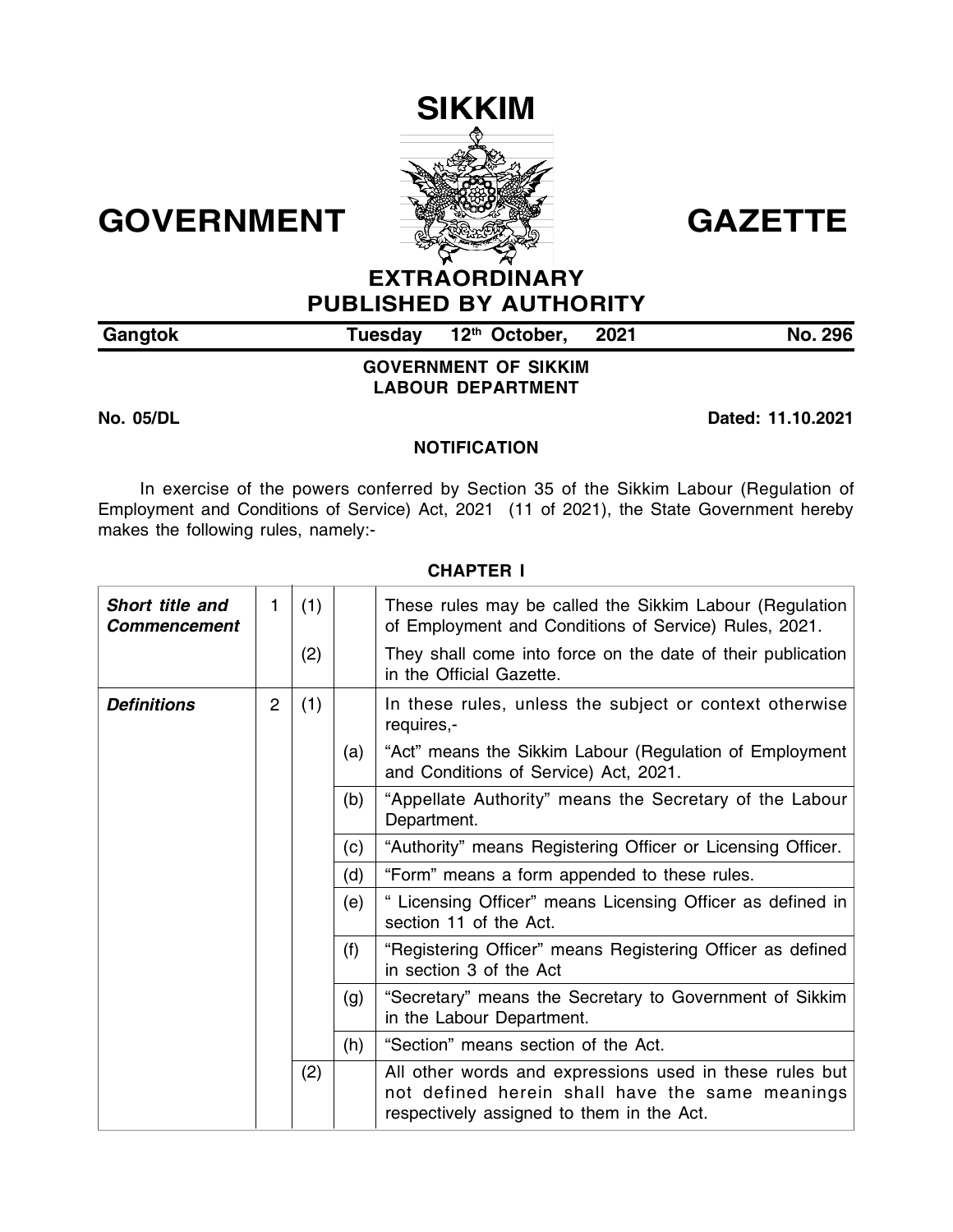# **CHAPTER II**

# **REGISTRATION**

| <b>Manner</b> of<br>making<br>application for<br>registration of<br>establishment                                           | 3              | (1) | The application for registration of an establishment shall<br>be made in duplicate in Form I to the Registering Officer<br>of the area in which the establishment sought to be<br>registered is located.                                                                                                                                                                                                                                                              |
|-----------------------------------------------------------------------------------------------------------------------------|----------------|-----|-----------------------------------------------------------------------------------------------------------------------------------------------------------------------------------------------------------------------------------------------------------------------------------------------------------------------------------------------------------------------------------------------------------------------------------------------------------------------|
|                                                                                                                             |                | (2) | The application shall be accompanied by a bank receipt<br>or online payment showing payment of the fees for the<br>registration of the establishment as specified in rule 25 (1)                                                                                                                                                                                                                                                                                      |
|                                                                                                                             |                | (3) | The application shall be either personally delivered to the<br>Registering Officer or sent to him by registered post.                                                                                                                                                                                                                                                                                                                                                 |
|                                                                                                                             |                | (4) | On receipt of the application, the Registering Officer shall,<br>after noting thereon the date of receipt by him of the<br>application, give an acknowledgement to the applicant                                                                                                                                                                                                                                                                                      |
| <b>Issue of</b><br>certificate of<br>registration                                                                           | $\overline{4}$ | (1) | Where the Registering Officer registers the establishment,<br>he shall issue to the principal employer a certificate of<br>registration in Form II.                                                                                                                                                                                                                                                                                                                   |
|                                                                                                                             |                | (2) | The Registering Officer shall maintain a register in Form<br>III showing the particulars of the establishment in relation<br>to which certificates of registration are issued by him                                                                                                                                                                                                                                                                                  |
|                                                                                                                             |                | (3) | If, in relation to an establishment, there is any change in<br>the particulars specified in the certificate of registration,<br>the principal employer of the establishment shall intimate<br>the Registration Officer, within 30 (thirty) days from the<br>date when such change takes place, and the reasons for<br>such change.                                                                                                                                    |
| <b>Manner of making</b><br>application for<br>registration of<br><b>Service Provider/</b><br><b>Sub-Service</b><br>Provider | 5              | (1) | The application for registration of Service Provider or Sub-<br>Service Provider shall be made in duplicate in Form IV to<br>the Registering Officer of the area in which the<br>establishment seeking to be registered is located.                                                                                                                                                                                                                                   |
|                                                                                                                             |                | (2) | Every application for registration of Service Provider or<br>Sub-Service Provider under sub-rule (1) shall be<br>accompanied by a certificate issued by the Principal<br>Employer or Employer or Owner of Establishment in Form<br>V to the effect that he or she undertakes to comply with<br>the provisions of the Act, and the rules made thereunder<br>so far as they are applicable to him or her in respect of<br>the recruitment or employment of the workers. |
|                                                                                                                             |                | (3) | The application shall be accompanied by a bank receipt<br>or online payment showing payment of the fees for the<br>registration of the Service Provider or Sub- Service<br>Provider as specified in rule 25 (2).                                                                                                                                                                                                                                                      |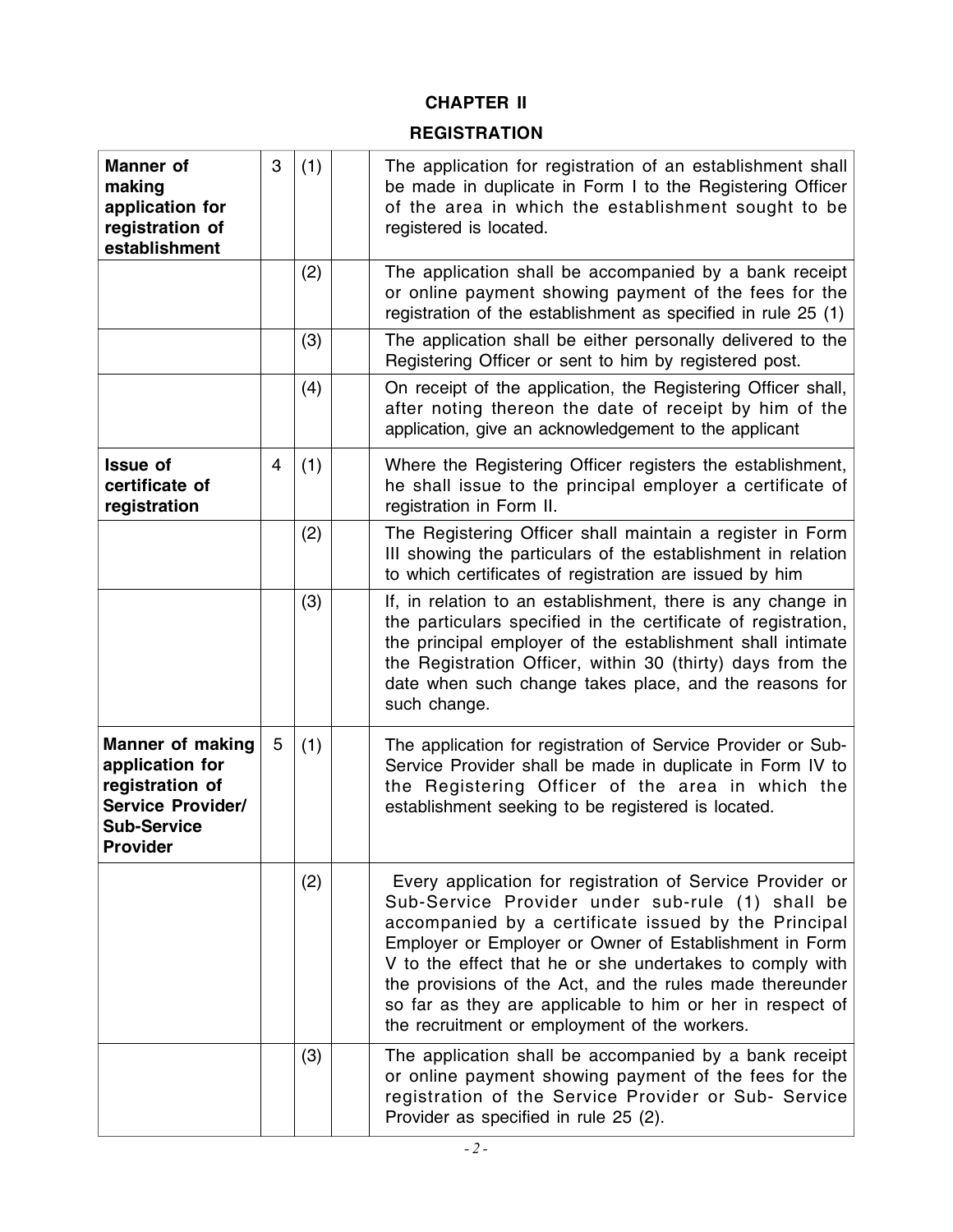|                                                                                     |                | (4) | The application shall be either personally delivered to the                                                                                                                                                                                                                                                                                                                                                                                                                                                                                                                                                                                                                                                                                                                                                                                                                       |
|-------------------------------------------------------------------------------------|----------------|-----|-----------------------------------------------------------------------------------------------------------------------------------------------------------------------------------------------------------------------------------------------------------------------------------------------------------------------------------------------------------------------------------------------------------------------------------------------------------------------------------------------------------------------------------------------------------------------------------------------------------------------------------------------------------------------------------------------------------------------------------------------------------------------------------------------------------------------------------------------------------------------------------|
|                                                                                     |                |     | Registering Officer or sent to him by registered post.                                                                                                                                                                                                                                                                                                                                                                                                                                                                                                                                                                                                                                                                                                                                                                                                                            |
|                                                                                     |                | (5) | On receipt of the application, the Registering Officer shall,<br>after recording the date of receipt of the application, give<br>an acknowledgement to the applicant.                                                                                                                                                                                                                                                                                                                                                                                                                                                                                                                                                                                                                                                                                                             |
| <b>Issue of</b><br>certificate of<br>registration                                   | 6              | (1) | Where the Registering Officer registers the Service<br>Provider or Sub-Service Provider a certificate of<br>registration in Form VI shall be issued to them.                                                                                                                                                                                                                                                                                                                                                                                                                                                                                                                                                                                                                                                                                                                      |
|                                                                                     |                | (2) | The Registering Officer shall maintain a register or record in<br>Form VII showing the particulars of the establishment in<br>relation to which certificates of registration are issued by him.                                                                                                                                                                                                                                                                                                                                                                                                                                                                                                                                                                                                                                                                                   |
|                                                                                     |                | (3) | If, in relation to Service Provider or Sub-Service Provider,                                                                                                                                                                                                                                                                                                                                                                                                                                                                                                                                                                                                                                                                                                                                                                                                                      |
|                                                                                     |                |     | there is any change in the particulars specified in the<br>certificate of registration, the Service Provider or Sub-<br>Service Provider shall intimate the Registration Officer,<br>within 30 (thirty) days from the date when such change<br>takes place and the reasons for such change.                                                                                                                                                                                                                                                                                                                                                                                                                                                                                                                                                                                       |
| <b>Circumstances in</b><br>which application<br>for registration<br>may be rejected | $\overline{7}$ | (1) | If any application for registration is not complete in all<br>respects, the Registering Officer shall require the principal<br>employer or Service Provider or Sub-Service Provider to<br>amend the application so as to make it complete in all<br>respects.                                                                                                                                                                                                                                                                                                                                                                                                                                                                                                                                                                                                                     |
|                                                                                     |                | (2) | If the Principal Employer or Service Provider or Sub-<br>Service Provider, on being required by Registering Officer<br>to amend his or her application for registration omits or<br>fails to do so within 30 (Thirty) days, the Registering<br>Officer shall reject the application for registration.                                                                                                                                                                                                                                                                                                                                                                                                                                                                                                                                                                             |
| Amendment of<br>certificate of<br>registration.                                     | 8              | (1) | Where, on receipt of the intimation referred to in sub-rule<br>(3) of rule 4 and sub rule (3) of rule 6, if the Registering<br>Officer is satisfied that there has occurred a change in<br>the particulars of the establishment or Service Provider or<br>Sub-Service Provider, as entered in the register in Form<br>III or VII, he or she shall amend the said register and<br>record therein the change thus occurred:<br>Provided that no such amendment shall affect anything<br>done or any action taken or any right, obligation or liability<br>acquired or incurred before such amendment:<br>Provided further that the Registering Officer shall not<br>carry out any amendment in the register in Form III or VII<br>unless the appropriate fees have been deposited by the<br>Principal Employer/Service Provider or Sub-Service<br>Provider as specified in rule 25. |
| <b>Manner</b> of<br>making<br>applcation for<br>registration of<br>worker.          | 9              | (1) | The application referred to in section 4 and 5 of the Act<br>shall be made in duplicate, in Form VIII accompanied by<br>all the necessary documents as mentioned in the<br>application form to the Registering Officer.                                                                                                                                                                                                                                                                                                                                                                                                                                                                                                                                                                                                                                                           |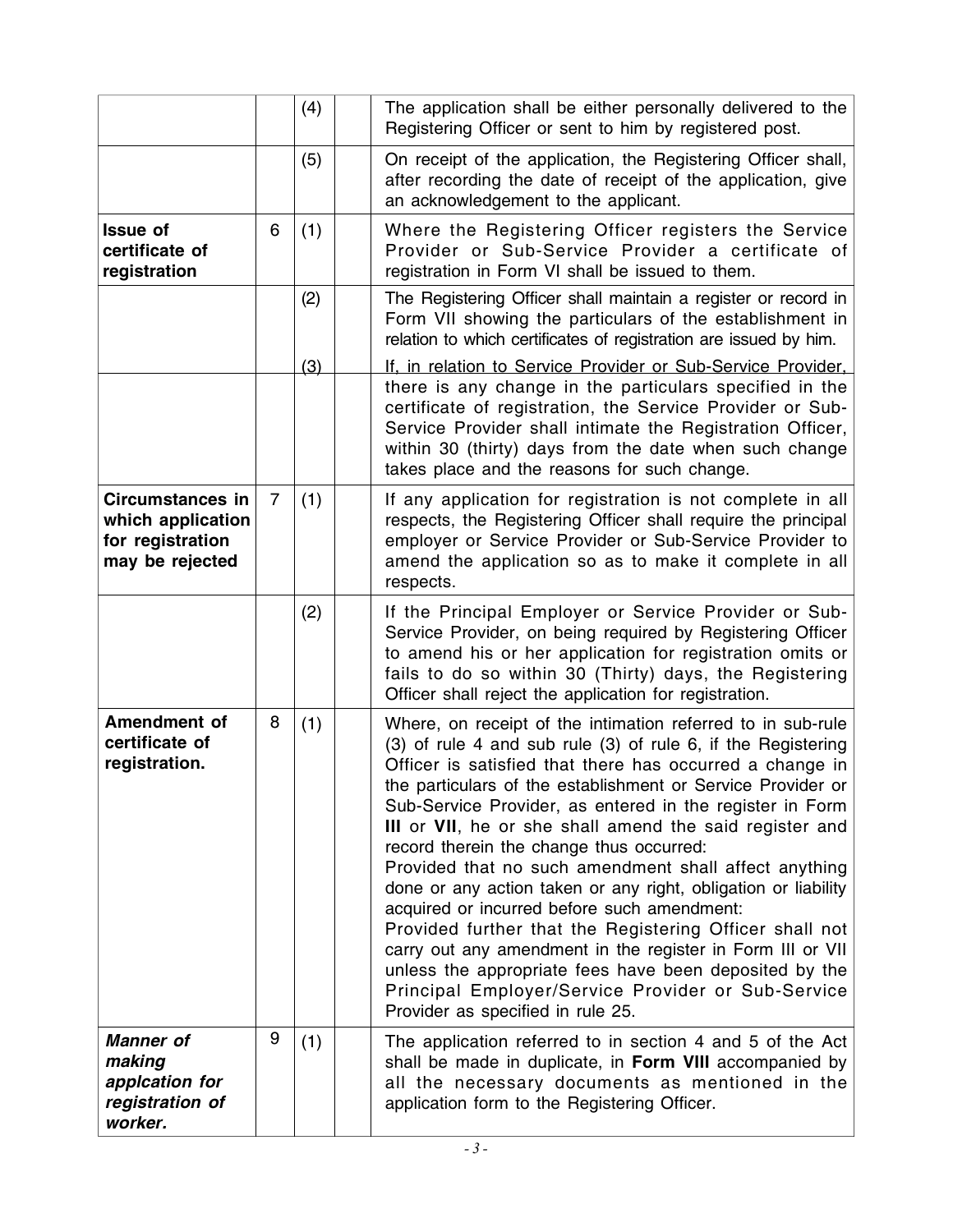|                                                                              |    | (2) | The application referred to in Section 6 of the Act shall be<br>made in duplicate in Form IX accompanied by all the<br>necessary documents as mentioned in the application<br>form to the Registering Officer.                                                                                                                                                                                                                                                                                                                               |
|------------------------------------------------------------------------------|----|-----|----------------------------------------------------------------------------------------------------------------------------------------------------------------------------------------------------------------------------------------------------------------------------------------------------------------------------------------------------------------------------------------------------------------------------------------------------------------------------------------------------------------------------------------------|
|                                                                              |    | (3) | The application referred to in sub-rule (1) and (2) shall be<br>accompanied by a Bank Receipt showing payment of fees                                                                                                                                                                                                                                                                                                                                                                                                                        |
|                                                                              |    | (4) | Every application referred to in sub-rule (1) and (2) shall<br>be either personally delivered to the Registering Officer or<br>sent to him by registered post                                                                                                                                                                                                                                                                                                                                                                                |
|                                                                              |    | (5) | On receipt of the application, the Registering Officer, shall<br>after recording the date of receipt by him of the<br>application, give an acknowledgement to the applicant.                                                                                                                                                                                                                                                                                                                                                                 |
| <b>Issue of</b><br>Registration<br>Card/ Unique<br><b>Identity Card</b>      | 10 | (1) | The Registration Card granted to the worker under<br>Section 6 shall be in Unique Identity Card No. in Form<br>Χ.                                                                                                                                                                                                                                                                                                                                                                                                                            |
|                                                                              |    | (2) | The Registering Officer shall maintain a register in Form<br>XI showing the Particulars and passport size photograph<br>of each worker duly attested by Registering Officer.                                                                                                                                                                                                                                                                                                                                                                 |
| Circumstances in<br>which application<br>may be rejected<br>for registration | 11 | (1) | If any application for Registration is not complete in all<br>respect or the details are not furnished completely as<br>required in the forms appended for the purpose, the<br>Registering Officer shall return the application so as to<br>make it complete in all respects within 30 (Thirty) days.                                                                                                                                                                                                                                        |
|                                                                              |    | (2) | If the applicant, on being required by the Registering<br>Officer to amend his or her application for Registration,<br>omits or fails to do so within the prescribed period, the<br>Registering Officer shall reject the application for<br>registration.                                                                                                                                                                                                                                                                                    |
| <b>Amendment</b><br>of<br>Registration<br>Card                               | 12 | (1) | If, in relation to worker and place of work, there is any<br>change in particulars specified in the Registration Card,<br>the Principal Employer or Service Provider or Sub-Service<br>Provider or Owner of the establishment or worker shall<br>intimate to the Registering Officer, within fifteen (15) days<br>from the date of such change taking place and the<br>reasons for such change in Form XI.                                                                                                                                   |
|                                                                              |    | (2) | Where, on receipt of the intimation of changes referred to<br>in sub-rule (1), if the Registering Officer is satisfied that<br>there has occurred a change in the particulars in relation<br>to worker and place of work or establishments, as<br>entered in Form XI, he or she shall amend the said<br>register accordingly. Provided the Registering Officer shall<br>not carry out any amendment in the register in Form XI<br>and Registration Card or Unique Identity Card of worker<br>in Form X unless the appropriate fees have been |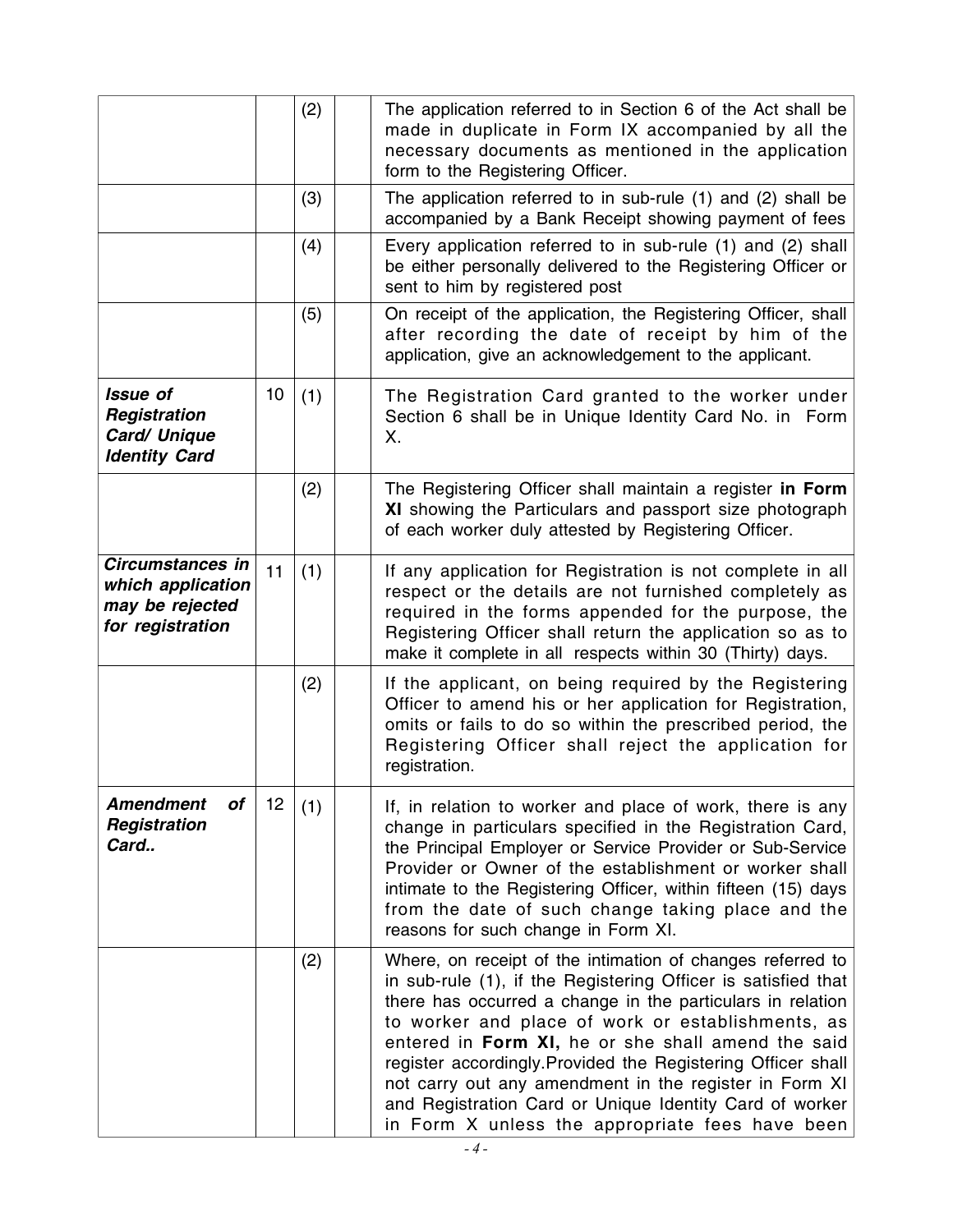|                                                                             |    |     |     | deposited by Principal Employer or Service Provider, Sub-<br>Service Provider or Owner of the establishment or Worker<br>as the case may be.                                                                                                                                                                                                                                                                                                                                                                                                                                       |
|-----------------------------------------------------------------------------|----|-----|-----|------------------------------------------------------------------------------------------------------------------------------------------------------------------------------------------------------------------------------------------------------------------------------------------------------------------------------------------------------------------------------------------------------------------------------------------------------------------------------------------------------------------------------------------------------------------------------------|
|                                                                             |    | (3) |     | Where the application for such amendment is refused, the<br>Registering Officer shall record the reasons for such<br>refusal and communicate the same to the applicant within<br>a period of 15 (fifteen) days.                                                                                                                                                                                                                                                                                                                                                                    |
| Matters to be<br>taken into<br>account while<br>receiving an<br>application | 13 | (1) |     | While receiving an application the Registering Officer shall<br>take the following matters into account, namely:-whether<br>the applicant:-                                                                                                                                                                                                                                                                                                                                                                                                                                        |
|                                                                             |    |     | (a) | is a minor and has not attained the age of 14 years,,                                                                                                                                                                                                                                                                                                                                                                                                                                                                                                                              |
|                                                                             |    |     | (b) | is of unsound mind and stands so declared by a competent<br>Court, or                                                                                                                                                                                                                                                                                                                                                                                                                                                                                                              |
|                                                                             |    |     | (c) | is an undercharged insolvent, or                                                                                                                                                                                                                                                                                                                                                                                                                                                                                                                                                   |
|                                                                             |    |     | (d) | has been convicted at any time during the period of 5<br>(five) years immediately preceding the date of application,<br>for an offence which, in the opinion of the State Government,<br>involves moral turpitude.                                                                                                                                                                                                                                                                                                                                                                 |
|                                                                             |    | (2) |     | Whether the prescribed fees have been deposited at the<br>rates specified in rule 25.                                                                                                                                                                                                                                                                                                                                                                                                                                                                                              |
| <b>Process of</b><br><b>Application</b>                                     | 14 |     |     | On receipt of the application, the authority shall scrutinize<br>the application and on being satisfied about all the<br>requirements, may enter the details in the register but if<br>the authority finds the application is not complete in all<br>respect, may not enter the details in the register except<br>recording application incomplete indicating the ground for<br>being categorized as such but in all cases whether an<br>application is complete or otherwise, Registration Card or<br>Unique Identity Card may be issued to the applicant in<br>terms of Rule 10. |
| <b>Terms and</b><br><b>Conditions of</b><br>Registration<br>Card            | 15 | (1) |     | Every Registration Card or Identity Card granted under<br>sub-rule (1) of Rule 10 shall be subject to the following<br>conditions, namely:-                                                                                                                                                                                                                                                                                                                                                                                                                                        |
|                                                                             |    |     | (a) | The Registration Card or Identity Card shall be non-<br>transferable.                                                                                                                                                                                                                                                                                                                                                                                                                                                                                                              |
|                                                                             |    |     | (b) | The Registration Card or Identity Card of individual worker<br>granted shall be valid upto the end of Financial Year for<br>which it is granted.                                                                                                                                                                                                                                                                                                                                                                                                                                   |
|                                                                             |    |     | (c) | The application for renewal shall be submitted to the<br>Registering Officer not less than 15 (fifteen) days before                                                                                                                                                                                                                                                                                                                                                                                                                                                                |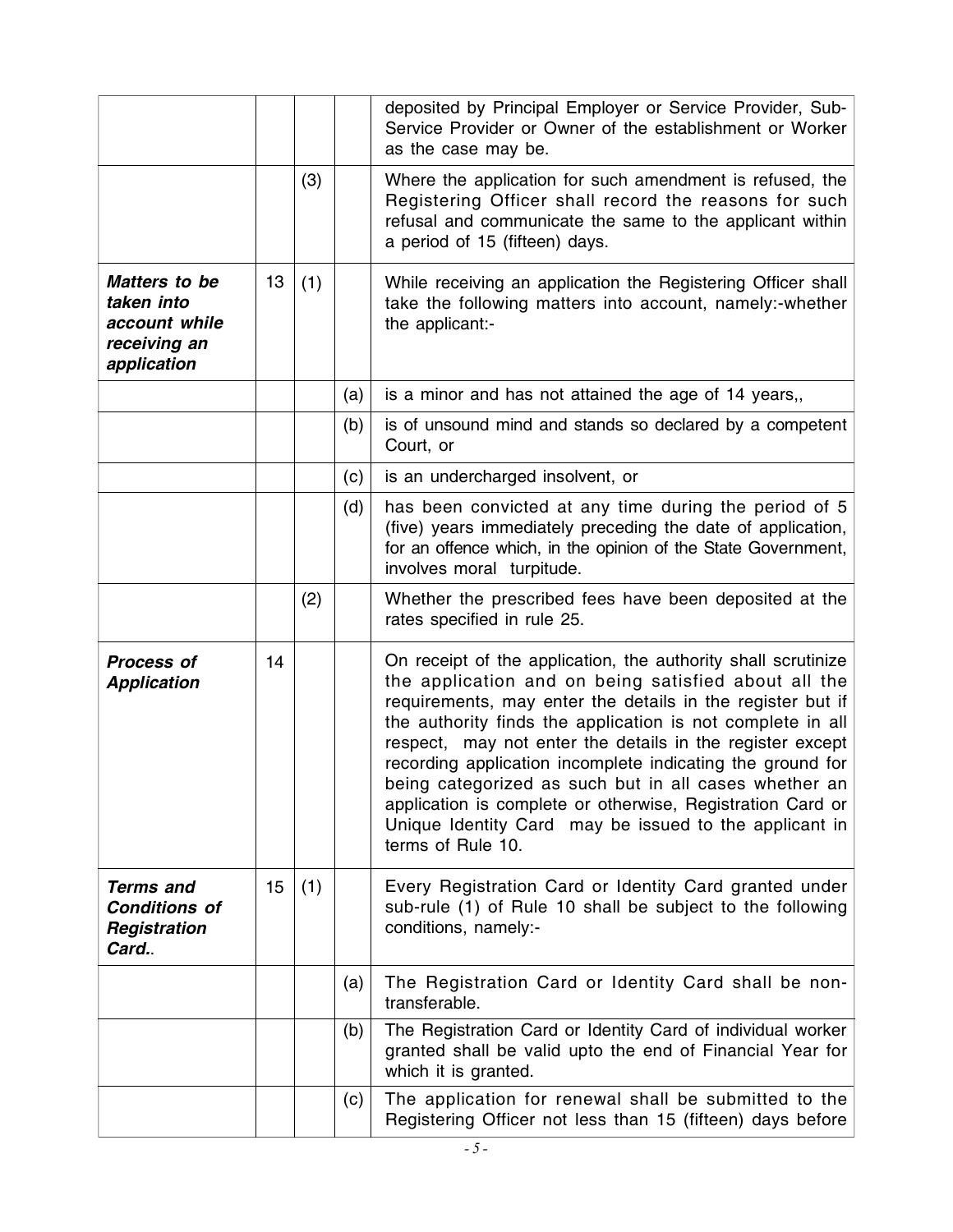|                                                                     |    |     |     | the date of expiry of the Registration Card or Unique<br>Identity Card as the case may be.                                                                                                                                                                         |
|---------------------------------------------------------------------|----|-----|-----|--------------------------------------------------------------------------------------------------------------------------------------------------------------------------------------------------------------------------------------------------------------------|
|                                                                     |    |     | (d) | Save as provided in these rules the fees paid for grant<br>and renewal of Registration Card or Unique Identity Card<br>and other prescribed fees shall be non-refundable                                                                                           |
|                                                                     |    |     | (e) | The Registration Card or Unique Identity Card shall be<br>surrendered in the office of the Registering Officer after<br>completion of work or project or leaves Sikkim on<br>vacation or forever, as the case may be.                                              |
|                                                                     |    |     | (f) | The loss of Registration Card or Unique Identity Card<br>must be reported to Police Station and the Registering<br>Officer within a period of 15 (fifteen) days.                                                                                                   |
|                                                                     |    |     | (g) | The worker should abide by all instructions issued by the<br>Department of Labour.                                                                                                                                                                                 |
|                                                                     |    |     | (h) | The worker should produce original copy of Registration<br>Card or Unique Identity Card whenever required by<br>Labour Inspector and other Officers above the rank of<br>Inspector of the Labour Department at Check-posts while<br>entering and exiting the State |
|                                                                     |    |     | (i) | Every worker shall be entitled to benefits, facilities,<br>protective clothing, wage and other facilities as per the<br>existing law.                                                                                                                              |
|                                                                     |    |     | (i) | If a worker works without being absent during the period<br>of 6 (six) days consecutively in a week, he or she shall<br>be given 1 (one) paid holiday either on Sunday or any<br>other holidays.                                                                   |
|                                                                     |    |     | (k) | Normal working hours of the workers shall be 8 (eight)<br>hours a day.                                                                                                                                                                                             |
|                                                                     |    |     | (1) | The possession of Registration Card or Unique Identity<br>Card, shall not confer any individual the right to claim of<br>being an ordinary resident of the State.                                                                                                  |
|                                                                     |    |     | (m) | The Porters should wear GREEN Color shirt with Token<br>Identity number (Registration Card's Number) in red<br>colour background with black colour having the size of<br>2 inches by 5 inches, as prescribed in From XB                                            |
| Renewal of<br>Registration<br>Card/ Unique<br><b>Identity Card.</b> | 16 | (1) |     | Every Principal Employer or Employer or Service Provider<br>or Sub-Service Provider or Owner of Establishments or<br>worker may apply to the Registering Officer for renewal of<br>Registration Card or Unique Identity Card.                                      |
|                                                                     |    | (2) |     | The application for renewal of Registration Card or Unique<br>Identity Card shall be submitted to the Registering Officer<br>not less than 15 (fifteen) days before the date of expiry in<br>Form XII in duplicate.                                                |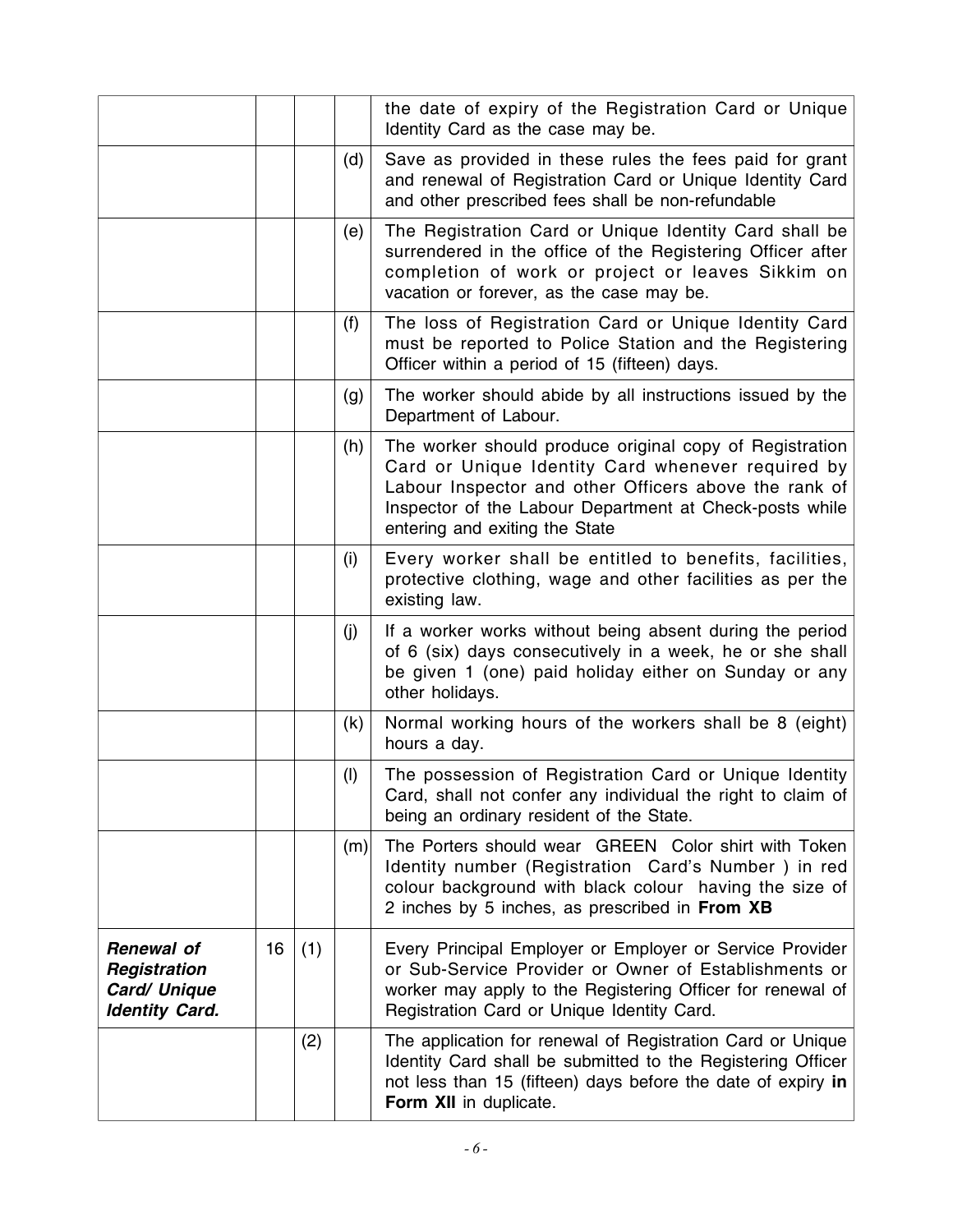|                                                                                         |    | (3) | The fees chargeable for renewal of Registration Card or<br>Unique Identity Card shall be same as paid for the initial<br>registration:                                                                                                                                                                     |
|-----------------------------------------------------------------------------------------|----|-----|------------------------------------------------------------------------------------------------------------------------------------------------------------------------------------------------------------------------------------------------------------------------------------------------------------|
|                                                                                         |    |     | Provided that if the application for renewal is not received<br>within the time specified in sub-rule (2), a fine of Rs. 10/-<br>per day in excess of the fee ordinarily payable for the<br>registration shall be payable for such renewal;                                                                |
|                                                                                         |    |     | Provided further that in case where the Registering<br>Officer is satisfied that the delay in submission of the<br>application is due to unavoidable circumstances beyond<br>the control of the applicant, he or she may reduce or<br>remit as he or she deems fit for the payment of such<br>excess fine. |
| <b>Period for</b><br>renewal of<br>registration<br>Card/Unique<br><b>Identity Card.</b> | 17 |     | Every Registration Card or Unique Identity Card renewed<br>under rule 16 shall be valid upto the end of financial year<br>for which it is granted.                                                                                                                                                         |
| <b>Duplicate</b><br><b>Registration Card</b>                                            | 18 |     | Where Registration Card or Unique Identity Card granted<br>or renewed has been lost, defaced or accidentally<br>destroyed, a duplicate card thereof may be granted on<br>payment of fees as prescribed under rule 25.                                                                                      |

# **CHAPTER III**

# **LICENSING OF ESTABLISHMENT AND SERVICE PROVIDER**

| <b>Application for</b><br>a licence                                            | 19 | (1) | Every application by Establishment or Service Provider<br>for employing workers under section 12 shall be<br>made, in Form XIII to the Licensing Officer having<br>jurisdiction in relation to the area wherein the<br>establishment is situated. |
|--------------------------------------------------------------------------------|----|-----|---------------------------------------------------------------------------------------------------------------------------------------------------------------------------------------------------------------------------------------------------|
|                                                                                |    | (2) | Every such application shall be either personally delivered<br>to the Licensing Officer concerned or sent to him by<br>registered post.                                                                                                           |
|                                                                                |    | (3) | On receipt of the application referred to in sub-rule (1) the<br>Licensing Officer concerned shall after recording the date<br>of receipt of the application, issue an acknowledgement to<br>the applicant.                                       |
|                                                                                |    | (4) | Every application referred to in sub-rule (1) shall also be<br>accompanied by the receipt obtained as required by rule<br>20.                                                                                                                     |
| Matters to be<br>taken into<br>account in<br>granting or<br>refusing a licence | 20 | (1) | In granting or refusing to grant a licence, the Licensing<br>Officer shall take the following matters into account,<br>namely;                                                                                                                    |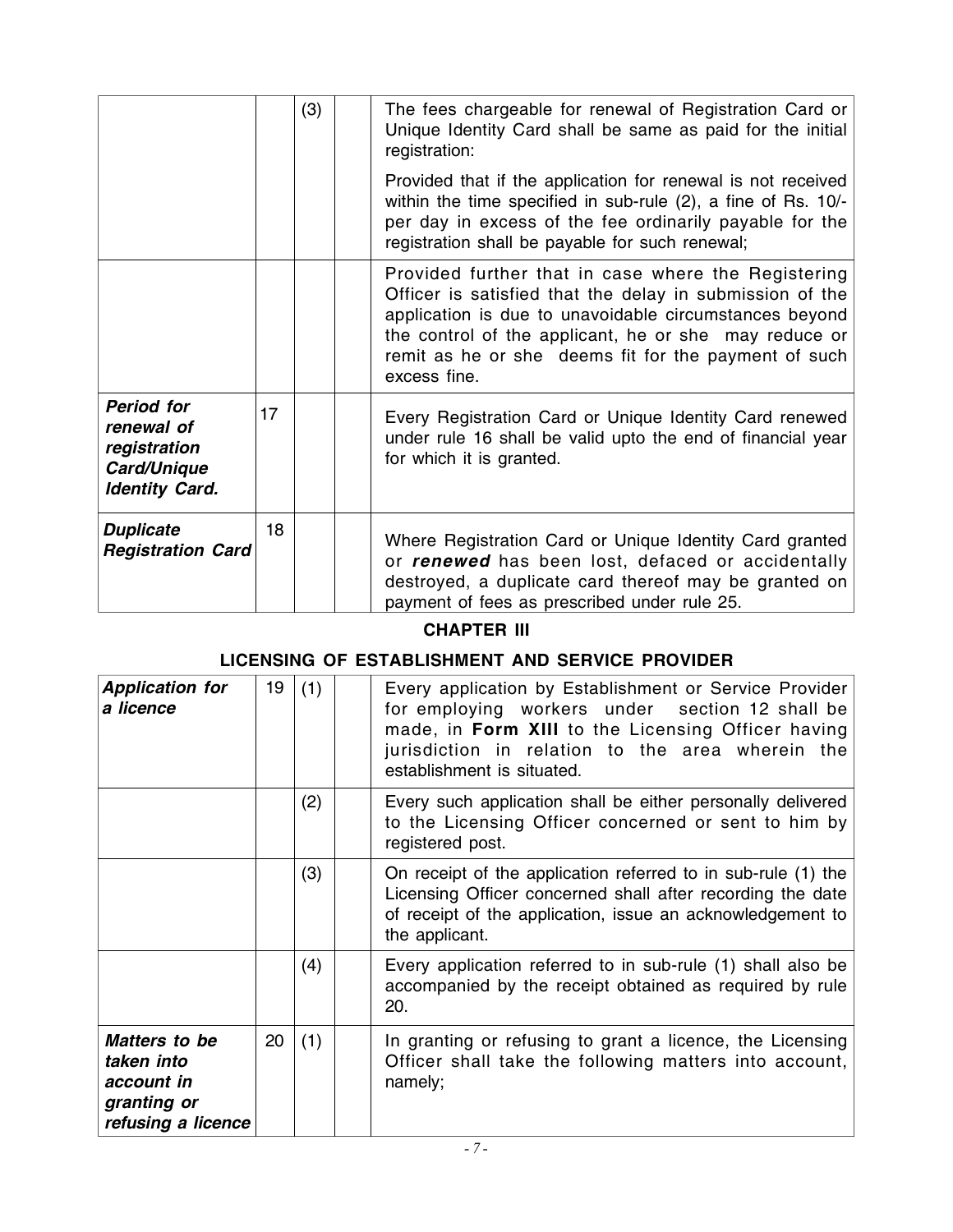|                                       |    |     | (a) | Whether the applicant-                                                                                                                                                                                                                                                                                                                                                                  |
|---------------------------------------|----|-----|-----|-----------------------------------------------------------------------------------------------------------------------------------------------------------------------------------------------------------------------------------------------------------------------------------------------------------------------------------------------------------------------------------------|
|                                       |    |     |     | is a minor; or<br>(i)                                                                                                                                                                                                                                                                                                                                                                   |
|                                       |    |     |     | (ii)<br>is of unsound mind and stands so declared by a<br>competent court, or                                                                                                                                                                                                                                                                                                           |
|                                       |    |     |     | is an undischarged insolvent, or<br>(iii)                                                                                                                                                                                                                                                                                                                                               |
|                                       |    |     |     | has been convicted at any time during the period of<br>(iv)<br>five years immediately preceding the date of<br>application, for an offence which, in the opinion of<br>the State Government, involves moral turpitude.                                                                                                                                                                  |
|                                       |    |     | (b) | Whether the fees for the application have been deposited<br>at the rates specified in rule 25.                                                                                                                                                                                                                                                                                          |
| <b>Refusal to issue</b><br>licence: - | 21 | (1) |     | On receipt of the application from the Establishment or<br>Service Provide or Sub-Service Provider, the Licensing<br>Officer shall investigate or cause investigation to be made<br>to satisfy himself or herself about the correctness of the<br>fact and particulars furnished in such application and the<br>eligibility of the applicant for a licence.                             |
|                                       |    | (2) | (a) | Where the Licensing Officer is of the opinion that the<br>licence should not be issued, he or she shall after<br>affording reasonable opportunity to the applicant to be<br>heard, make an order rejecting the application.                                                                                                                                                             |
|                                       |    |     | (b) | The order shall record the reasons for the refusal and<br>shall be communicated to the applicant.                                                                                                                                                                                                                                                                                       |
| Forms, terms                          | 22 | (1) | (a) | Every license issued under section 12 shall be in Form XIV                                                                                                                                                                                                                                                                                                                              |
| and conditions<br>of licence          |    |     | (b) | The Licensing Officer shall maintain a register or record in<br>Form XV showing the Particulars of License issued duly<br>attested by Licensing Officer.                                                                                                                                                                                                                                |
|                                       |    | (2) |     | Every licence granted under section 12 or renewed under<br>rule 24 shall be subject to the following conditions, namely:-                                                                                                                                                                                                                                                               |
|                                       |    |     | (a) | the number of workers recruited or employed as worker in<br>the establishment shall not, on any day exceed the<br>maximum number specified in the Licence;                                                                                                                                                                                                                              |
|                                       |    |     | (b) | the rates of wages payable to the worker by the Service<br>Provider or Sub - Service Provider shall not be less than<br>the rates prescribed under the minimum Wages Act, 1948<br>or the rates fixed by the State Government, as the case<br>may be, for such employment and where the rates have<br>been fixed by agreement, settlement or award, not less<br>than the rates so fixed; |
|                                       |    |     | (c) | Save as provided in these rules, fees paid for the issue,<br>or, as the case may be, for renewal of licence shall be<br>non refundable;                                                                                                                                                                                                                                                 |
|                                       |    |     |     |                                                                                                                                                                                                                                                                                                                                                                                         |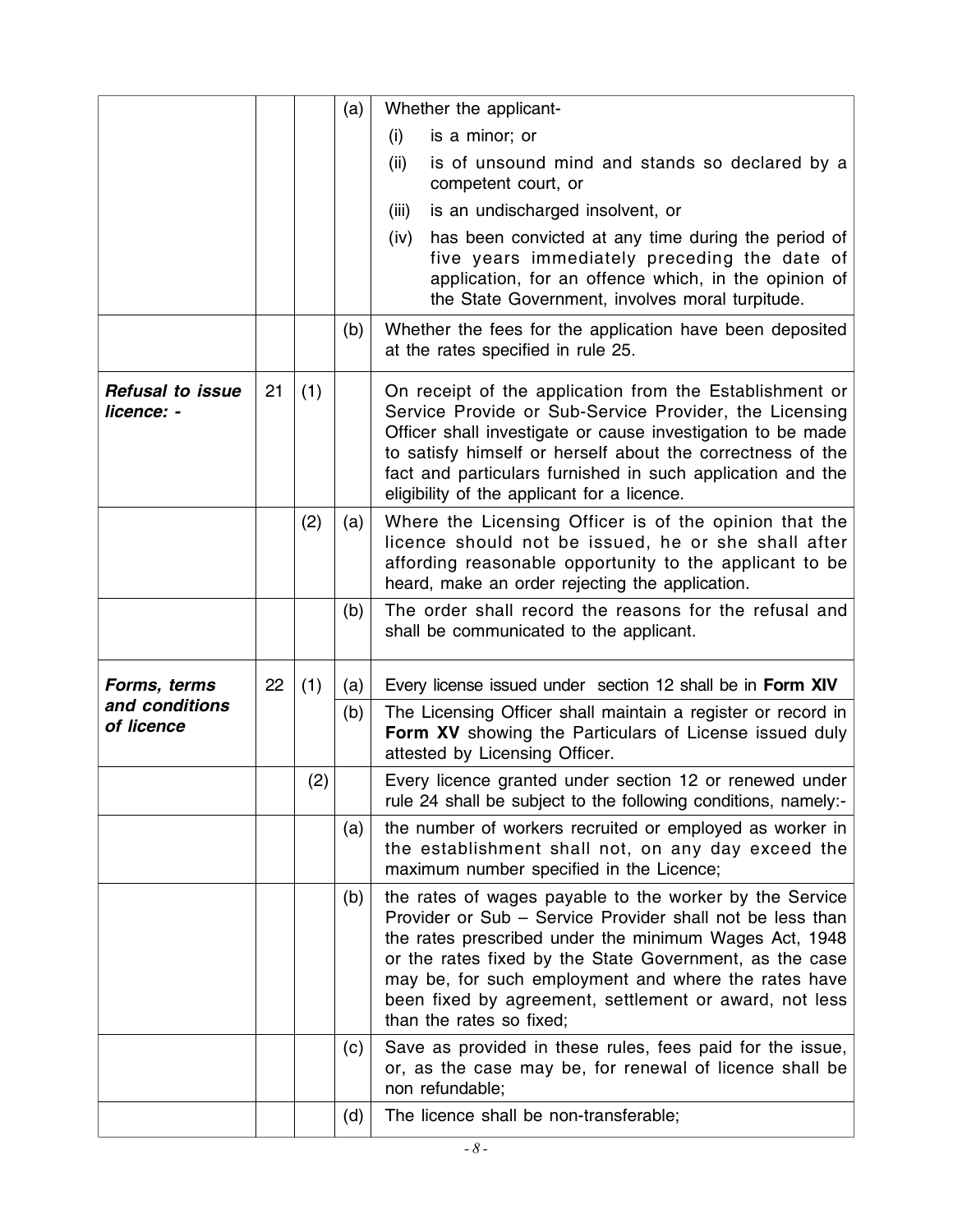|                                                                 |    |     | (e) | Every worker shall be entitled to allowances, benefits,<br>facilities provided under the Act and prescribed under<br>these rules;                                                                                                                                                                                                                                                                                                                                                                                                                                                                                                                                     |
|-----------------------------------------------------------------|----|-----|-----|-----------------------------------------------------------------------------------------------------------------------------------------------------------------------------------------------------------------------------------------------------------------------------------------------------------------------------------------------------------------------------------------------------------------------------------------------------------------------------------------------------------------------------------------------------------------------------------------------------------------------------------------------------------------------|
|                                                                 |    |     | (f) | No female worker shall be employed by any Service<br>Providers Sub - Service Provider or Owner of<br>Establishment before 6 a.m. or after 7. p.m. against her<br>will. Provided that the employer ensures safe and secured<br>working conditions within and outside the working<br>premises including transport facilities beyond the normal<br>working hours                                                                                                                                                                                                                                                                                                         |
|                                                                 |    |     | (g) | the Service Provider Sub or Service Provider shall notify<br>any change in the number of workers or the conditions of<br>work to the licensing officer;                                                                                                                                                                                                                                                                                                                                                                                                                                                                                                               |
|                                                                 |    |     | (h) | the Service Providers Sub or Service Provider shall<br>comply with all the provisions of the Act and the rules;                                                                                                                                                                                                                                                                                                                                                                                                                                                                                                                                                       |
|                                                                 |    |     | (i) | a copy of the valid licence shall be displayed prominently<br>at the premises where the workers are employed.                                                                                                                                                                                                                                                                                                                                                                                                                                                                                                                                                         |
| <b>Updation of</b><br>terms and<br>conditions of the<br>licence | 23 |     | (1) | A licence issued under section 12 or renewed under rule<br>24 may, for good and sufficient reasons, be updated by<br>the licensing officer with due approval of the State<br>Government.                                                                                                                                                                                                                                                                                                                                                                                                                                                                              |
|                                                                 |    |     | (2) | The Service Provider who desires to have the Licence<br>updated shall submit to the Licensing Officer an<br>application stating the nature of updation and reasons<br>thereof.                                                                                                                                                                                                                                                                                                                                                                                                                                                                                        |
| <b>Renewal of</b><br>licence                                    | 24 | (1) |     | Every Establishment or Service Provider or Sub -<br>Service Provider may apply to the licensing officer for<br>renewal of the licence.                                                                                                                                                                                                                                                                                                                                                                                                                                                                                                                                |
|                                                                 |    | (2) |     | The application shall be in Form XVI in duplicate and shall<br>be made not less than 30 (thirty) days before the date on<br>which the licence expires.                                                                                                                                                                                                                                                                                                                                                                                                                                                                                                                |
|                                                                 |    | (3) |     | The fees chargeable for renewal of the licence shall be<br>the same as for initial grant of License. Provided that if<br>the application for renewal is not received within the time<br>specified in sub-rule (2), a fine of Rs.50/ per day in<br>excess of the fee ordinarily payable for the licence shall<br>be payable for such renewal; Provided further that in case<br>where the Licensing Officer is satisfied that the delay in<br>submission of the application is due to unavoidable<br>circumstances beyond the control of the establishment or<br>Service Provider or Sub - Service Provider, he or she<br>may reduce or remit the payment of such fine. |
|                                                                 |    | (4) |     | Every licence renewed under this rule shall remain in<br>force up to the end of financial year for which it is<br>granted.                                                                                                                                                                                                                                                                                                                                                                                                                                                                                                                                            |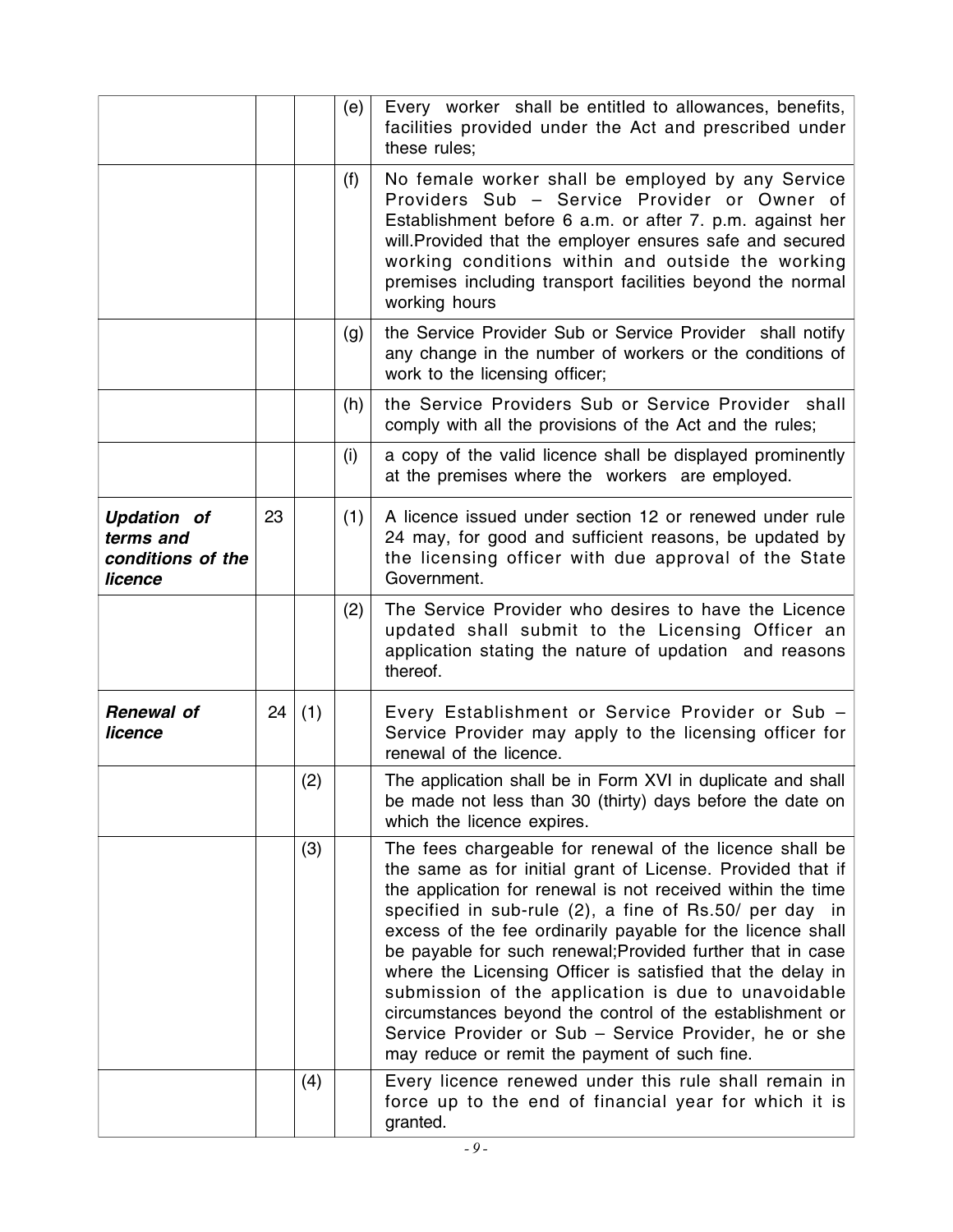|                        |    | (5) |     | Copy of Work Order or valid Agreement or Letter of Intent<br>issued or drawn with the Establishment or Principal<br>Employer or Employer or Owner of Establishment shall be<br>submitted to the Licensing Officer at the time of renewal<br>of licence. |                               |  |
|------------------------|----|-----|-----|---------------------------------------------------------------------------------------------------------------------------------------------------------------------------------------------------------------------------------------------------------|-------------------------------|--|
| <b>Payment of fees</b> | 25 | (1) |     | Fees to be paid for the registration of establishment shall<br>be specified as below:-                                                                                                                                                                  |                               |  |
|                        |    |     |     | Upto 100 workers                                                                                                                                                                                                                                        | Rs.10,000.                    |  |
|                        |    |     |     | From 101 to 300 workers                                                                                                                                                                                                                                 | Rs.20,000.                    |  |
|                        |    |     |     | From 301 to 500 workers                                                                                                                                                                                                                                 | Rs.30,000.                    |  |
|                        |    |     |     | From 501 to 700 workers                                                                                                                                                                                                                                 | Rs.40,000.                    |  |
|                        |    |     |     | From 701 to 1000 workers                                                                                                                                                                                                                                | Rs.50,000.                    |  |
|                        |    |     |     | From 1001 and above workers                                                                                                                                                                                                                             | Rs.60,000.                    |  |
|                        |    | (2) |     | Fees to be paid for the registration of Service Provider or<br>Sub Service Providers shall be as below:-                                                                                                                                                |                               |  |
|                        |    |     |     | Upto 50 workers                                                                                                                                                                                                                                         | Rs.1,000.                     |  |
|                        |    |     |     | From 51 to 100 workers                                                                                                                                                                                                                                  | Rs.2,000.                     |  |
|                        |    |     |     | From 101 to 200 workers                                                                                                                                                                                                                                 | Rs.3,000.                     |  |
|                        |    |     |     | From 201 to 300 workers                                                                                                                                                                                                                                 | Rs.4,000.                     |  |
|                        |    |     |     | From 301 to 400 workers                                                                                                                                                                                                                                 | Rs.5,000.                     |  |
|                        |    |     |     | From 401 to 500 workers                                                                                                                                                                                                                                 | Rs.6,000.                     |  |
|                        |    |     |     | From 501 to 700 workers                                                                                                                                                                                                                                 | Rs.7,000.                     |  |
|                        |    |     |     | From 701 to 1000 workers                                                                                                                                                                                                                                | Rs.8,000.                     |  |
|                        |    |     |     | From 1001 and above workers                                                                                                                                                                                                                             | Rs.10,000.                    |  |
|                        |    | (3) |     | The fees to be paid for the Registration or Identity Card<br>of Workers shall be as below:-                                                                                                                                                             |                               |  |
|                        |    |     | (a) | Registration of workers/ individual workers                                                                                                                                                                                                             | Rs. 200/-                     |  |
|                        |    |     | (b) | Duplicate copy of Registration                                                                                                                                                                                                                          | Rs. 200/-                     |  |
|                        |    |     | (c) | Unique Identity card                                                                                                                                                                                                                                    | Rs.200/-                      |  |
|                        |    |     | (d) | <b>Token Number</b>                                                                                                                                                                                                                                     | Rs. 200/-                     |  |
|                        |    | (4) |     | Fees to be paid for the grant of licence under section 12<br>shall be as specified below:                                                                                                                                                               |                               |  |
|                        |    |     | (a) | Number of workers not exceeding 20 -                                                                                                                                                                                                                    | Rs. 500.00                    |  |
|                        |    |     | (b) | exceeds 20 but does not exceed 50 -                                                                                                                                                                                                                     | Rs. 1000.00                   |  |
|                        |    |     | (c) | exceeds 50 but does not exceed 100 -                                                                                                                                                                                                                    | Rs. 1500.00                   |  |
|                        |    |     | (d) | exceeds 100 but does not exceed 200 -                                                                                                                                                                                                                   | Rs. 2000.00                   |  |
|                        |    |     | (e) | exceeds 200 but does not exceed 400<br>$\blacksquare$                                                                                                                                                                                                   | Rs. 4000.00                   |  |
|                        |    |     | (f) | exceeds 400 but does not exceed 750                                                                                                                                                                                                                     | Rs. 5000.00<br>$\blacksquare$ |  |
|                        |    |     | (g) | exceeds 750 but does not exceed 1000 -                                                                                                                                                                                                                  | Rs. 7500.00                   |  |
|                        |    |     | (h) | exceeds 1000                                                                                                                                                                                                                                            | Rs. 10,000.00                 |  |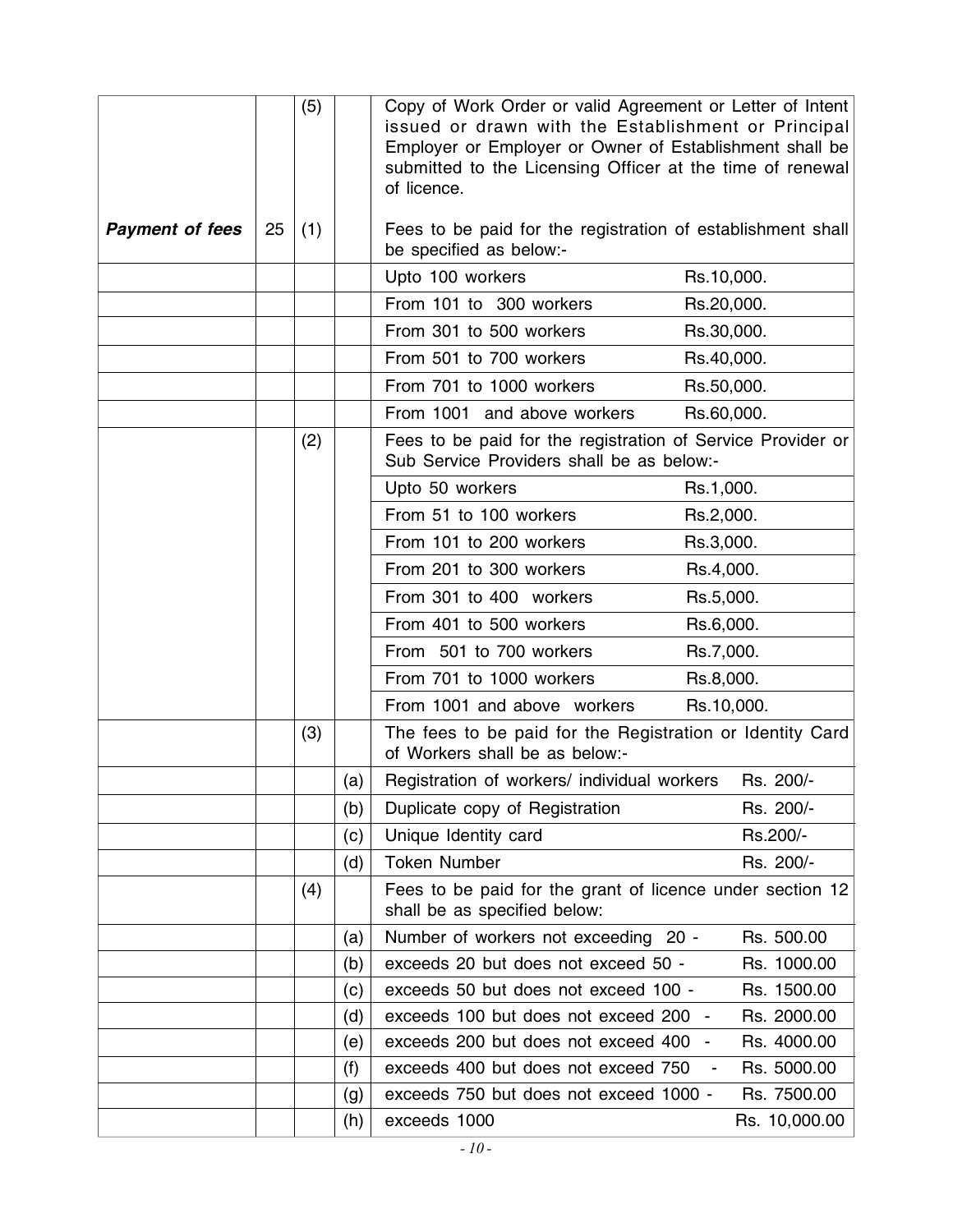| (5) | a)  | Fees for appeal to the Appellate Authority shall be Rs. 100/-                                                                                             |
|-----|-----|-----------------------------------------------------------------------------------------------------------------------------------------------------------|
|     | (b) | Fees for obtaining certified copies of the order of<br>Registering or Licensing Officer and Appellate Authority,<br>shall be Rs. 5/- per copy             |
| (6) |     | Every fee referred under these rules shall be credited<br>under the Revenue Head "0230 Labour & Employment<br>other receipts".                            |
| (7) |     | The registration, renewal and other fees are subject to<br>change by way of Notification by the Government after<br>the interval of every 5 (five) years. |

# **CHAPTER IV**

### **DUTIES AND OBLIGATION OF PRINCIPAL EMPLOYER OR EMPLOYER OR SERVICE PROVIDER OR SUB-SERVICE PROVIDER OR OWNERS OF ESTABLISHMENT OR OF INDEPENDENT INDIVIDUAL WORKERS.**

| <b>Duties and</b><br><b>Functions of</b><br><b>Principal</b><br>Employer/<br><b>Employer/Owners</b><br>οf<br><b>Establishments.</b> | 26 | (1) |     | The Principal Employer or Employer or Owner of<br>establishment shall submit monthly returns to the Labour<br>Department in Form XVII by 10 <sup>th</sup> day of every month.                                                                                                                                                                                                                                                                                                                                                                                                                                                                                                                                                                                                                                                                                                                                                                                                                                                            |
|-------------------------------------------------------------------------------------------------------------------------------------|----|-----|-----|------------------------------------------------------------------------------------------------------------------------------------------------------------------------------------------------------------------------------------------------------------------------------------------------------------------------------------------------------------------------------------------------------------------------------------------------------------------------------------------------------------------------------------------------------------------------------------------------------------------------------------------------------------------------------------------------------------------------------------------------------------------------------------------------------------------------------------------------------------------------------------------------------------------------------------------------------------------------------------------------------------------------------------------|
|                                                                                                                                     |    | (2) | (a) | The Principal Employer or Employer or Owner of<br>establishment shall ensure provision of suitable and<br>adequate medical facilities with nursing staff and<br>ambulance, out-door treatment to the worker free of cost<br>in respect of any ailment from which the worker may<br>suffer during his employment in the establishment or work<br>place or to meet any preventive measure against<br>epidemic or any virus infection. Whenever any medicine<br>is purchased by a worker from the market on the<br>prescription issued by any Doctor provided by the<br>Principal<br>Employer or<br>Employer or Owner of<br>Establishment, as the case may be, or any registered<br>medical practitioner, the cost of such medicine shall be<br>reimbursed by the Service Provider or Sub-Service<br>Provider to the worker concerned within a period of seven<br>days from the date of submission of the bill by the<br>worker. The same shall not be applicable to the workers<br>registered under Employees State Insurance Corporation. |
|                                                                                                                                     |    |     | (b) | In the event of a worker suffering from any ailment<br>requiring hospitalization during his employment in<br>establishment or work place all the expenditures including<br>transportation shall be borne by the Principal Employer or<br>Employer or Owner of establishment or Service Provider<br>or Sub-Service Provider.                                                                                                                                                                                                                                                                                                                                                                                                                                                                                                                                                                                                                                                                                                              |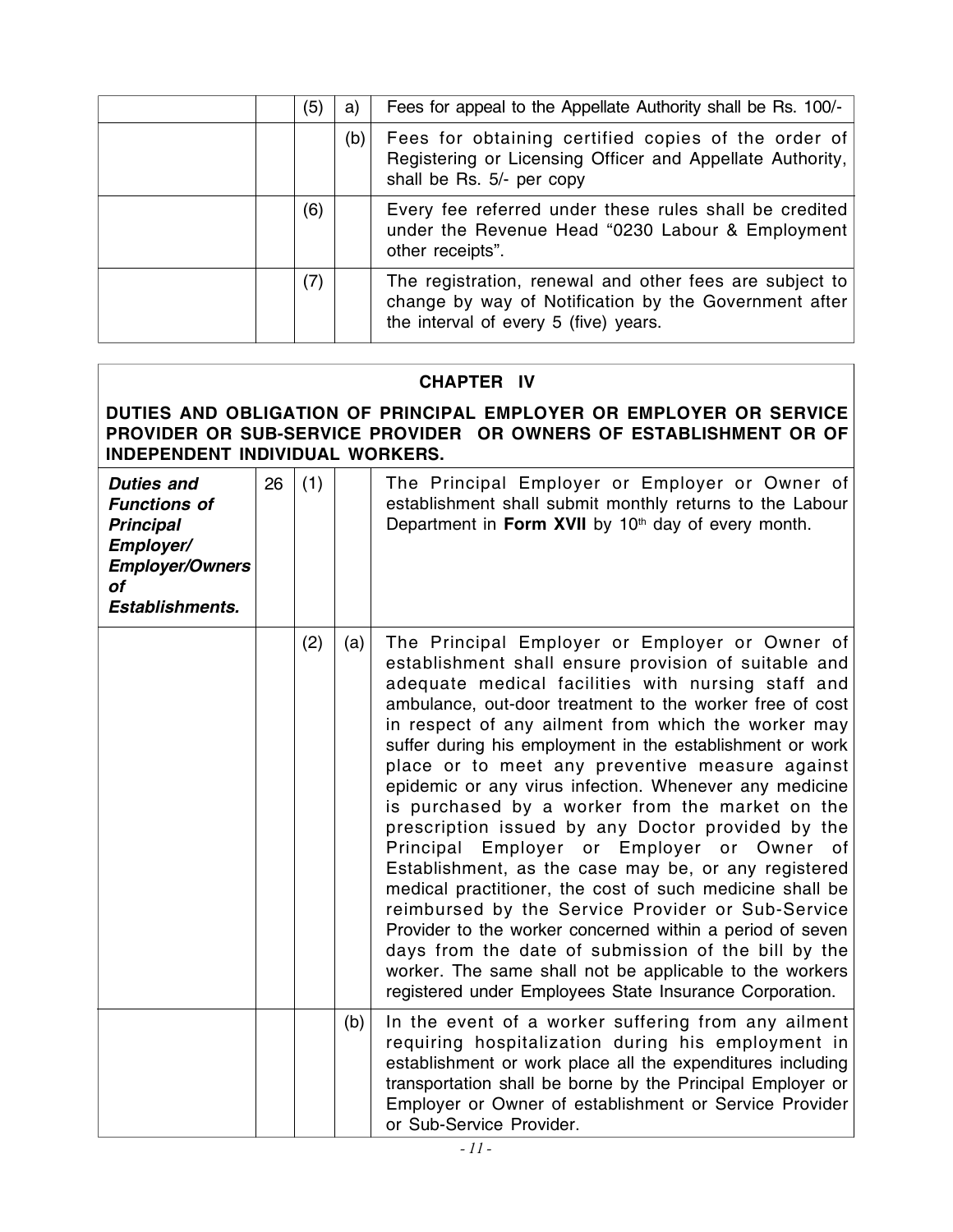|                                                                                  |    |     | (c) | Every Principal Employer or Employer or Owner of<br>establishment or Service Provider or Sub-Service Provider<br>shall provide and maintain First - Aid Boxes with following<br>equipments and make it readily available to the workers<br>during all working hours; |  |  |  |
|----------------------------------------------------------------------------------|----|-----|-----|----------------------------------------------------------------------------------------------------------------------------------------------------------------------------------------------------------------------------------------------------------------------|--|--|--|
|                                                                                  |    |     |     | 6 small sterilized dressings;<br>(i)                                                                                                                                                                                                                                 |  |  |  |
|                                                                                  |    |     |     | 3 medium size sterilized dressings;<br>(ii)                                                                                                                                                                                                                          |  |  |  |
|                                                                                  |    |     |     | (iii)<br>3 large size sterilized dressings;                                                                                                                                                                                                                          |  |  |  |
|                                                                                  |    |     |     | 3 large sterilized burn dressings;<br>(iv)                                                                                                                                                                                                                           |  |  |  |
|                                                                                  |    |     |     | 1 (30 ml) bottle containing a two percent alcoholic<br>(v)<br>solution of iodine;                                                                                                                                                                                    |  |  |  |
|                                                                                  |    |     |     | 1 (30 ml) bottle containing Sal volatile having the<br>(vi)<br>dose and mode of administration indicate on the<br>label;                                                                                                                                             |  |  |  |
|                                                                                  |    |     |     | (vii)<br>1 snake- bite lancet;                                                                                                                                                                                                                                       |  |  |  |
|                                                                                  |    |     |     | (viii)<br>1 (30 gms) bottle of potassium permanganate<br>crystals:                                                                                                                                                                                                   |  |  |  |
|                                                                                  |    |     |     | (ix)<br>1 pairs scissors;                                                                                                                                                                                                                                            |  |  |  |
|                                                                                  |    |     |     | 1 copy of the first-aid leaflet issued by the Director-<br>(x)<br>General, Factory Advisory Service and Labour<br>Institutes, Government of India;                                                                                                                   |  |  |  |
|                                                                                  |    |     |     | A bottle containing 100 tablets (each of 5 grains)<br>(xi)<br>aspirin;                                                                                                                                                                                               |  |  |  |
|                                                                                  |    |     |     | Ointment for burns;<br>(xii)                                                                                                                                                                                                                                         |  |  |  |
|                                                                                  |    |     |     | (xiii) A bottle of suitable surgical antiseptic solution;                                                                                                                                                                                                            |  |  |  |
|                                                                                  |    |     |     | The persons in charge of the First $-$ Aid Box shall be a<br>person trained in First-aid treatment.                                                                                                                                                                  |  |  |  |
| <b>Duties and</b>                                                                | 27 | (1) |     | The Service Provider or Sub-Service Provider shall:-                                                                                                                                                                                                                 |  |  |  |
| function of<br><b>Service Provider/</b><br><b>Sub-Service</b><br><b>Provider</b> |    | (a) |     | furnish such particulars in Form XVIII to the specified<br>authority within 15 (fifteen) days where any change<br>occurs in any of the particulars so furnished.                                                                                                     |  |  |  |
|                                                                                  |    | (b) |     | furnish the list of workers to the Registering Officer who<br>have left the State with a copy to the concerned area<br>Labour Inspector in Form XIX                                                                                                                  |  |  |  |
|                                                                                  |    | (c) |     | furnish in respect of every labourer who ceases to be<br>employed, a monthly return in Form XX to the specified<br>authority that all the wages and other dues payable to the<br>workers have been paid.                                                             |  |  |  |
|                                                                                  |    | (d) |     | issue to every worker, a Pass book affixed with a<br>passport size photograph of the worker with other<br>details in Form XXI.                                                                                                                                       |  |  |  |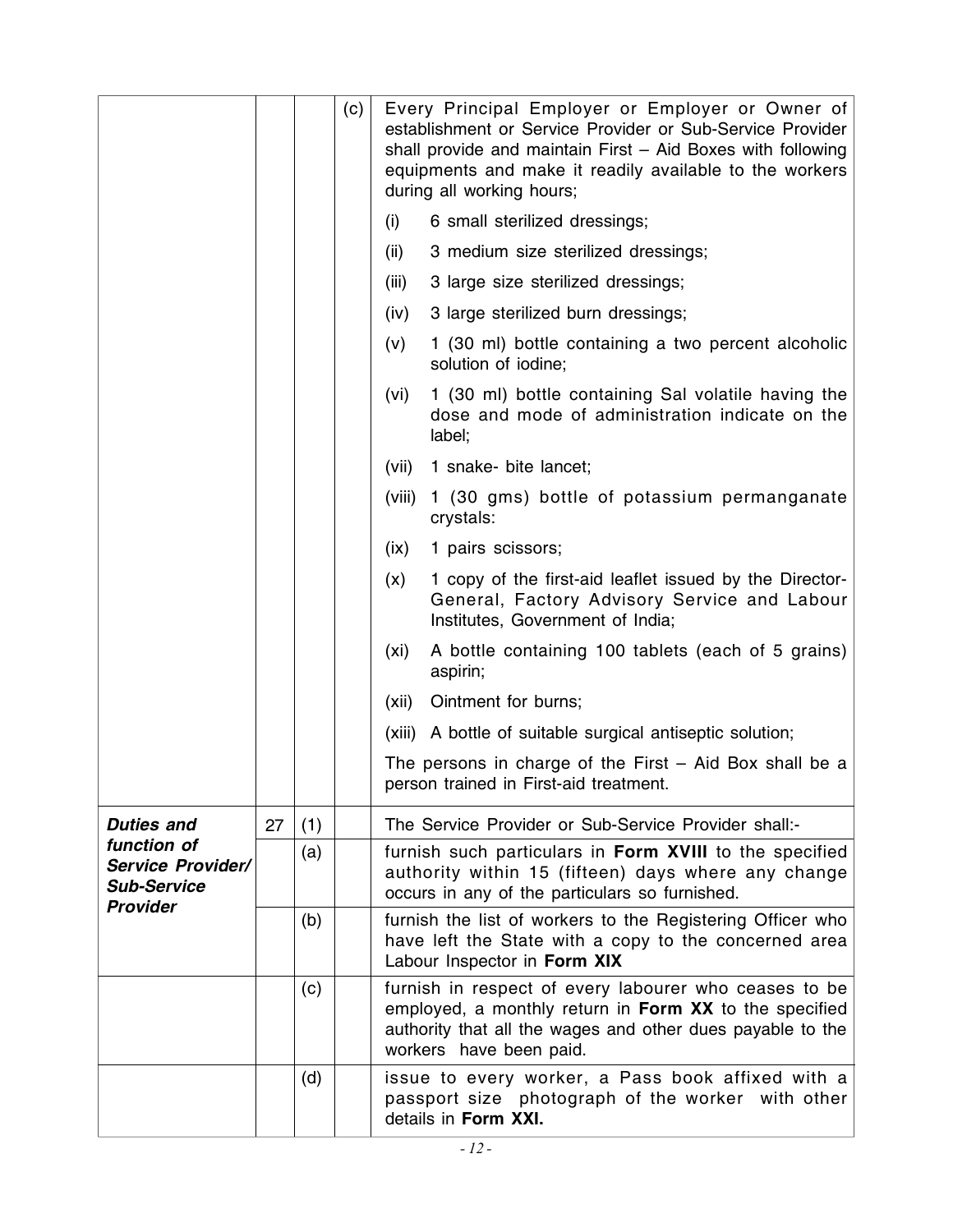|                                      |    | (e)                                     | (i)   | There shall be Grievance Redressal Committee<br>consisting equal number of members representing the<br>employers and the workers constituted by the Principal<br>Employer with the representatives of management,<br>Service Provider, workers of different sections nominated<br>and one independent person nominated by<br>by workers<br>Labour Department. |
|--------------------------------------|----|-----------------------------------------|-------|---------------------------------------------------------------------------------------------------------------------------------------------------------------------------------------------------------------------------------------------------------------------------------------------------------------------------------------------------------------|
|                                      |    |                                         | (ii)  | The Grievance Redressal Committee shall meet on<br>quarterly basis or as and when required on case to case<br>basis and submit the minutes of meeting to the Labour<br>Department in prescribed Form XXII.                                                                                                                                                    |
|                                      |    |                                         | (iii) | Any worker who is aggrieved by the decision of the of<br>the Grievance Redressal Committee or whose grievance<br>is not resolved by the said Committee, within 30 (thirty)<br>days of the receipt of the application, may file an<br>application to the Secretary, Labour Department,<br>Government of Sikkim.                                                |
|                                      |    |                                         | (iv)  | During the course of redressal of grievances in the<br>Labour Department, the workers shall not resort to strike<br>and if they resort to strikes then that shall be declared as<br>illegal Strike and an action shall be taken against them<br>as per the Court of Law.                                                                                      |
| <b>Duties and</b>                    | 28 | (1)                                     |       | The individual worker shall apply for Registration in Form IX                                                                                                                                                                                                                                                                                                 |
| function of<br>individual<br>workers |    | (2)                                     |       | The workers shall charge for his or her services as per<br>the prescribed rate of wages as notified under the<br>Minimum Wages Act, 1948 from time to time. Any<br>workers found to be charging beyond the prescribed rate<br>shall be penalized as per the provision of the Act.                                                                             |
|                                      |    | (3)                                     |       | The individual worker shall furnish such particulars to the<br>Registering Officer within 15 (fifteen) days where any<br>change occurs in any of the particulars so furnished in<br>Form XI.                                                                                                                                                                  |
|                                      |    | (4)                                     |       | The Workers desirous of leaving the State forever shall<br>surrender his or her Registration Card to the Registering<br>Officer with a copy to the concerned area Labour<br>Inspector in Form XIX                                                                                                                                                             |
| <b>Other facilities</b>              | 29 | (1)                                     |       | The workers shall be entitled for 10 (ten) days Casual<br>Leave in a year.                                                                                                                                                                                                                                                                                    |
|                                      |    | (2)                                     |       | The workers shall be entitled for the following paid<br>holidays in a year:-                                                                                                                                                                                                                                                                                  |
|                                      |    | 26 <sup>th</sup> January - Republic Day |       |                                                                                                                                                                                                                                                                                                                                                               |
|                                      |    |                                         |       | 1 <sup>st</sup> May - May Day.                                                                                                                                                                                                                                                                                                                                |
|                                      |    |                                         |       | 16 <sup>th</sup> May - State Day.                                                                                                                                                                                                                                                                                                                             |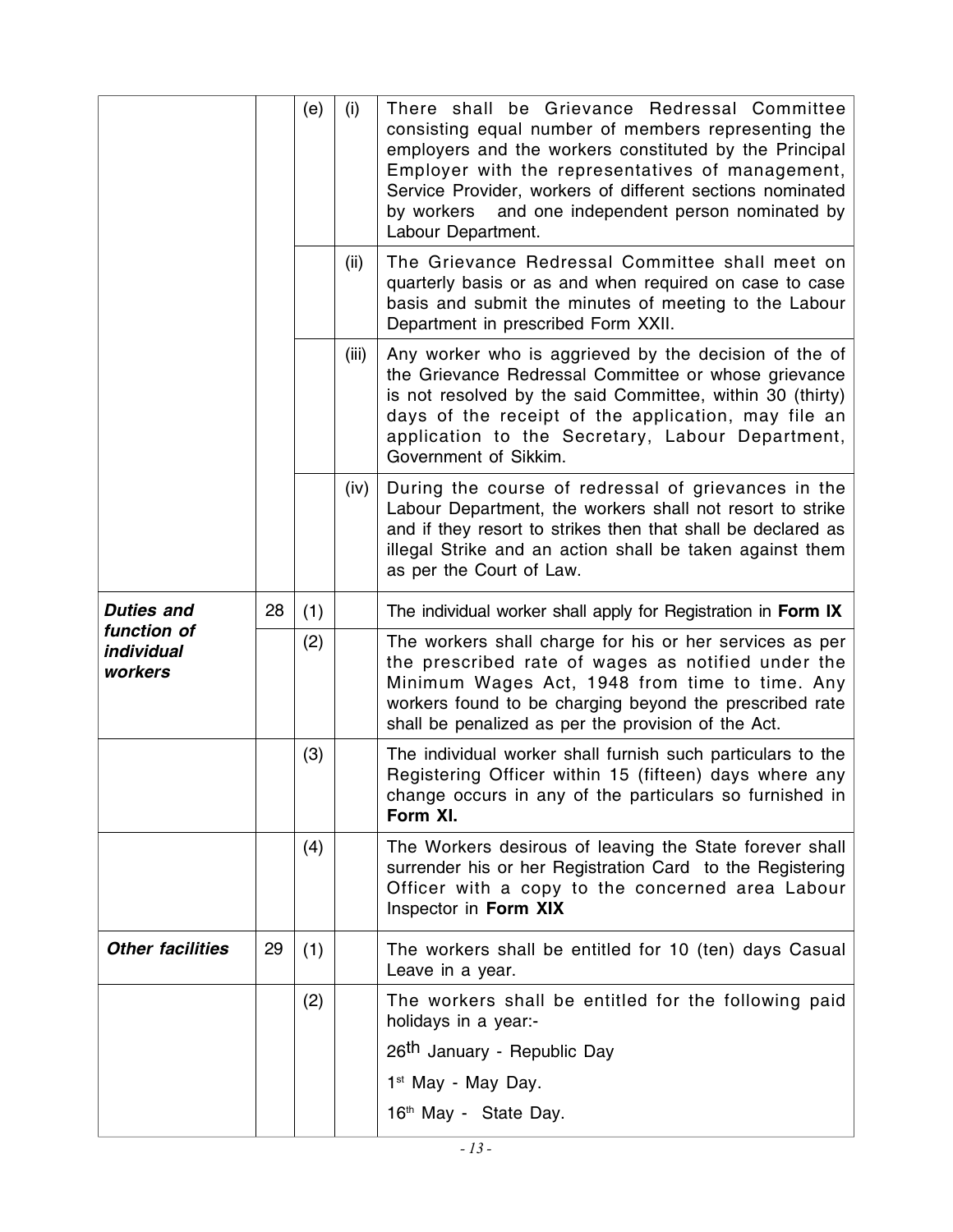|  |     | 15th. August - Independence Day                                                            |
|--|-----|--------------------------------------------------------------------------------------------|
|  |     | 2 <sup>nd</sup> . October - Gandhi Jayanti                                                 |
|  |     | 5 Days - Festival Holidays at the option of the workers.                                   |
|  | (3) | The Female workers shall be entitled for 6 (six) months<br>maternity leave with full wage. |

| <b>CHAPTER V</b>                                                                                                                                                                                                                                                                                                                                                                                                         |  |     |     |                                                                                                                                                                                                                                                                                                                           |
|--------------------------------------------------------------------------------------------------------------------------------------------------------------------------------------------------------------------------------------------------------------------------------------------------------------------------------------------------------------------------------------------------------------------------|--|-----|-----|---------------------------------------------------------------------------------------------------------------------------------------------------------------------------------------------------------------------------------------------------------------------------------------------------------------------------|
|                                                                                                                                                                                                                                                                                                                                                                                                                          |  |     |     | <b>INSPECTION AND ENFORCEMENT</b>                                                                                                                                                                                                                                                                                         |
| 30<br>Qualification,<br>No person shall be appointed to be an Inspector under<br>power and duties<br>the Act, or having been so appointed, shall continue to<br>of Inspector<br>hold office, if he has acquired directly or indirectly by<br>himself or by any partner, any share or interest in any<br>establishment or work place to which the Act applies in<br>the area for which he is to be or has been appointed: |  |     |     |                                                                                                                                                                                                                                                                                                                           |
|                                                                                                                                                                                                                                                                                                                                                                                                                          |  |     |     | Provided that nothing in this shall apply:-                                                                                                                                                                                                                                                                               |
|                                                                                                                                                                                                                                                                                                                                                                                                                          |  | (1) |     | to any person who has been permitted by the authority<br>competent to appoint him or in any name of any member<br>of his family living with him or dependent on him, any share<br>or interest in any registered Co-operative Bank or Co-<br>operative Society or in any Public Limited Company; or                        |
|                                                                                                                                                                                                                                                                                                                                                                                                                          |  | (2) |     | to any person who acquires by inheritance any share or<br>interest in an any firm or business but who is not a<br>working partner therein.                                                                                                                                                                                |
|                                                                                                                                                                                                                                                                                                                                                                                                                          |  | (3) | (a) | The Inspector shall seize or take copies of such register,<br>record of wages or notices or particulars of worker or<br>portion thereof as he may consider relevant for an offence<br>under sub clause (iv) of clause (a) of sub- section (2) of<br>Section 21 of the Act in seizure memo as prescribed in<br>Form XXIII. |
|                                                                                                                                                                                                                                                                                                                                                                                                                          |  |     | (b) | The seized record shall be produced without delay before<br>a Judicial Magistrate who may give directions as to the<br>temporary custody as he thinks fit.                                                                                                                                                                |
|                                                                                                                                                                                                                                                                                                                                                                                                                          |  |     | (c) | If no prosecution is initiated for contravention of the<br>provisions of the Act and Rules within a period of six<br>months from the date of seizure, the seized items shall<br>be handed over to the persons from whom they were<br>seized in Delivery Memo in Form XXIV.                                                |
|                                                                                                                                                                                                                                                                                                                                                                                                                          |  | (4) |     | The Inspector may take photographs, video clips as he<br>may consider necessary for the purpose of any<br>examination or enquiry under the Act or the rules.                                                                                                                                                              |
|                                                                                                                                                                                                                                                                                                                                                                                                                          |  | (5) |     | An Inspector may, within the local limits for which he or<br>she is appointed issue show- cause notice or warning to<br>Employer or Principal Employer or Service Provider or                                                                                                                                             |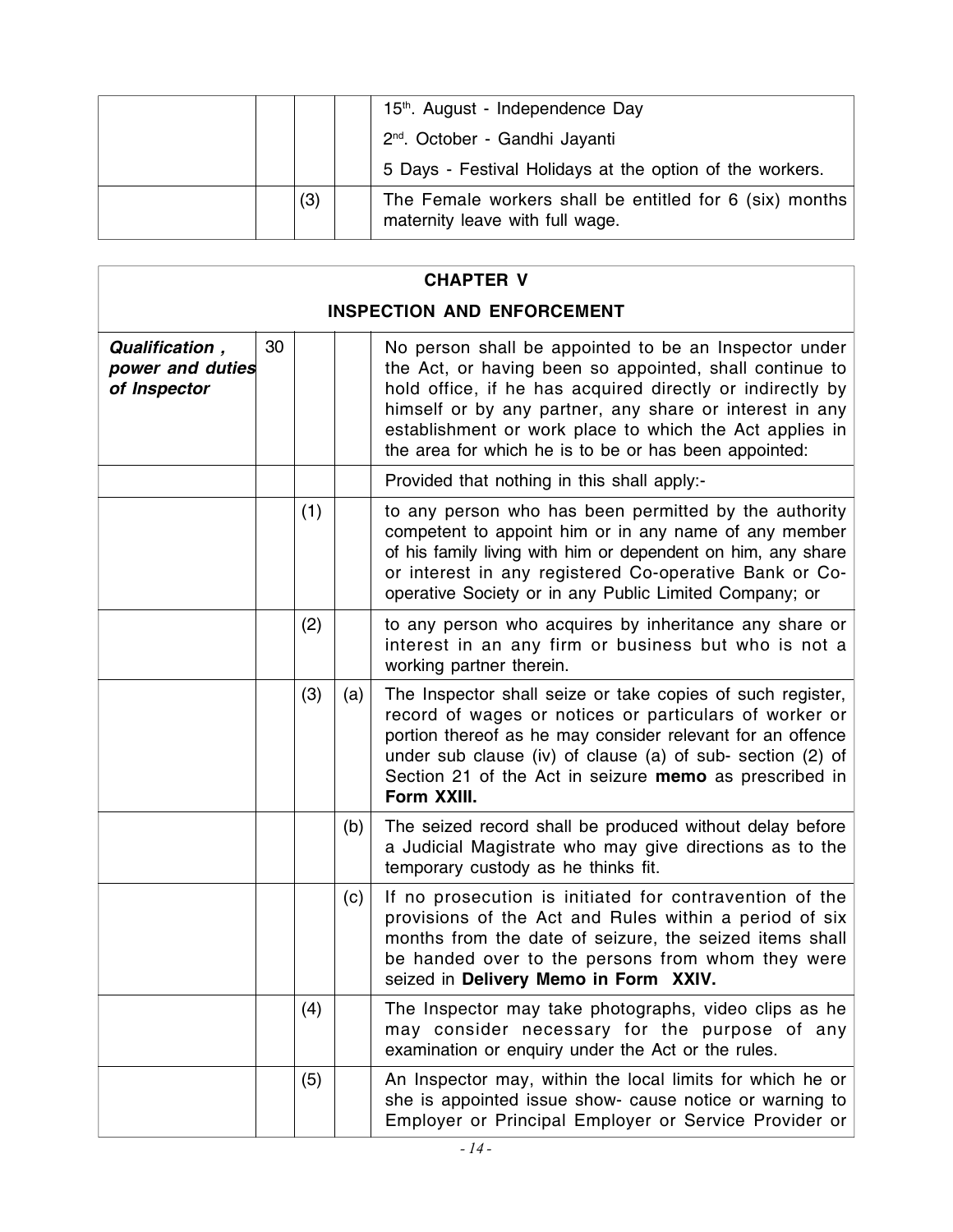|                                                                |    |     |     | Sub-Service Provider or Owner of establishment regarding<br>the safety, health, or welfare of workers provided under<br>the Act or Rules.                                                                                                                                                                                                                                                                                                                                                                                                                                                                     |
|----------------------------------------------------------------|----|-----|-----|---------------------------------------------------------------------------------------------------------------------------------------------------------------------------------------------------------------------------------------------------------------------------------------------------------------------------------------------------------------------------------------------------------------------------------------------------------------------------------------------------------------------------------------------------------------------------------------------------------------|
|                                                                |    | (6) |     | An Inspector may, within the local limits for which he is<br>appointed, file in a Court of Judicial Magistrate having<br>jurisdiction, a complaint or other proceeding relating to an<br>offence under the Act and these rules.                                                                                                                                                                                                                                                                                                                                                                               |
| Power of<br><b>Registering and</b><br><b>Licensing Officer</b> | 31 | (1) |     | The Registering Officer, Licensing Officer and Superior<br>Officers may exercise all the powers of an Inspector.                                                                                                                                                                                                                                                                                                                                                                                                                                                                                              |
|                                                                |    | (2) |     | Prohibition order:-                                                                                                                                                                                                                                                                                                                                                                                                                                                                                                                                                                                           |
|                                                                |    |     | (a) | If it appears to the Registering Officer, Licensing Officer<br>and Superior Officers that any site or place at which any<br>work is being carried on, is in such condition that it is<br>dangerous to life, safety or health of workers or the<br>general public he may, in writing serve on the Employer<br>or Principal Employer or Service Provider Sub- Service<br>Provider or Owner of establishments of workers or Site-<br>in Charge of site or place, an order prohibiting any work<br>at such Site or place until measures have been taken to<br>remove the cause of the danger to his satisfaction. |
|                                                                |    |     | (b) | The Registering officer, Licensing Officer and Superior<br>Officers serving an order under clause (a) shall endorse<br>a copy to the Secretary to the Government, Department<br>of Labour.                                                                                                                                                                                                                                                                                                                                                                                                                    |
|                                                                |    |     | (c) | Such prohibition order shall be complied with by the<br>employer forthwith from the date of the order.                                                                                                                                                                                                                                                                                                                                                                                                                                                                                                        |
|                                                                |    |     | (d) | Any person aggrieved by an order under clause (a), may,<br>within 15 (fifteen) days from the date on which the order<br>is communicated to him, may prefer an appeal to the<br>Secretary to the Government, Department of Labour, who<br>shall, after giving the appellant opportunity of being heard,<br>dispose of the appeal as expeditiously as possible:                                                                                                                                                                                                                                                 |
|                                                                |    |     |     | Provided that the Secretary to the Government,<br>Department of Labour, may entertain the appeal after the<br>expiry of the said period of 15 (fifteen) days if he is<br>satisfied that the appellant was prevented by sufficient<br>cause from filing the appeal in time;                                                                                                                                                                                                                                                                                                                                    |
|                                                                |    |     |     | Provided further that the prohibiting, shall be complied<br>with, pending the decision of the Secretary to the<br>Government, Department of Labour, or the Minister- in -<br>Charge, Department of Labour; Provided also that, if such<br>order is by the Secretary to the Government, Department<br>of Labour, the appeal lies to the Minister-in-charge,<br>Department of Labour.                                                                                                                                                                                                                           |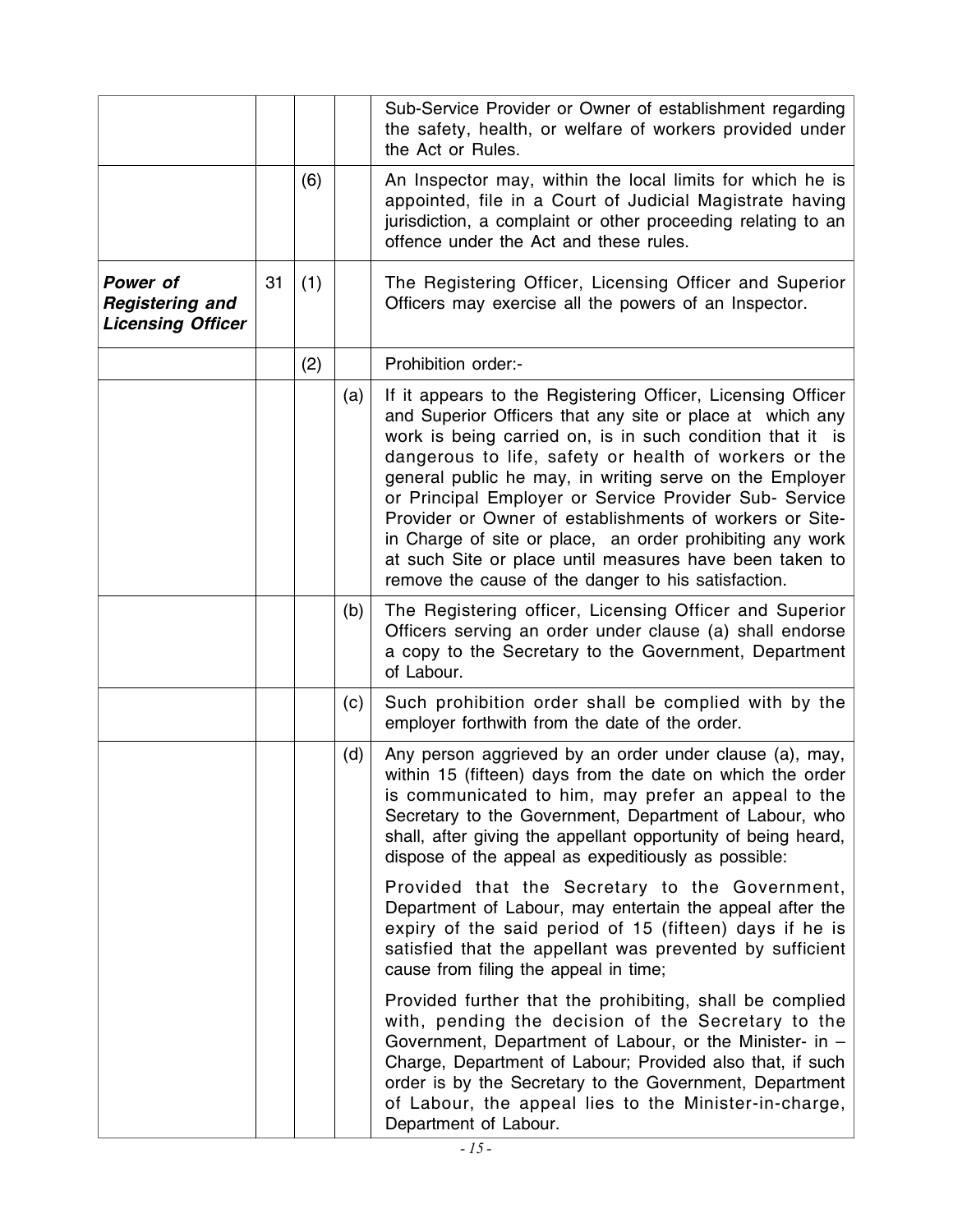| <b>CHAPTER VI</b>                              |    |     |  |                                                                                                                                                                                                                                                                                                                                                                                                              |  |  |  |
|------------------------------------------------|----|-----|--|--------------------------------------------------------------------------------------------------------------------------------------------------------------------------------------------------------------------------------------------------------------------------------------------------------------------------------------------------------------------------------------------------------------|--|--|--|
|                                                |    |     |  | <b>REGISTERS AND RECORDS</b>                                                                                                                                                                                                                                                                                                                                                                                 |  |  |  |
| <b>Attendance</b><br>register                  | 32 |     |  | Every Principal Employer or Employer or Service Provider<br>or Sub-Service Provider or Owner of Establishment shall<br>be bound to maintain the Attendance Register of the<br>workers                                                                                                                                                                                                                        |  |  |  |
| <b>Payment register</b>                        | 33 |     |  | Every Employer or Service Provider or Sub-Service<br>Provider shall be bound to maintain the payment Register<br>of workers.                                                                                                                                                                                                                                                                                 |  |  |  |
| <b>Register of</b><br>advance                  | 34 |     |  | Advance payment of wages should be maintained in<br>Advance Register.                                                                                                                                                                                                                                                                                                                                        |  |  |  |
| <b>Register of</b><br>overtime                 | 35 |     |  | Overtime work done should be separately maintained in<br>the Register of Overtime.                                                                                                                                                                                                                                                                                                                           |  |  |  |
| <b>Register of</b><br>deduction                | 36 |     |  | Deduction made from the wages of workers by special or<br>general order of the State Government or permissible<br>under the Payment of Wages Act, 1936, shall be<br>maintained in the Deduction Register.                                                                                                                                                                                                    |  |  |  |
| <b>Medical expenses</b><br>register            | 37 |     |  | Medical expenses incurred on workers (free of cost)<br>should be maintained in the Medical Expenses Register.                                                                                                                                                                                                                                                                                                |  |  |  |
| Display of an<br>abstract of rules             | 38 |     |  | Every Employer or Service Provider or Sub-Service<br>Provider shall display in the notice board, the abstract of<br>the Act and the Rules in English and in the local language<br>spoken by the majority of workers in such form as<br>approved by the Government of Sikkim, Department of<br>Labour.                                                                                                        |  |  |  |
| <b>Notices</b>                                 | 39 |     |  | Notices showing the rates of wages, hours of work, wage<br>periods, date of payment of wages, name and address of<br>Inspector having jurisdiction, shall be displayed in English<br>and in the local language understood by the majority of<br>workers in conspicuous places at the establishment and<br>the work site by the employer or service provider or Sub<br>- Service Provider as the case may be. |  |  |  |
| <b>Submission of</b><br>half-yearly<br>returns | 40 |     |  | Every Employer or Service Provider or Sub-Service<br>Provider or Owner of establishments shall send half-<br>yearly returns (both in hard and soft copy) in Form XXV<br>so as to reach the Registering Officer and Licensing<br>Officer concerned within 30 (thirty) days from the day of<br>closing of the half year.                                                                                       |  |  |  |
| Power to call for<br>information               | 41 | (1) |  | The Secretary or the Registering Officer, Licensing<br>Officer, Superior Officers or the Inspector or any other                                                                                                                                                                                                                                                                                              |  |  |  |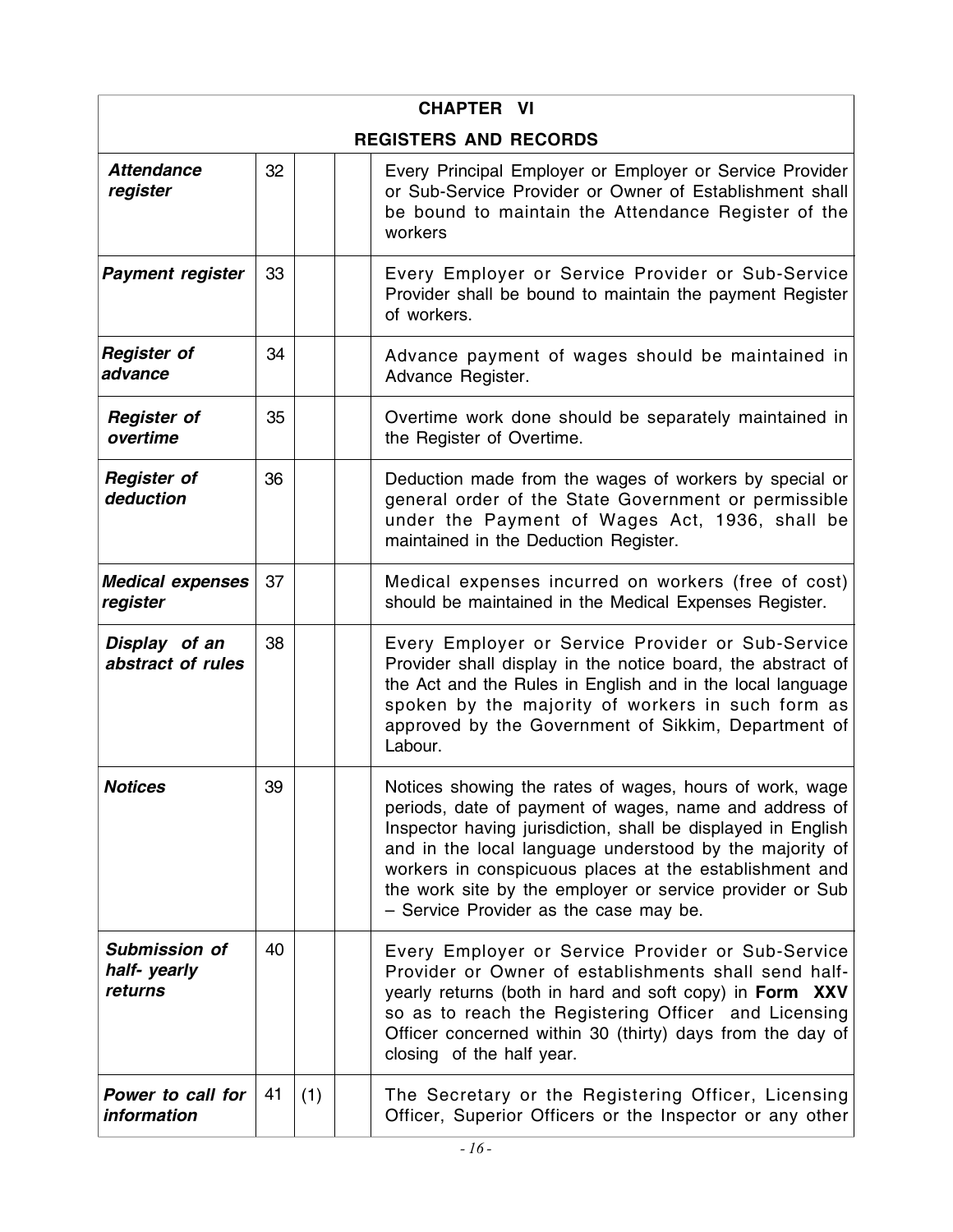|                        |    |     | authority under the Act shall have the power to call for<br>any information or statistics in relation to workers from<br>any Principal Employer or Employer or Service Provider<br>or Sub-Service Provider or Owner of establishments at<br>any time by an order in writing.                                                                                                                                                        |
|------------------------|----|-----|-------------------------------------------------------------------------------------------------------------------------------------------------------------------------------------------------------------------------------------------------------------------------------------------------------------------------------------------------------------------------------------------------------------------------------------|
|                        |    | (2) | Any person called upon to furnish information under sub-<br>rule (1) shall be legally bound to do so within the period<br>as indicated in the order failing which he or she shall be<br>liable for contravention of the provisions of the Act.                                                                                                                                                                                      |
| Power of<br>relaxation | 42 |     | Notwithstanding anything contained herein above, the<br>State Government, in respect of matter requiring special<br>consideration arising out of historical background or any<br>other convention or in a case or class of cases required<br>in the interest of justice, may relax any provision of these<br>Rules in the public interest, and may provide for<br>compliance of such requirement as may be considered<br>expedient. |

 **MISS. NAMRATA THAPA, SCS, SECRETARY, DEPARTMENT OF LABOUR, GOVERNMENT OF SIKKIM, GANGTOK. F.NO.GoS/DL/230/ADM/2020-21.**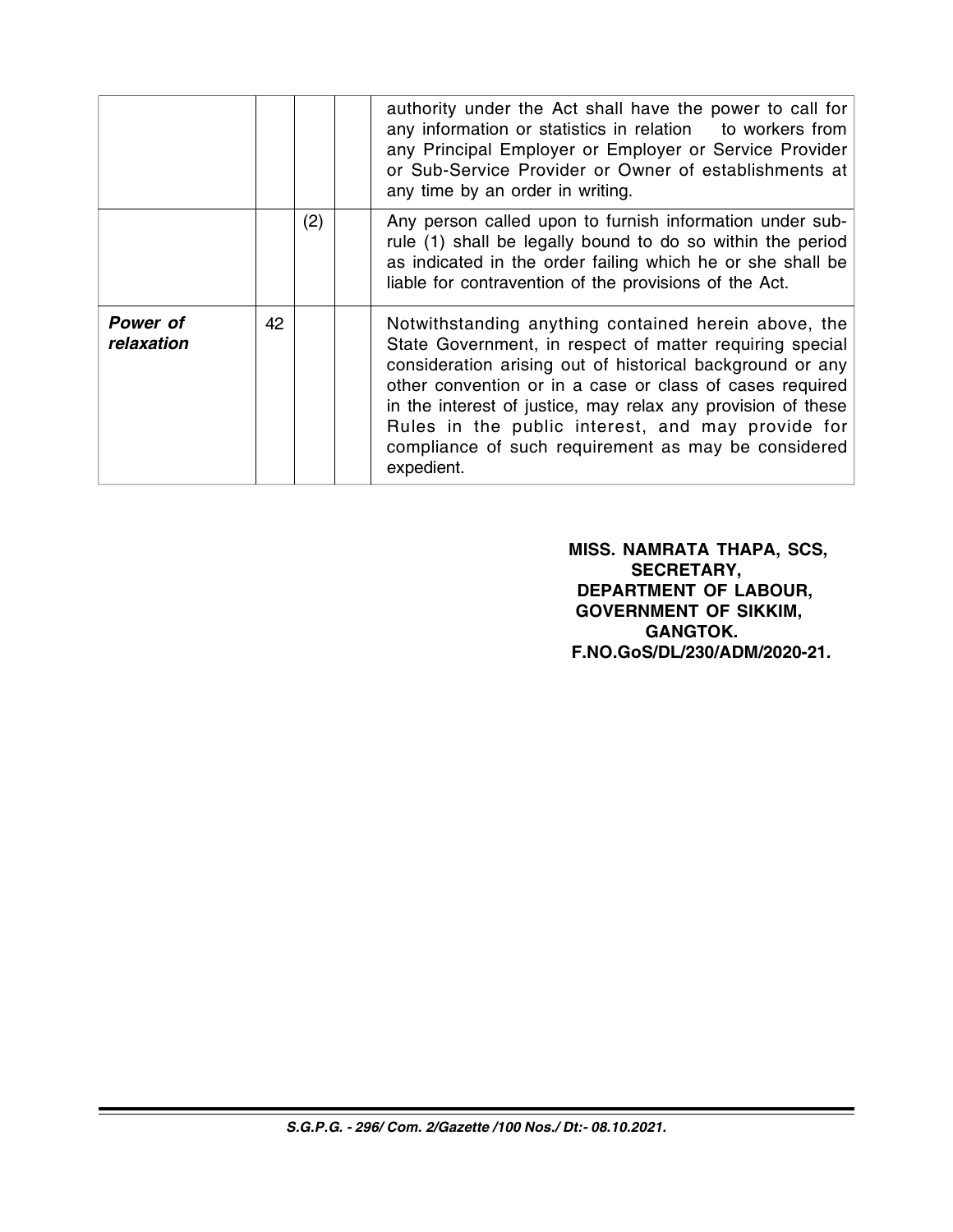# **FORM I**

## **(see sub-rule (1)of rule 3)**

Application for registration of establishment employing workmen.

- 1. Name and location of the establishment.
- 2. Postal address of the establishment.
- 3. Full name and address of the principal employer (Furnish father's or husbands name in the case of individuals).
- 4. Names and addresses of the directors or particular partners (in case of companies and firms.)
- 5. Full name and address of the Manager or person responsible for the supervision and control of the establishment.
- 6. Nature of work carried on in the establishment.
- 7. Particulars of service providers and workers.
	- (a) Names and addresses of service providers or sub-service provider.
	- (b) Nature of work for which workers are to be recruited or are employed.
	- (c) Maximum number of workers to be employed on any day through each service providers or sub-service provider.
	- (d) Establishment date and commencement of work under each service Providers or sub-service provider.
	- (e) Estimated date of termination of employment of workers under each service providers or sub-service provider.
- 8. Particulars of crossed demand draft (Name of the Bank, Amount, Number and Date).

I hereby declare that the particulars given above are true to the best of my knowledge and belief.

> Principal employer Seal and Stamp

Office of the Registering Officer.

Date of receipt of application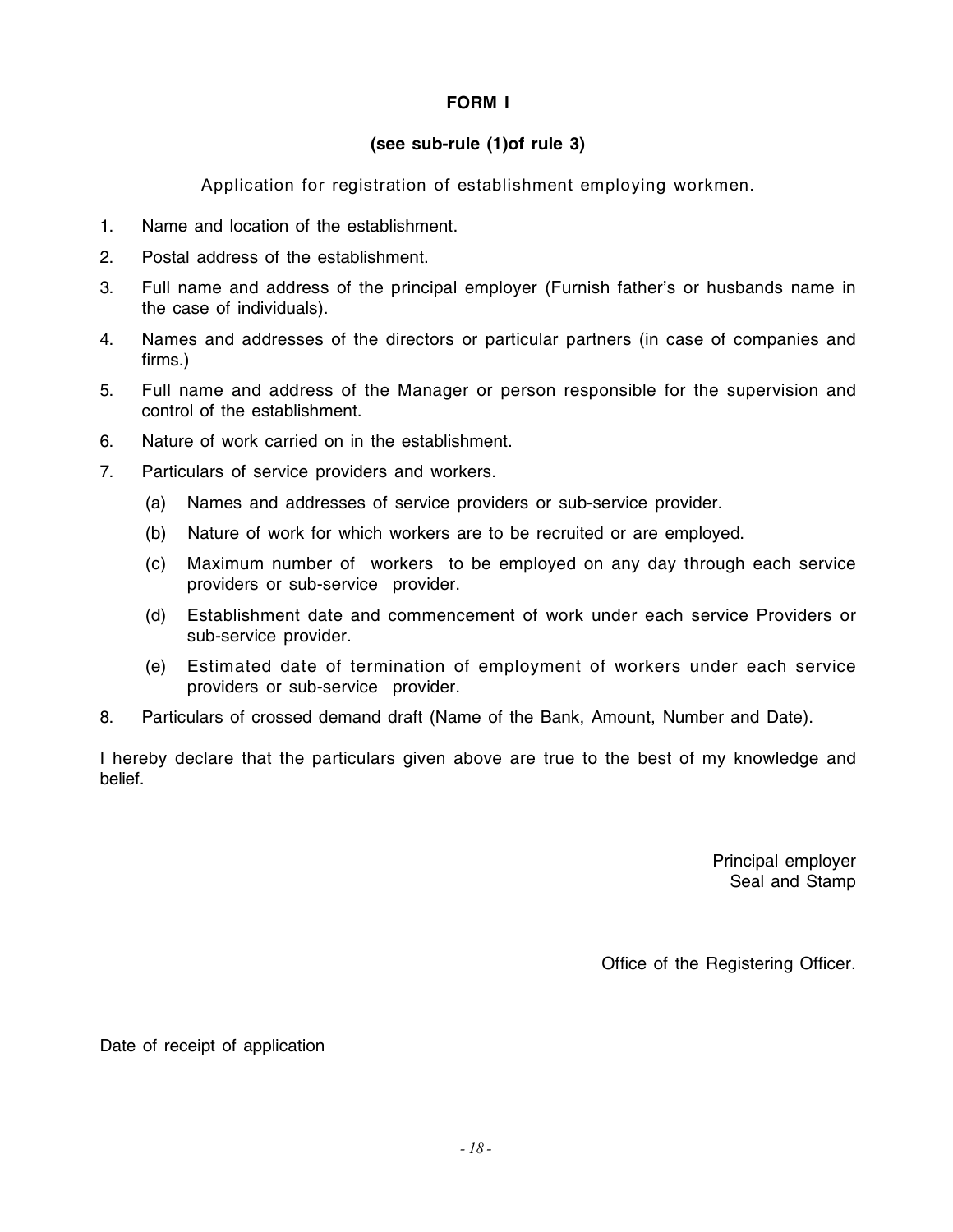# **FORM II (see sub-rule (1) of rule 4)**

#### **Certificate of Registration (FOR ESTABLISHMENT)**

Regd.No. **Date** Enter the Contract of the Contract of the Contract of the Date Contract of the Date Contract of the Date Contract of the Date Contract of the Contract of the Contract of the Contract of the Contract of the

#### **DEPARTMENT OF LABOUR GOVERNMENT OF SIKKIM Office of the Registering Officer**

A certificate of registration containing the following particulars is hereby granted under section 4 of the Sikkim Labour (Regulation of Employment and Conditions of Service) Act, 2021 and the rules made thereunder to...

- 1. Nature of work carried on in the establishment.
- 2. Names and addresses of service providers or sub-service provider.
- 3. Nature of work for which workers are to be employed or are employed.
- 4. Maximum number of workers to be employed on any day through each service providers or sub-service provider.
- 5. Other particulars relevant to the employment of workers.

Signature of Registering Officer with seal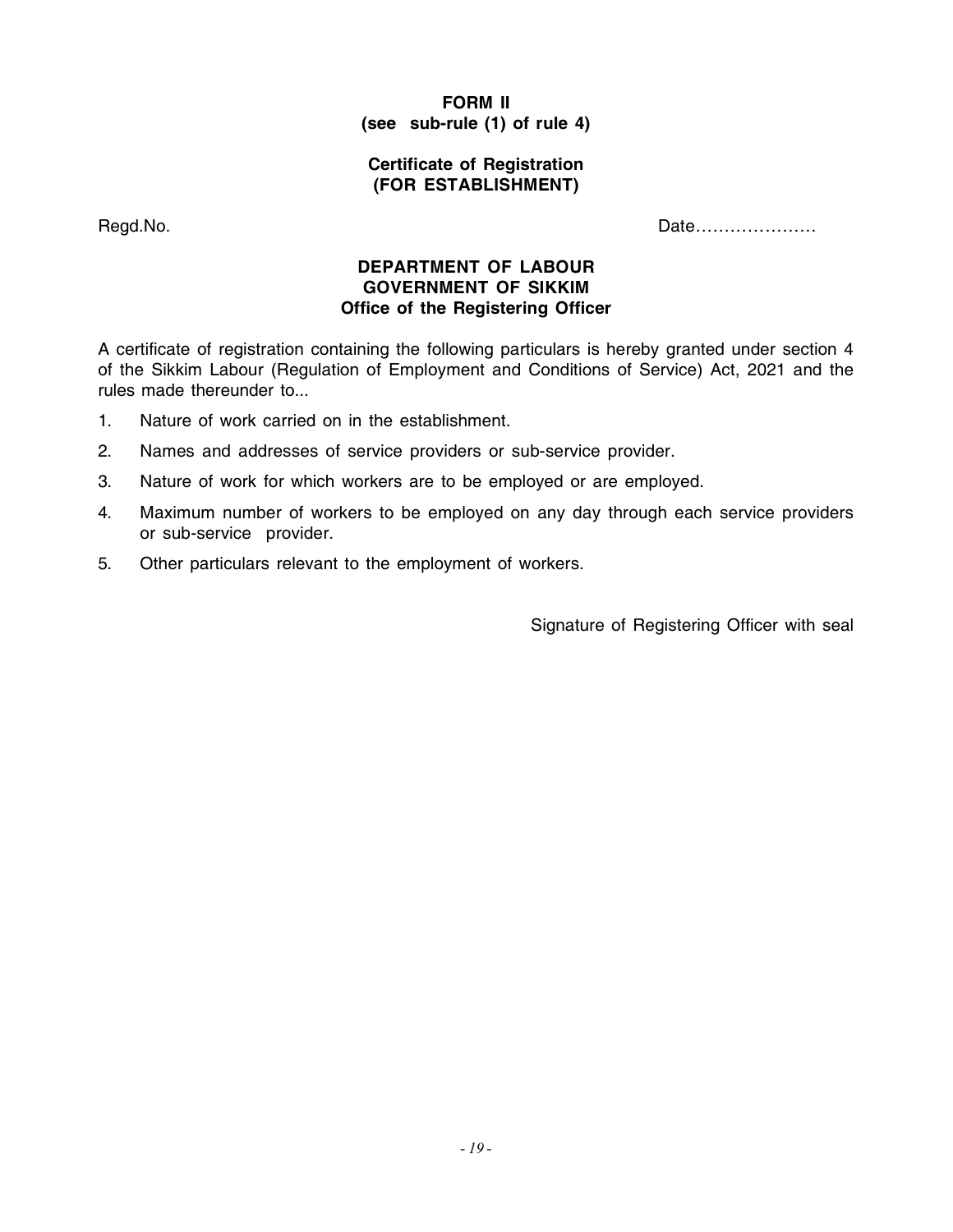# **FORM III**

# **(see rub-rule (2) of rule 4)**

# **REGISTER/RECORD OF ESTABLISHMENTS**

| SI.No. | Registration No.<br>and date | Name and<br>address of the<br>establishment<br>registered | Name of the<br>Principal<br>Employer<br>and his<br>address | Type of<br>business<br>trade, industry<br>manufacture or<br>occupation<br>which, is carried<br>on in the<br>establishment | Maximum No of<br>workers directly<br>employed on<br>any day |
|--------|------------------------------|-----------------------------------------------------------|------------------------------------------------------------|---------------------------------------------------------------------------------------------------------------------------|-------------------------------------------------------------|
|        | 2                            | 3                                                         | 4                                                          | 5                                                                                                                         | 6                                                           |
|        |                              |                                                           |                                                            |                                                                                                                           |                                                             |

# **Particulars of service providers or sub-service provider. and Workers.**

| Name and<br>address of<br>service providers<br>or sub-service<br>provider. | Nature of work<br>for which workers<br>are to be recruited<br>or are employed | Maximum No.<br>of workers<br>employed on any<br>day through a<br>service providers<br>or sub-service<br>provider. | Probable duration<br>of employment<br>of workers | <b>Remarks</b> |
|----------------------------------------------------------------------------|-------------------------------------------------------------------------------|-------------------------------------------------------------------------------------------------------------------|--------------------------------------------------|----------------|
|                                                                            | 8                                                                             | 9                                                                                                                 | 10                                               |                |
|                                                                            |                                                                               |                                                                                                                   |                                                  |                |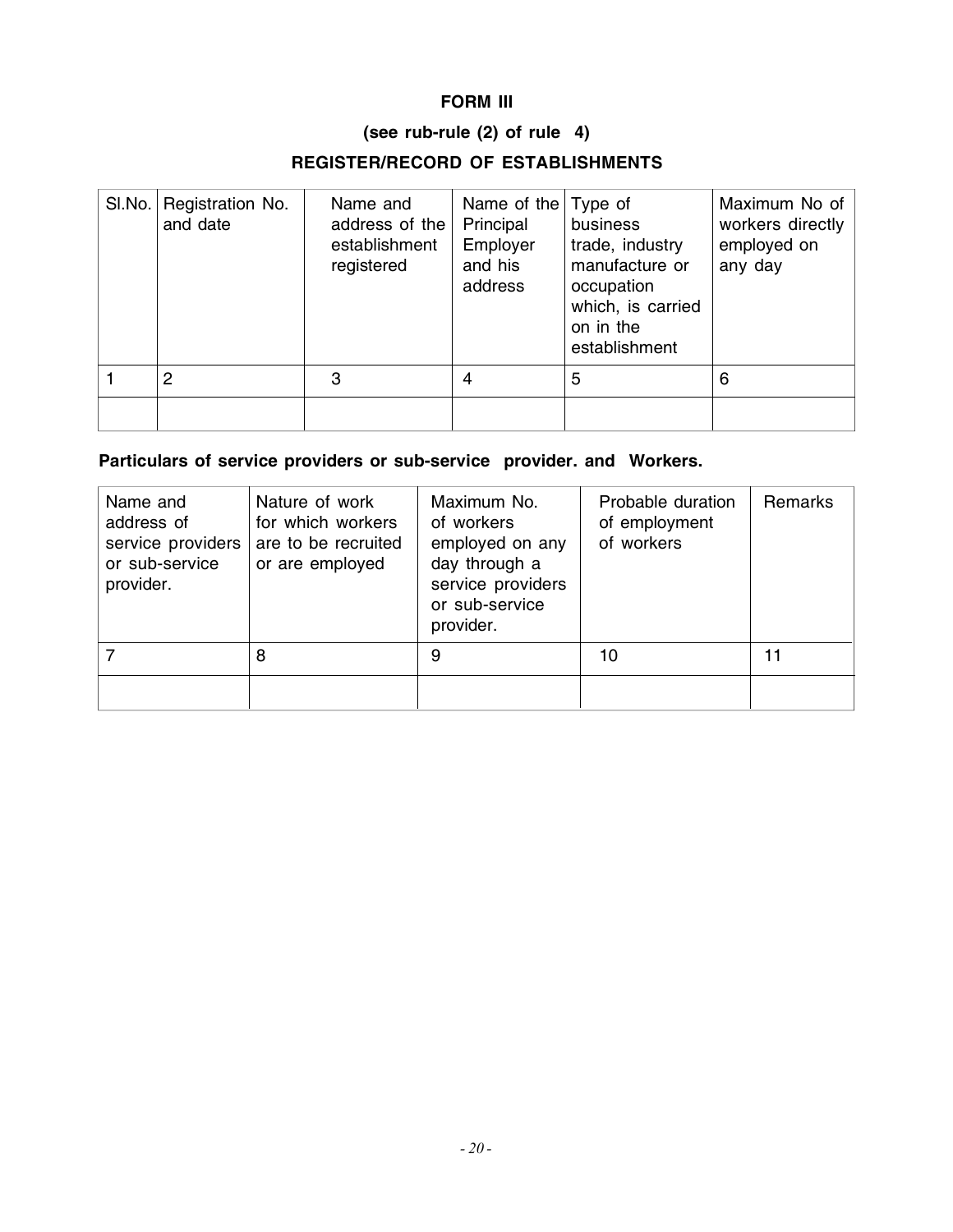# **FORM IV**

### **(see sub-rule ( 1 ) of rule 5)**

### **Application for registration of Service Provider/Sub-service Provider employing workers.**

- 1. Name and location of the establishment.
- 2. Postal address of the establishment.
- 3. Full name and address of the principal employer (Furnish father's or husbands name in the case of individuals).
- 4. Names and addresses of the directors/particular partners (in case of companies and firms.)
- 5. Full name and address of the Manager or person responsible for the supervision and control of the establishment.
- 6. Nature of work carried on in the establishment.
- 7. Particulars of service providers or sub-service provider and workers.
	- (a) Names and addresses of service providers or sub-service provider.
	- (b) Nature of work for which workers are to be recruited or are employed.
	- (c) Maximum number of workers to be employed on any day through each service providers or sub-service provider.
	- (d) Establishment date and commencement of work under each service providers or sub-service provider.
	- (e) Estimated date of termination of employment of workers under each service providers or sub-service provider.
- 8. Particulars of crossed demand draft (Name of the Bank, Amount, Number and Date).

I hereby declare that the particulars given above are true to the best of my knowledge and belief.

> Service providers/Sub-service provider. Seal and Stamp

Acknowledgement Slip.

Date of receipt of application **Date of the Registering Office** of the Registering Officer.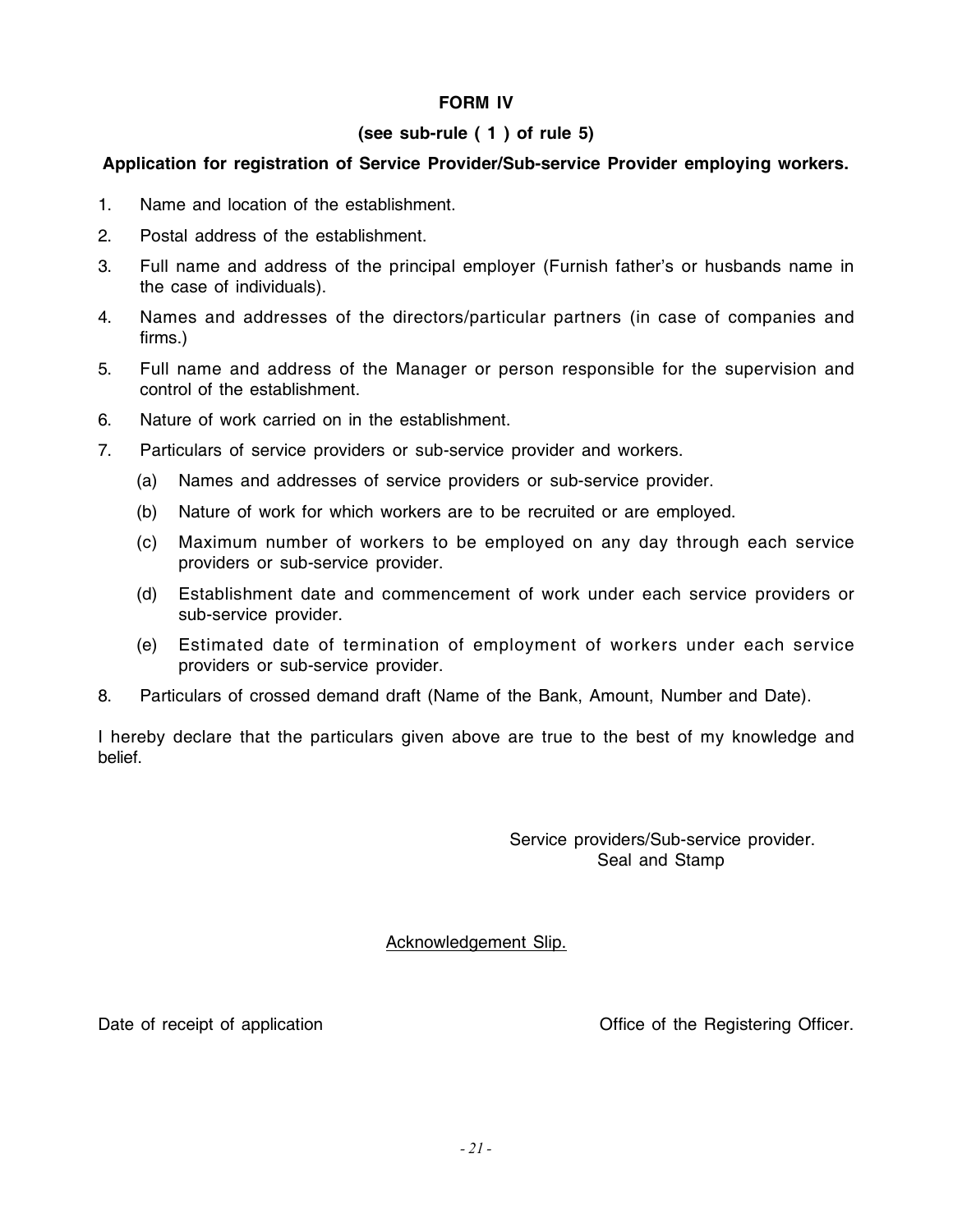## **FORM V**

# **(see sub-rule (2) of rule 5 )**

### **Form of Certificate by Principal Employer**

Certified that I have engaged the applicant (name of the service providers or sub-service provider) examples the service of the service service as a service as a service providers or sub-service provider in my establishment. I undertake to be bound by all the provisions of the Sikkim Labour (Regulation of Employment and Conditions of Service) Act, 2021 and the Sikkim Labour (Regulation of Employment and Conditions of Service) Rules, 2021 so far as the provisions are applicable to me in respect of the employment of workers by the applicant in my establishment.

**Place** 

Date

 Signature of Principal employer Name and Address of Establishmet

# **FORM VI**

**(see sub-rule(1) of rule 6 )**

#### **Certificate of Registration**

#### **(FOR SERVICE PROVIDER OR SUB-SERVICE PROVIDER)**

Regd.No. Date…………………

#### **DEPARTMENT OF LABOUR**

#### **GOVERNMENT OF SIKKIM**

#### **Office of the Registering Officer**

A certificate of registration containing the following particulars is hereby granted under rule 6 (1) of the Sikkim Labour (Regulation of Employment and Conditions of Service) Rule, 2021.

- 1. Nature of work carried on in the establishment.
- 2. Names and addresses of Service Provider or Sub-Service Provider.
- 3. Nature of work for which workers are to be employed or are employed.
- 4. Maximum number of workers to be employed on any day through each service provider or sub service provider.
- 5. Other particulars relevant to the employment of workers.

 Signature of Registering Officer with seal.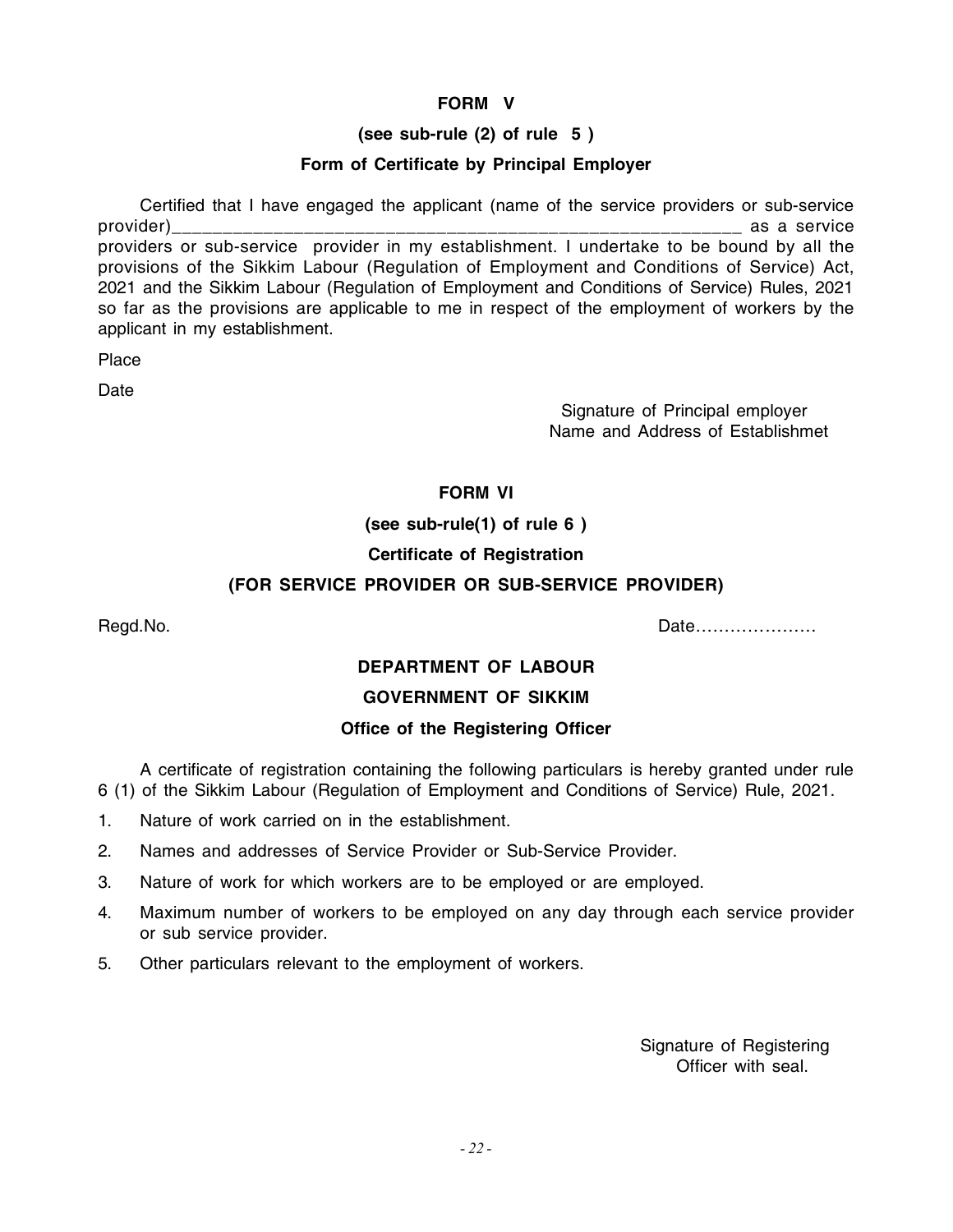# **FORM VII**

# **(See sub-rule (2) of rule 6 )**

# **REGISTER/RECORD OF ESTABLISHMENTS**

| SI.No. | Registration No.<br>and date | Name and<br>address of the<br>establishment<br>registered | Name of the<br>Principal<br>Employer and<br>his address | Type of business Maximum No of<br>trade, industry<br>manufacture<br>or occupation<br>which, is<br>carried on in<br>the establishment | workers directly<br>employed on<br>any day |
|--------|------------------------------|-----------------------------------------------------------|---------------------------------------------------------|--------------------------------------------------------------------------------------------------------------------------------------|--------------------------------------------|
|        | 2                            | 3                                                         | 4                                                       | 5                                                                                                                                    | 6                                          |
|        |                              |                                                           |                                                         |                                                                                                                                      |                                            |

# **Particulars of Service Provider/Sub- Service Provider and Workers.**

| Name and<br>address of<br>service providers<br>or sub-service<br>provider. | Nature of work<br>for which workers<br>are to be recruited<br>or are employed | Maximum No.<br>of workers<br>employed on any<br>day through a<br>service providers<br>or sub-service<br>provider. | Probable duration<br>of employment<br>of workers | <b>Remarks</b> |
|----------------------------------------------------------------------------|-------------------------------------------------------------------------------|-------------------------------------------------------------------------------------------------------------------|--------------------------------------------------|----------------|
|                                                                            | 8                                                                             | 9                                                                                                                 | 10                                               | 11             |
|                                                                            |                                                                               |                                                                                                                   |                                                  |                |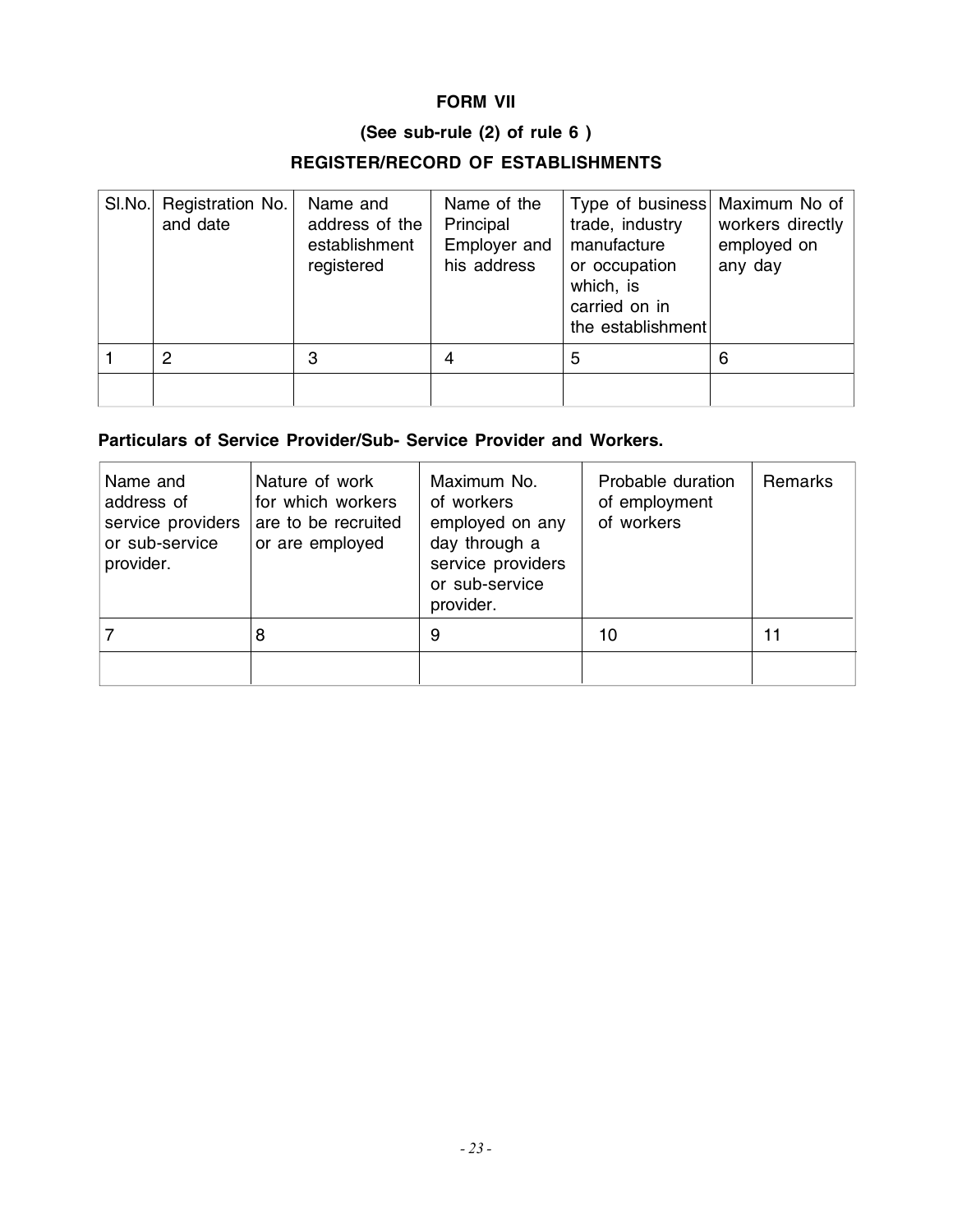#### FORM VIII

#### **(see sub-rule (1) of rule 9 )**

#### **APPLICATION FOR REGISTRATION OF WORKER BY PRINCIPAL EMPLOYER/ EMPLOYER/ SERVICE PROVIDER/SUB-SERVICE PROVIDER/ OWNER OF ESTABLISHMENTS**.

| 1.  | Name of worker                                                     |  |
|-----|--------------------------------------------------------------------|--|
| 2.  | $S$ /o $.D$ /o w/o                                                 |  |
| 3.  | Age                                                                |  |
| 4.  | Gender                                                             |  |
| 5.  | Ph.no/Mobile No                                                    |  |
| 6.  | Religion.                                                          |  |
| 7.  | Village, PO with PIN no                                            |  |
| 8.  | <b>Police Station</b>                                              |  |
| 9.  | Sub-division, District, State                                      |  |
| 10. | Certificate from panchayat/councilor of the area concerned         |  |
| 11. | Certificate / NOC from the concerned police station                |  |
|     | regarding pendency or otherwise of any criminal complaint or       |  |
|     | investigation against the applicant                                |  |
| 12. | Details of bank account of the applicant with IFSC Code            |  |
| 13. | Date of Entry in Sikkim                                            |  |
| 14. | Work place                                                         |  |
| 15. | Trade                                                              |  |
| 16. | Self Employed                                                      |  |
| 17. | If not self -employed, Name address & contact number of principal: |  |
|     | Employer/Employer/Service Provider/Owner of Establishment          |  |
| 18. | Name of Next of Kin with contact number                            |  |
| 19. | Aadhar Card/Voter ID/ Others                                       |  |
| 20. | Health status of worker / co-morbidities if any/ Blood group       |  |
| 21. | Name, address and contact number of House owner in Sikkim          |  |
| 22  | Panchayat /Council ward, name of GPU/DZUMSA/NP/MC/GMC              |  |
|     | PO, PS, District, Sikkim-PIN Code (Temporary Address)              |  |
| 23  | Registration Fees paid vide BR No./Date/ Rs.                       |  |

Signature of Principal Employer/ Employer/ Service Provider/ Sub-Service Provider/ Owner of Establishments.

Date: Place:

Signature of worker;

Acknowledgement Slip.

(To be filled in the office of the Registering Officer)

Date of Receipt of application

with Bank Receipt for fees. The state of Registering Officer.]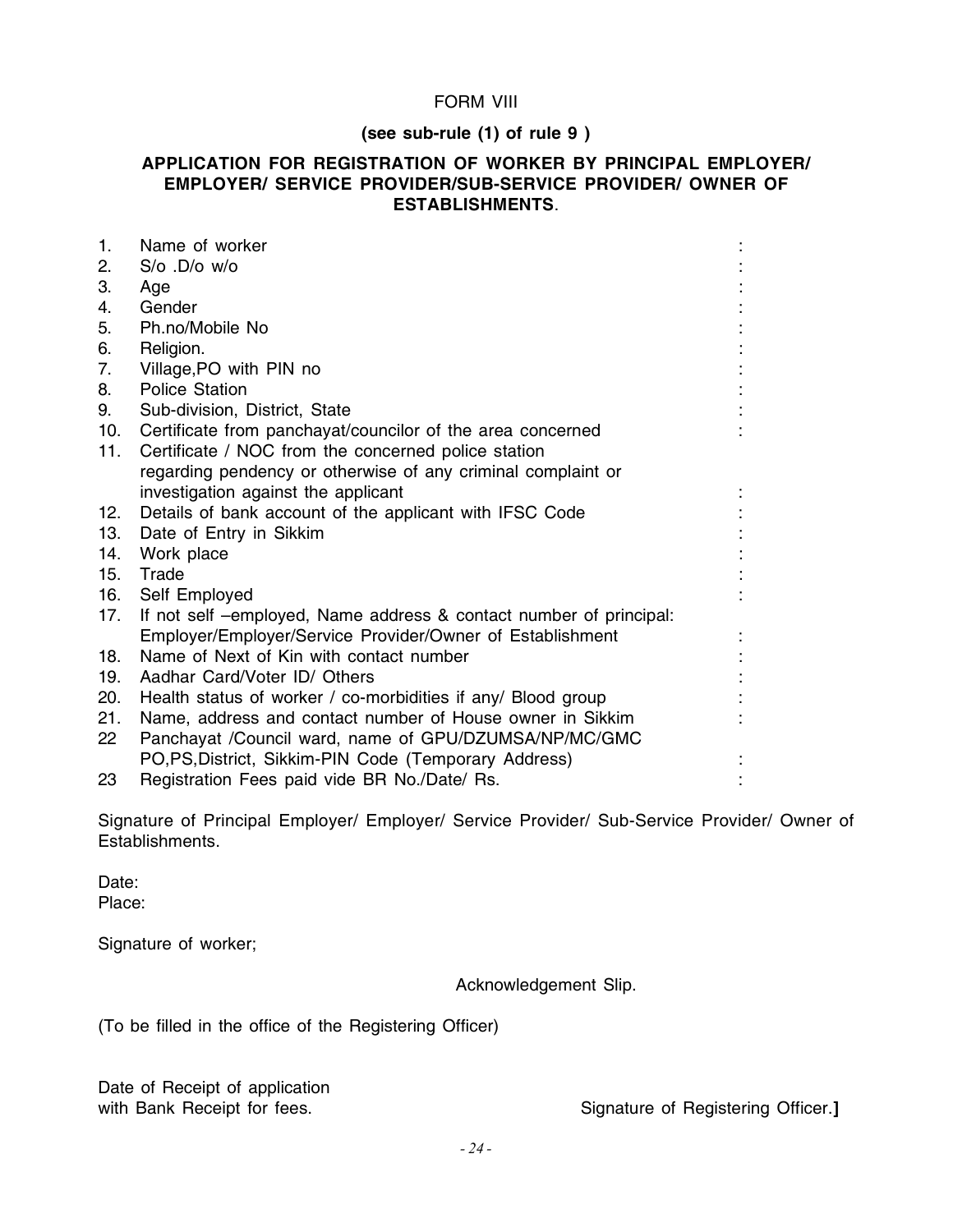# **FORM IX**

# **(see sub-rule (2) of rule 9 )**

# **APPLICATION FOR REGISTRATION OF INDEPENDENT INDIVIDUAL WORKER**

| 1.  | Name of worker                                               |  |
|-----|--------------------------------------------------------------|--|
| 2.  | $S$ /o $.D$ /o w/o                                           |  |
| 3.  | Age                                                          |  |
| 4.  | Gender                                                       |  |
| 5.  | Ph.no/Mobile No                                              |  |
| 6.  | Religion                                                     |  |
| 7.  | Village, PO with PIN no                                      |  |
| 8.  | <b>Police Station</b>                                        |  |
| 9.  | Sub-division, District, State                                |  |
| 10. | Certificate from panchayat/Councilor of the area concerned   |  |
| 11. | Certificate / NOC from the concerned police station          |  |
|     | regarding pendency or otherwise of any criminal complaint or |  |
|     | investigation against the applicant                          |  |
| 12. | Details of bank account of the applicant with IFSC Code      |  |
| 13. | Date of Entry in Sikkim                                      |  |
|     | 14. Work place                                               |  |
|     | 15. Trade/Designation                                        |  |
|     | 16. Self Employed                                            |  |
| 17. | If not self -employed, Name address and contact number       |  |
|     | of principal Employer/Employer/ Service Provider/Owner of    |  |
|     | Establishment                                                |  |
| 18. | Name of Next of Kin with contact number                      |  |
| 19. | Aadhar Card/Voter ID/ Others                                 |  |
| 20. | Health status of worker / co-morbidities if any/ Blood group |  |
| 21. | Name, address and contact number of House owner in Sikkim:   |  |
| 22. | Panchayat /Council ward, name of GPU/DZUMSA/NP/MC/           |  |
|     | GMC PO, PS, District, Sikkim-PIN Code (Temporary Address)    |  |
| 23. | Registration Fees paid vide BR No./Date/ Rs.                 |  |

Date:

Place:

Signature of Independent Individual worker,

# **(To be filled in the office of the Registering Officer)**

Date of Receipt of application with Bank Receipt for fees.

# **Signature of Registering Officer.**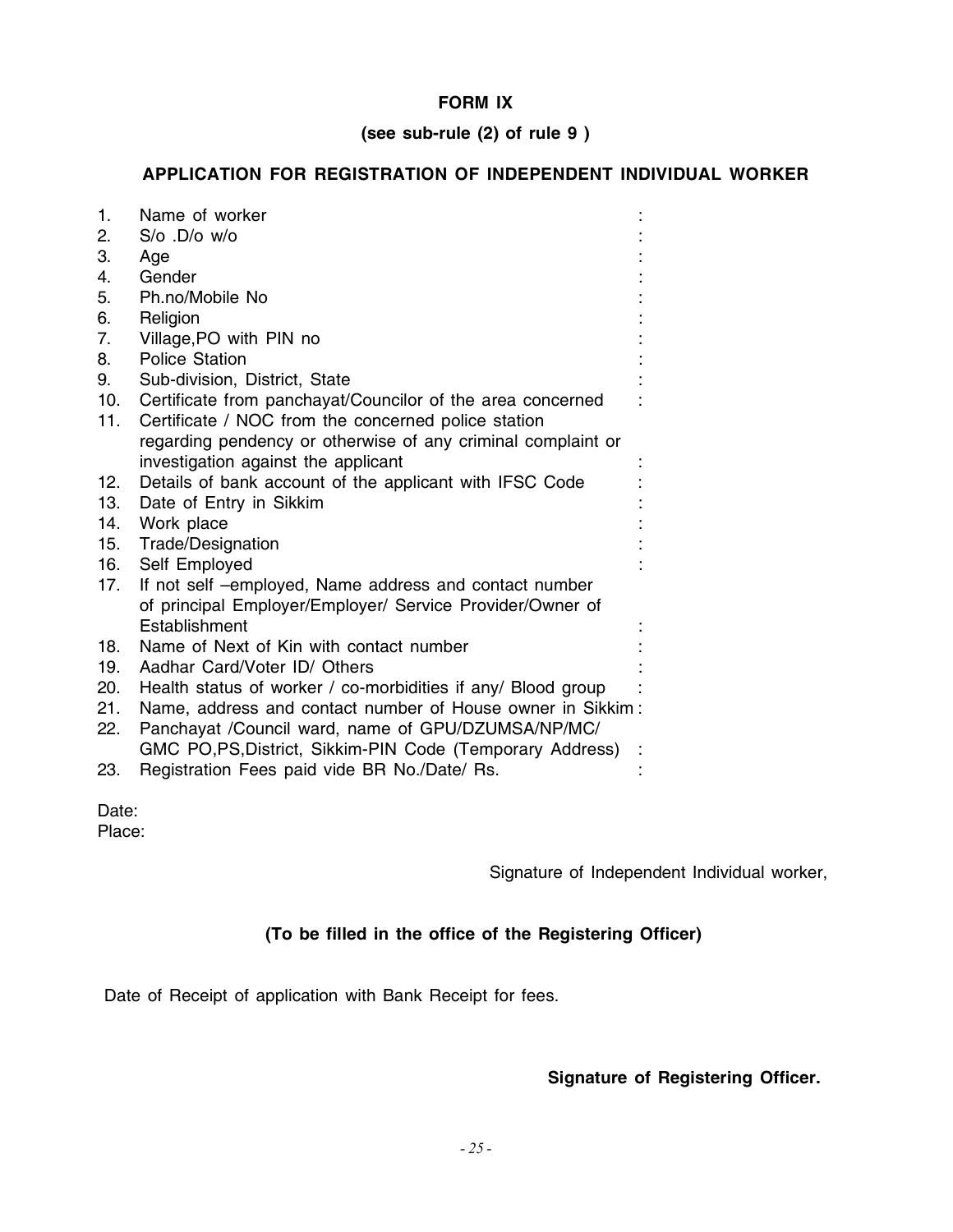# FORM X

(see sub-rule (1) of rule 10)

# **Government of Sikkim, Department of Labour**

Registration No… **Dated……………..** Fee paid Rs………

# **Registration Card.**

Name: Address: Trade: Date of Birth: Name of Establishment/ House Owner: Blood Group: Date of issue: Valid up to:

Signature and seal of Registering Officer:

PHOTO **Round seal Signature and Signature and Signature and Signature and Signature and Signature and Signature and Signature and Signature and Signature and Signature and Signature and Signature and Signature and Signatur** Seal of Registering Officer.

| Date of Renewal | Date B.R.No./ | Amount | Date of expiry | Signature of<br>A Registering Officer |
|-----------------|---------------|--------|----------------|---------------------------------------|
|-----------------|---------------|--------|----------------|---------------------------------------|

1.

2.

3.

# **ANNEXURE**

The Registration Card of Worker is subject to the following conditions namely:-

- 1. The Registration Card of Worker shall be non-transferable.
- 2. The possession of registration card and identity card of labour or worker shall not confer any individual, status or claim or benefits of that of local resident of the State.
- 3. The Registration Card of individual worker granted shall be valid for a period of one year from the date of issue.
- 4. The Registration Card or Unique Identity Card should be surrendered in the office of the Registering Officer after completion of work or leaves Sikkim on vacation or forever, as the case may be.
- 5. The loss of Registration Card or Unique Identity Card must be reported to Police Station and Registering Officer
- 6. The Individual worker should abide with all instructions given by the Department of Labour from time to time.
- 7. The worker should produce original copy of Registration Card or Unique Identity Card whenever required by Registering Officer and other Officer equivalent to or above the rank of Inspector of the Labour Department.
- 8. That Portars of Bazaar should wear a **GREEN Color shirt with Token Identity number (Identity Number of Registration Card**) in red colour background with black colour inscribed size of 2 inches by 5 inches, as prescribed in **From XB**
- 9. Every worker shall be entitled to benefits, facilities, protective clothing and wage as per law.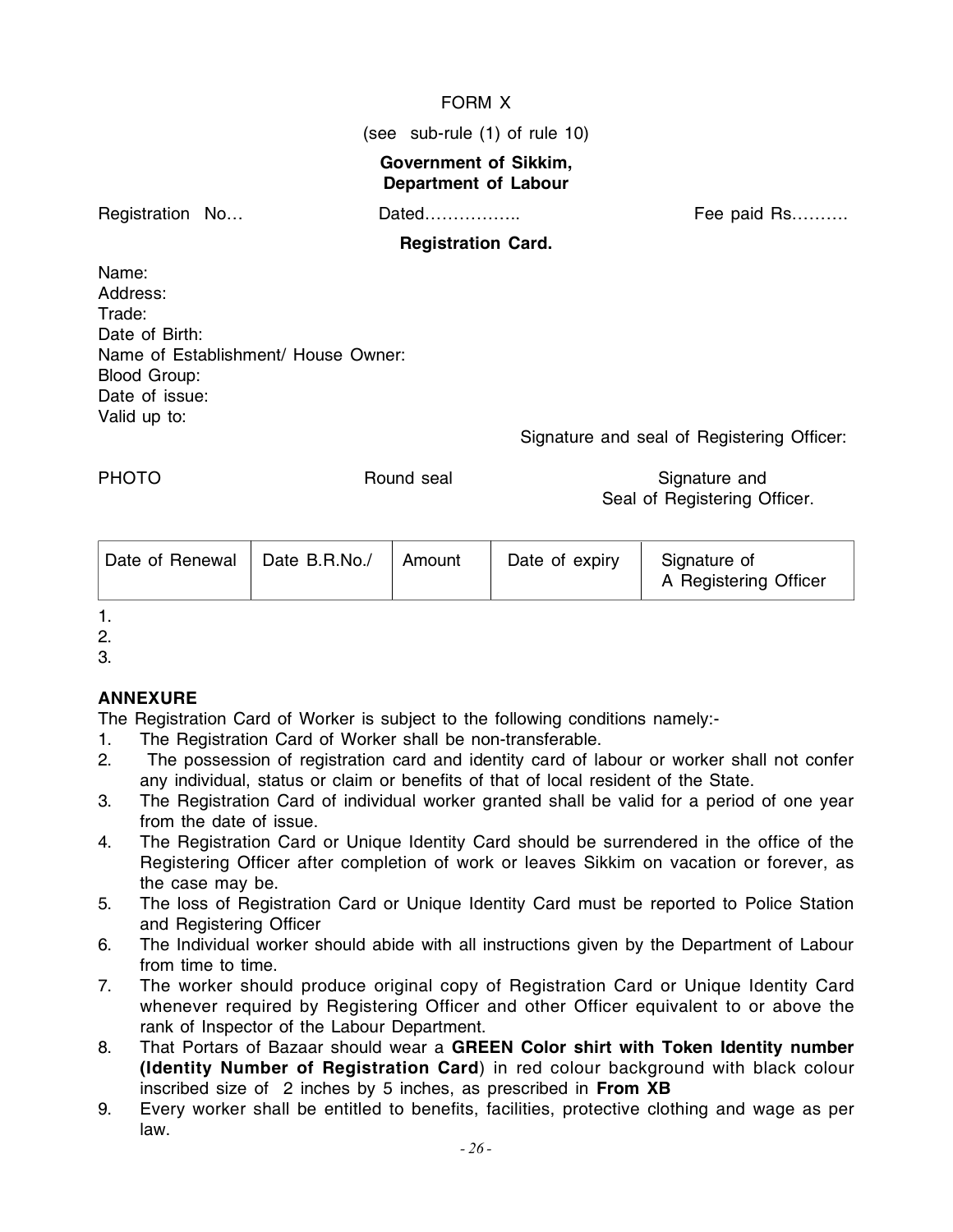#### **FORM X A**

#### **(see sub-rule (1) of rule 10) LABOUR DEPARTMENT GOVERNMENT OF SIKKIM**

Identity Card NO. Dated;

Name: Address: Trade: Date of Birth: Name of Establishment/ House Owner: Blood Group: Date of issue: Valid up to:

Signature and seal of Registering Officer.

#### **Terms and Conditions:**

- 1. This Registration Identity Card is non-transferable and it's loss must be reported immediately to police and issuing authority.
- 2. The possession of identity card of worker shall not confer any individual the right to claim for benefits entitled to the bonafide local resident of Sikkim.
- 3. The worker should produce original copy of Registration Card or Unique Identity Card whenever required by Registering Officer and other Officer equivalent to or above the rank of Inspector of the Labour Department while entering and exiting the State.
- 4. This ID card must be surrendered in the office of the Registering Officer after completion of work or leaves Sikkim on vacation or forever. .
- 5. This ID card is not a permit for entry into restricted and protected areas of Sikkim.

#### **FORM X B**

#### **(see clause(n) of sub-rule (1) of rule 15)**

#### **LABOUR DEPARTMENT GOVERNMENT OF SIKKIM**

TOKEN NO.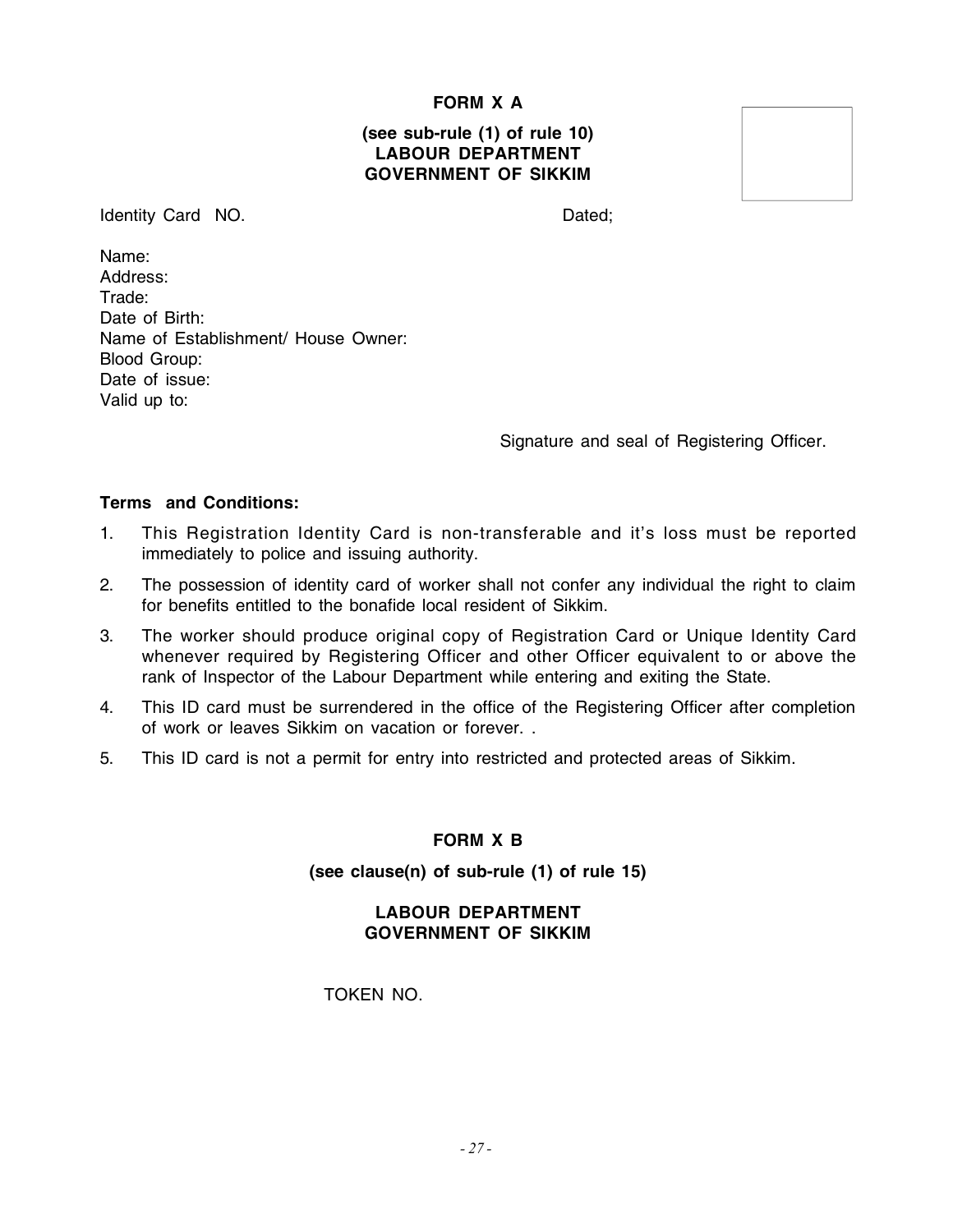# **FORM XI**

# **(see sub-rule (2) of rule 10 )**

# **REGISTER /RECORD OF REGISTERED WORKERS**

| SI.no. | Name     | F/HName | Age/DoB.   Gender |     | Ph.No/<br>Mobile no. | Religion | Village, PO,<br>PS, District-PIN<br>Code |
|--------|----------|---------|-------------------|-----|----------------------|----------|------------------------------------------|
|        | <u>n</u> | υ.      |                   | -5. | -6.                  |          | 8.                                       |

| State of<br>Origin | Certificate<br>of Panchayat/<br>Counsilor<br>(Yes/No) |  | Certificate<br>From Police<br><b>Station</b><br>(Yes/No) |    | Bank a/c No. with IFSC Code |
|--------------------|-------------------------------------------------------|--|----------------------------------------------------------|----|-----------------------------|
| 9                  | 10                                                    |  | 12                                                       | 13 | 14                          |

| Date of<br><b>Entry in place.</b><br><b>Sikkim</b> | Work | Trade/<br>Designation Employed. | Self | If not Self Employed, Name<br>Name, address<br>& contact number<br>of principal<br>employer/<br>Employer/Service<br>Provider/Owner<br>of Establishment | οf<br><b>Next</b><br>to kin | Contact<br>no. of<br><b>Next</b><br>to Kin | Aadhar Card/<br>Voter ID/<br>Others. |
|----------------------------------------------------|------|---------------------------------|------|--------------------------------------------------------------------------------------------------------------------------------------------------------|-----------------------------|--------------------------------------------|--------------------------------------|
| 15                                                 | 16   | 17                              | 18   | 19                                                                                                                                                     | 20                          | 21                                         | 22                                   |

| Health<br>status of<br>Worker/co-<br>morbidities.<br>if any/<br><b>Blood</b><br>Group. | Name,<br>add and<br>contact<br>no of<br>House<br>owner in<br><b>Sikkim</b> | Registration Id Card<br>No with<br>date and<br>validity. | No. date<br>and<br>validity. | Date of<br>Renewal No. | <b>BR</b><br>date<br>& Rs | Remarks<br>(Complete/<br>Incomplete) | Photograph of<br>worker. |
|----------------------------------------------------------------------------------------|----------------------------------------------------------------------------|----------------------------------------------------------|------------------------------|------------------------|---------------------------|--------------------------------------|--------------------------|
| 23                                                                                     | 24                                                                         | 25                                                       | 26                           | 27                     | 28                        | 29                                   | 30                       |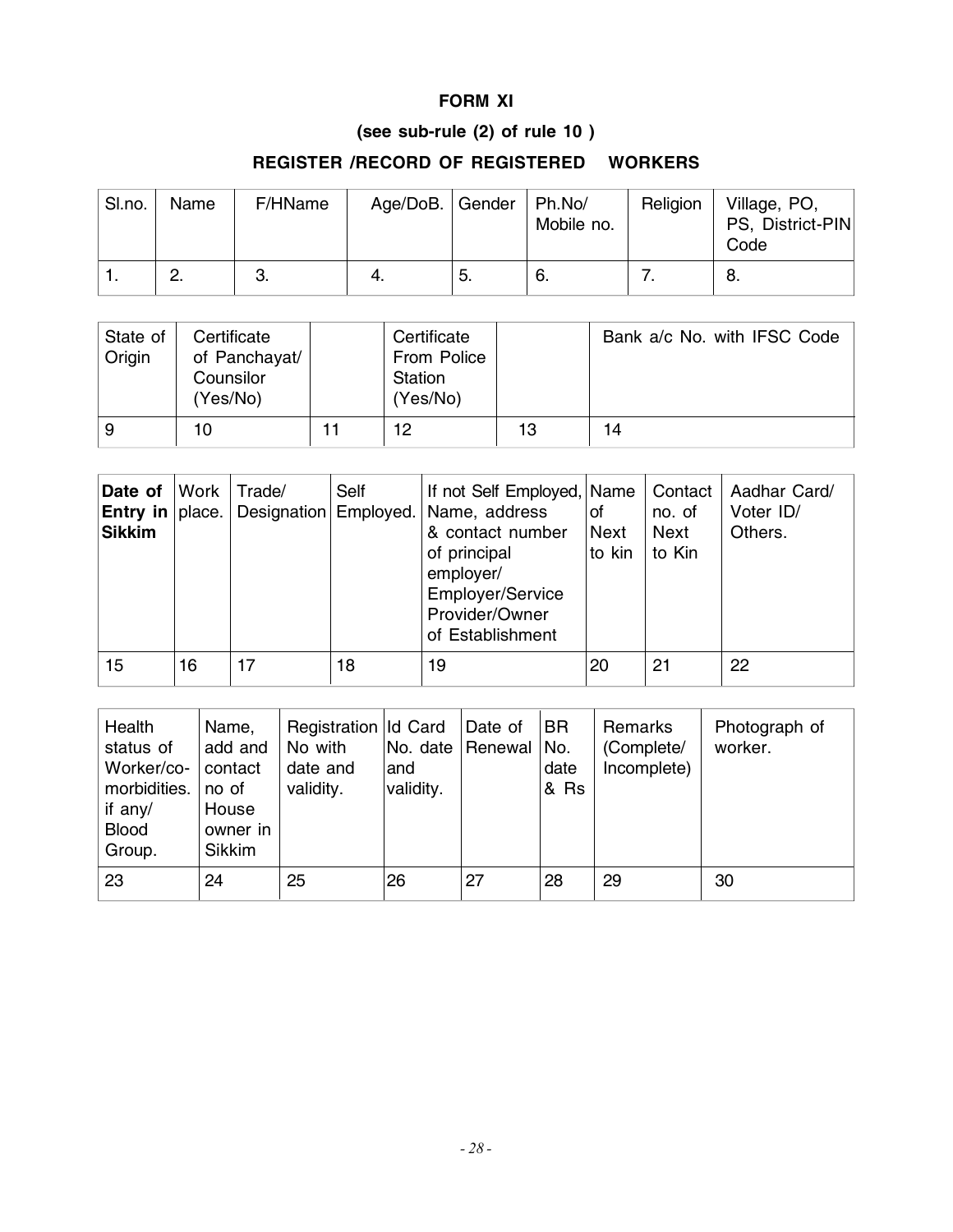# **FORM XII**

# **(see sub-rule (2) of rule 16 )**

# **APPLICATION FOR RENEWAL OF REGISTRATION / IDENTITY CARD OF WORKER.**

| 5. Whether the token or Registration/ Id Card was suspended or revoked |  |  |  |  |  |
|------------------------------------------------------------------------|--|--|--|--|--|
|                                                                        |  |  |  |  |  |
|                                                                        |  |  |  |  |  |
|                                                                        |  |  |  |  |  |

**Signature of Applicant.**

| <b>FOR OFFICIAL USE ONLY</b> |
|------------------------------|
|                              |
|                              |

 **Seal/ Signature of Registering Officer**.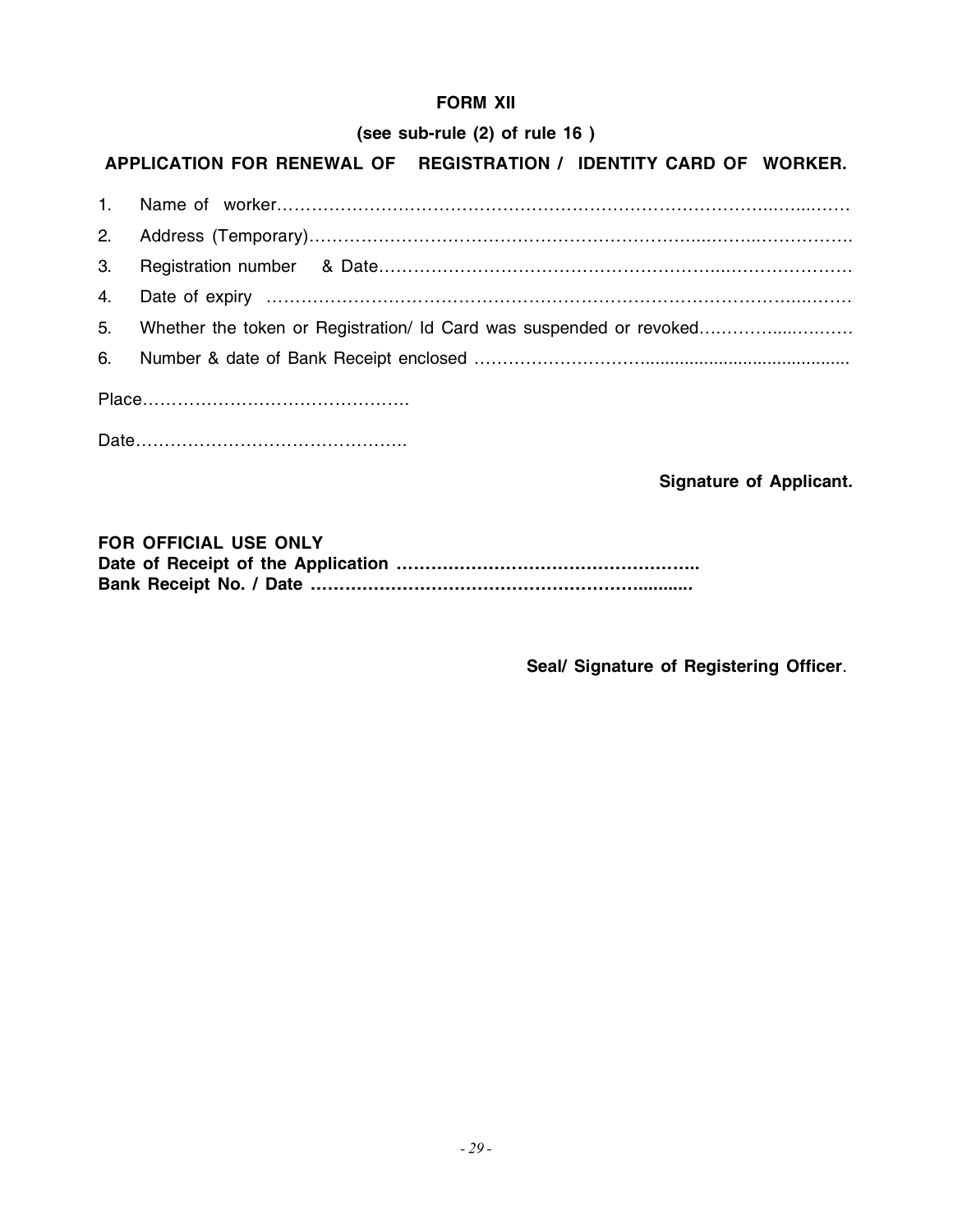# FORM XIII

#### (see sub-rule (1) of rule 19 )

# **Application For Licensing of Establishment/ Service Provider.**

- 1. Name and address of the Establishment or Service Provider (including his Father's or Husband's name in case of individuals).
- 2. Date of birth and age (in case of individuals).
- 3. Particulars of establishment where workers are to be employed.
	- (a) Name and address of the establishment;
	- (b) Type of business, trade, industry, manufacture or occupation, which is carried on in the establishment;
	- (c) Number and date of certificate of registration of the establishment under the Act;
	- (d) Name and address of the principal employer.
- 4. Particulars of workers.
	- (a) Nature of work in which workers are employed or are to be employed in the establishment.
	- (b) Duration of the proposed contract work (give particulars of proposed date of commencing and completion)
	- (c) Name and address of the agent or manager of the establishment or service provider at the work site;
	- (d) Maximum number of workers proposed to be employed in the establishment on any date;
	- (e) Names and addresses of the Directors or Partners (in case of companies and firms).
	- (f) Name (s) and address (s) of the person (s) in-charge of and responsible to the company firm for the conduct of the business of the company or firm, as the case may be.
- 5. Whether the establishment or service provider was convicted of any offence within the preceeding five years. If so, give details.
- 6. Whether there was any order against the establishment or service provider revoking or suspending licence or forfeiting security deposits in respect of an earlier contract. If so, the date of such order.
- 7. Whether the establishment/service provider has worked in any other establishment within the past five years. If so, give details of the principal employer, establishment and Nature of Work.
- 8. Amount of licence fee paid- and date.

**Declaration**- I hereby declare that the details given above are correct to the best of my knowledge and belief.

Place

Date **Signature of Applicant** (Establishment/Service Provider/Sub-Service Provider)

**Note**: The application should be accompanied by bank receipt showing the payment of the prescribed fee if any.

(To be filled in the office of the Licensing Officer) Date of receipt of application with crossed demand draft for fees.

Signature of the Licensing Officer.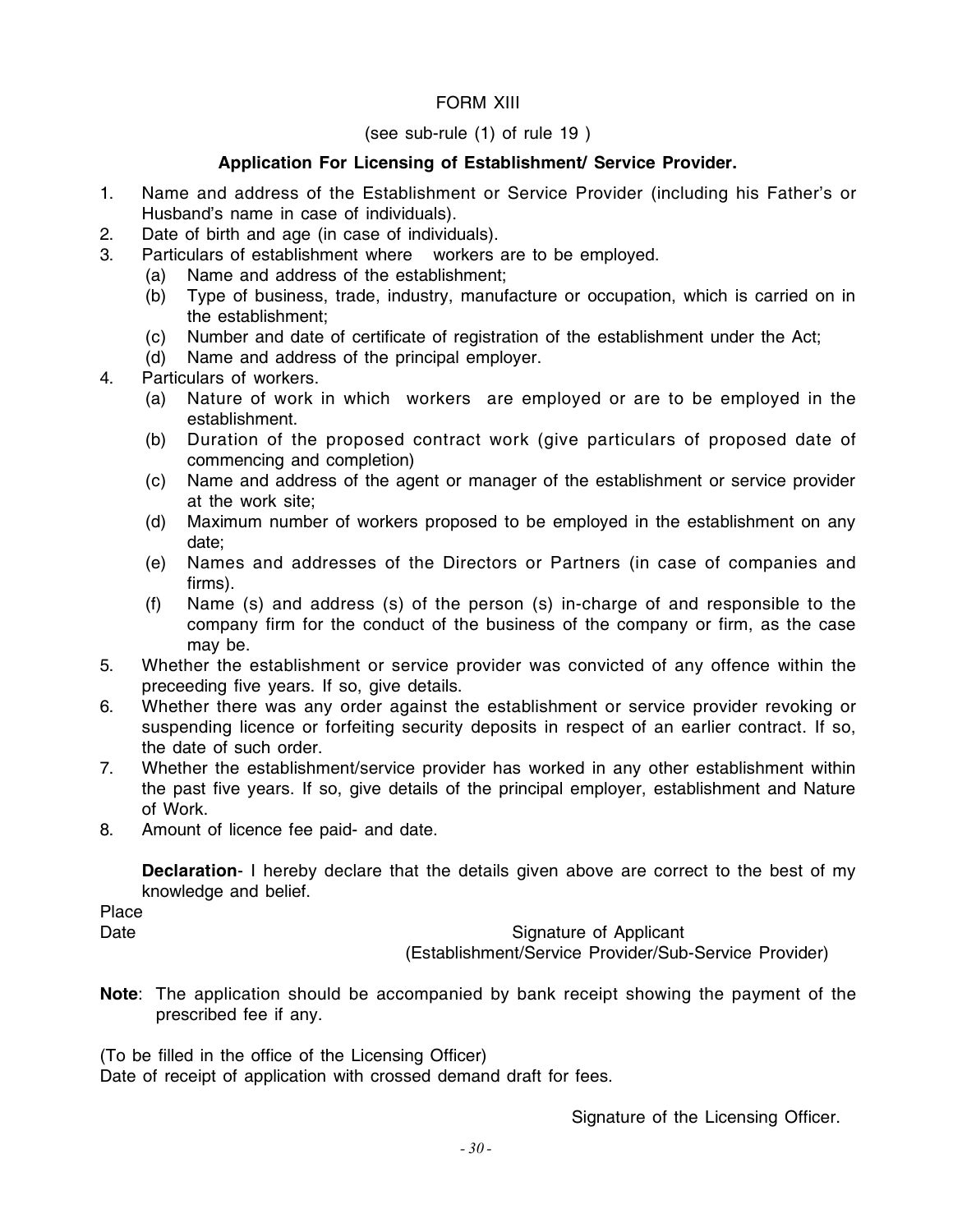#### **FORM XIV**

#### **(see clause (a) of sub-rule (1) of rule 22 ) DEPARTMENT OF LABOUR GOVERNMENT OF SIKKM Office of the Licensing Officer**

Licence No. ………….. Dated………… Fee paid Rs………..

#### **LICENCE**

- 1. Licence is hereby granted to………………………………. under section (13) of the Sikkim Labour (Regulation of Employment and Conditions of Service) Act, 2021, subject to the conditions specified in the Annexure.
- 2. This licence is issued for doing the work of (nature of work to be indicated) in the establishment of (name of principal employer to be indicated) at (place of work to be indicated).
- 3. The licence shall remain in force till (date to be indicated).
- 4. For employment of ………….number of Workers.

Signature and Seal of licensing Officer.

#### **RENEWAL (SEE rule 14)**

| Date of renewal | Fee paid for renewal | Date of Expiry |
|-----------------|----------------------|----------------|
|                 |                      |                |
| -2.             |                      |                |
| -3.             |                      |                |
| Date            |                      |                |

Signature and Seal of licensing Officer.

# **ANNEXURE**

The licence is subject to the following conditions:-

- 1. The licence shall be non-transferable.
- 2. The Number of workers employed in the establishment shall not, on any day, exceed the maximum number specified in the application.
- 3. Save as provided in these rules, the fees paid for the grant, or as the case may be, for renewal of licence shall be non-refundable.
- 4. The rate of wages payable to the workers by the service provider shall not be less than the rates prescribed under the Minimum Wages Act, 1948 or the rates fixed by the State Government for such employment where applicable and where the rates have been fixed by agreement, settlement or award, not less than the rates so fixed.
- 5. (a) in cases where the workers employed by the service provider perform the same or similar kind of work as the workers directly employed by the Principal Employer of the establishment, the wage rates, holidays, hours of work and other conditions of service of the workers of the establishment or service provider shall be the same as applicable to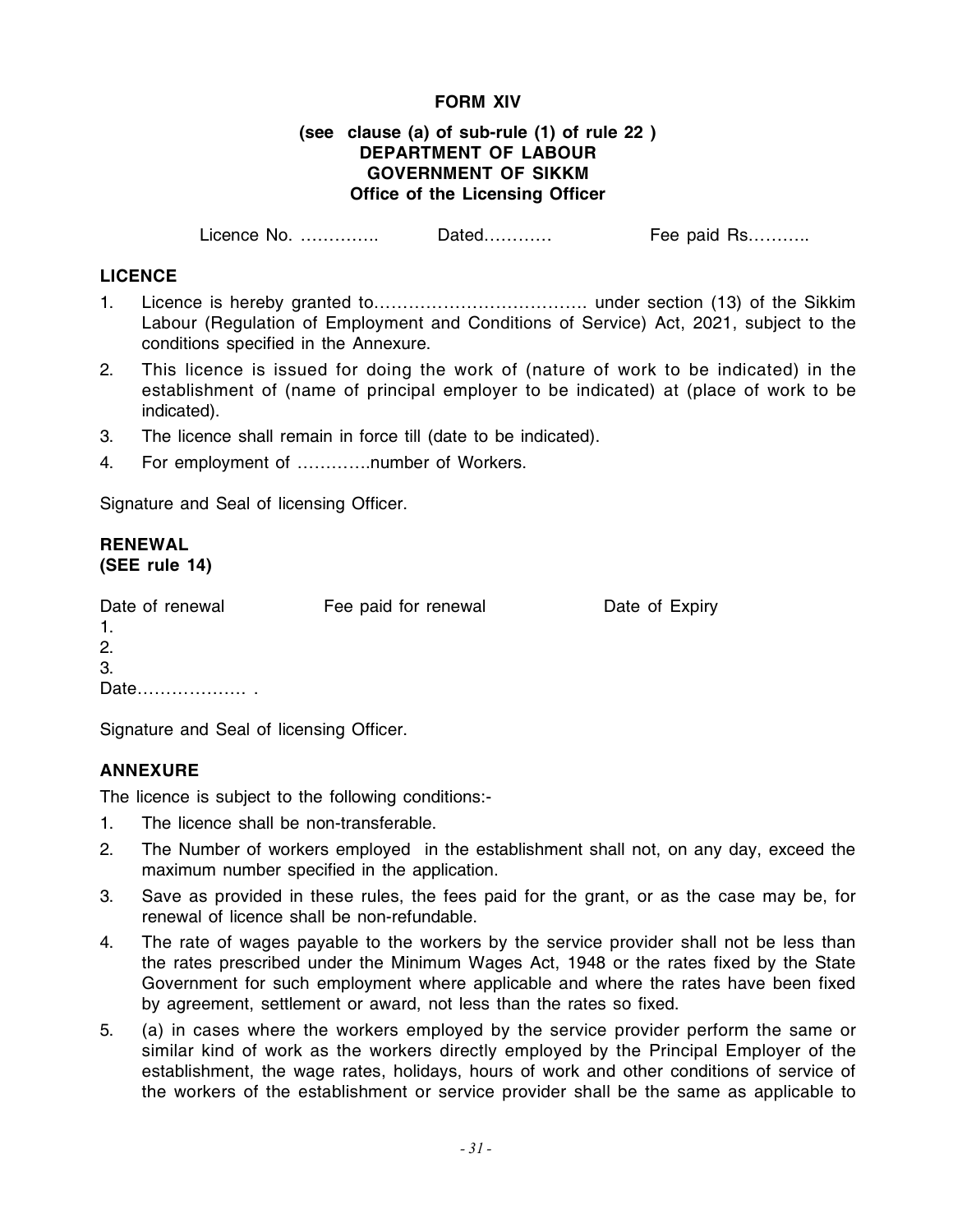the workers directly employed by the Principal Employer of the establishment on the same or similar kind of work:

Provided that in case of any disagreement with regard to the type of work, the same shall be decided by the Secretary whose decision shall be final:

(b) in other cases the wage rates, holidays, hours of work and conditions of service of the workers of the establishment or service provider or sub-service provider shall be such as prescribed in these rules.

- 6. Every workers shall be entitled to allowance, benefits, facilities, etc., as prescribed in the Act and the Rules.
- 7. No female workers shall be employed by any establishment or service provider before 6 A.M. or after 7 pm. against her will.

Provided that the employer ensures safe and secured working conditions within and outside the working premises including transport facilities beyond the normal or prescribed working hours.

- 8. The establishment or service provider or sub service provider shall notify any change in the number of workers or the conditions of work to the licensing officer.
- 9. The establishment or service provider or sub service provider shall comply with all provisions of the Act and these Rules.
- 10. A copy of the licence shall be displayed prominently at the premises where the workers are employed.

# **FORM XV**

#### **(see clause (b) of sub-rule (1) of rule 22) REGISTER/RECORD OF LICENSE**

| SI.<br>No. | Registration No.<br>and date | Name and<br>address of the<br>establishment<br>registered | Name of the<br>Principal<br>Employer and<br>his address | Type of<br>business trade,<br>industry<br>manufacture or<br>occupation which,<br>is carried on in<br>the establishment | Maximum No of<br>workers directly<br>employed on any<br>day |
|------------|------------------------------|-----------------------------------------------------------|---------------------------------------------------------|------------------------------------------------------------------------------------------------------------------------|-------------------------------------------------------------|
|            | 2                            | 3                                                         |                                                         | 5                                                                                                                      | 6                                                           |
|            |                              |                                                           |                                                         |                                                                                                                        |                                                             |

# **Particulars of Establishment/ Service Provider/ and Workers**

| Name and address Nature of work for<br>of Service Provider which workers are<br>or Sub Service<br>Provider | to be recruited or<br>are employed | Maximum No.<br>of workers<br>employed on<br>any day through<br>a establishment<br>or service<br>provider | Probable<br>duration of<br>employment of<br>workers. | Remarks |
|------------------------------------------------------------------------------------------------------------|------------------------------------|----------------------------------------------------------------------------------------------------------|------------------------------------------------------|---------|
|                                                                                                            | 8                                  | 9                                                                                                        | 10                                                   | 11      |
|                                                                                                            |                                    |                                                                                                          |                                                      |         |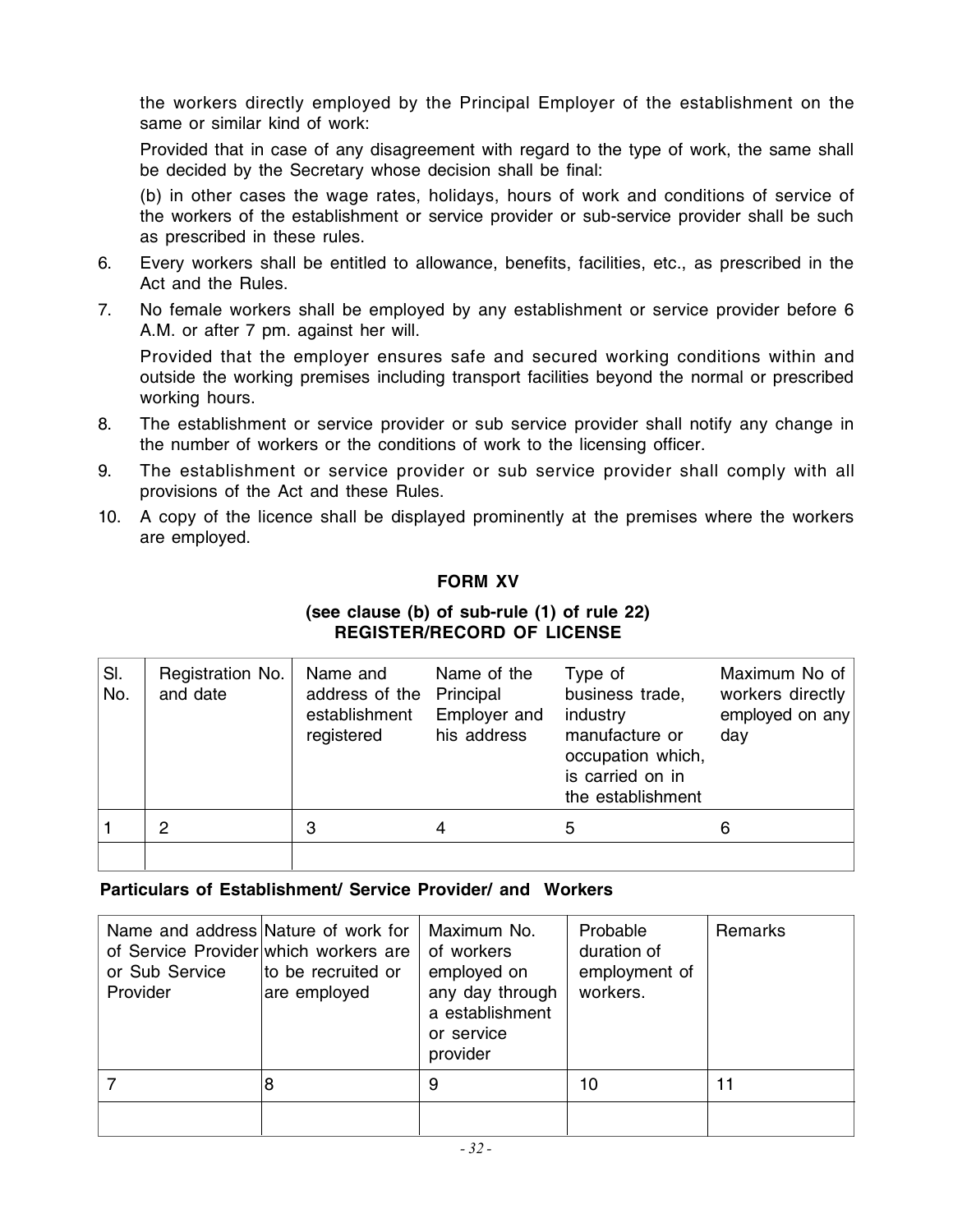# **FORM XVI**

### **(see sub-rule (2) of rule 24) Application for Renewal of Licence**

- 1. Name and address of the establishment or service provider.
- 2. Number and date of the licence.
- 3. Date of expiry of licence.
- 4. Whether the licence of the establishment or service provider or sub-service provider was suspended or revoked.
- 5. Number and date of the Bank Receipt enclosed.

Signature of the Applicant

Place…………………….

Date……………………..

(To be filled in the office of the Licensing Officer)

Date of receipt of the application with Bank Receipt No. and date.

Signature of the Licensing Officer.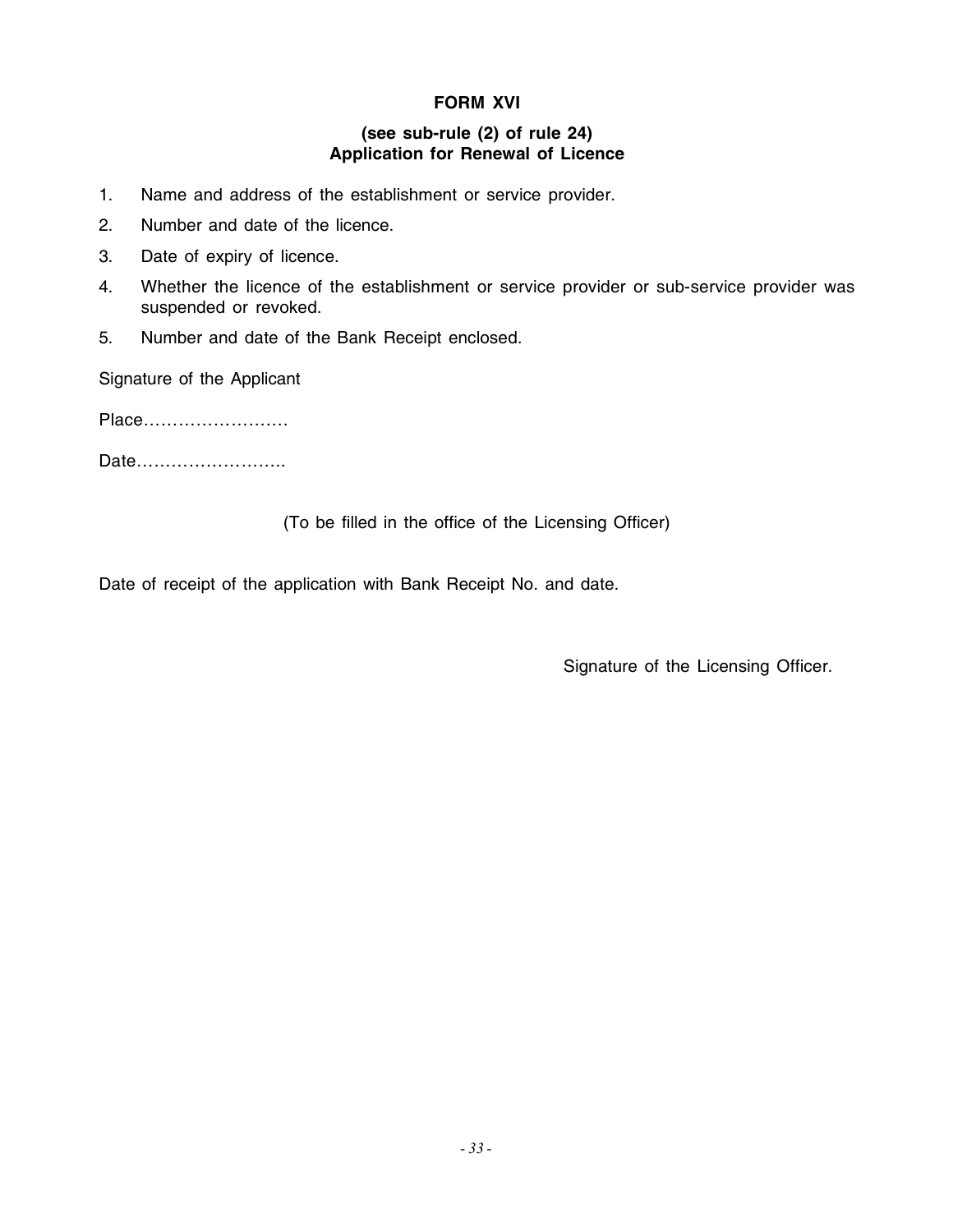# **FORM XVII**

#### **(see sub-rule (1) of rule 26 )**

**(Monthly Return to be sent by the Principal Employer/Employer/Owners of Establishments to the Registering Officer under of Sikkim Labour (Regulation of Employment and Conditions of Service) Rules, 2021)**

- 1. Name of Employer or Service Provider or Owner of establishment;
- 2. Name and address of the establishment or workplace;
- 3. Total no. of workers;
- 4. Details as under;

| SI.no. Name of registered worker   Father / Husband's  <br>with ID. number. | name. | Sex. | Designation.   Age./DoB. |  |
|-----------------------------------------------------------------------------|-------|------|--------------------------|--|
|                                                                             |       |      | <sup>5</sup>             |  |

| Rates of daily | Date of employment. | Date on which ceased | Total number of days |
|----------------|---------------------|----------------------|----------------------|
| wages          |                     | to be employed       | worked               |
|                |                     |                      |                      |

| Amount paid | Total overtime Worked | Amount paid | Deduction of amountfrom wages<br>$(if$ any) |
|-------------|-----------------------|-------------|---------------------------------------------|
|             | 10                    | 13          | 14                                          |

| Total expenses on Medical treatment incurred. Other facilities. | Remarks. |
|-----------------------------------------------------------------|----------|
|                                                                 |          |

**DECLARATION:** I do hereby declare that the details given above are correct to the best of my knowledge and belief.

**Date: Place**

> **Signature of Employer/ Service Provider/Sub-Service Provider/ Owner of Establishment or his Authorized Representative.**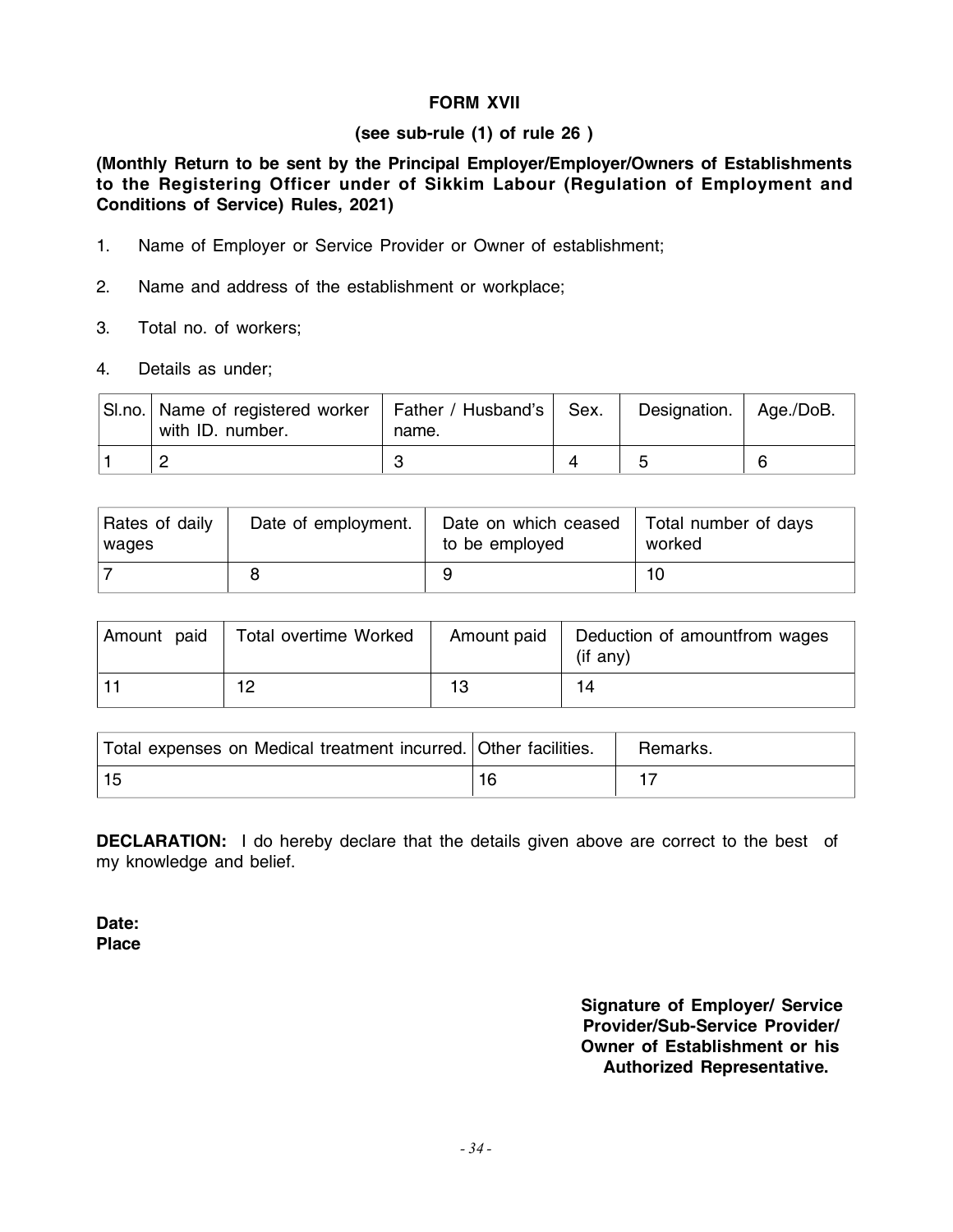#### **FORM XVIII**

**(see sub-rule (1) of rule 27)**

# **NOTICE OF CHANGE**

**Registration No. ……...........………... Date……………………...............……..**

**District……………...............………….**

The Registering Officer/Licensing Officer, Department of Labour, Government of Sikkim.

Sir/Madam,

To,

Notice is, hereby, given that the following changes have taken place in respect of information forwarded to you in **Form III/Form VII/ Form XI / Form XV and** The Registration Certificate of Establishment or Registration Certificate of Service Provider or Registration Card or Identity Card of worker is forwarded, herewith to be returned after recording necessary changes.

Description of changes.

1.

2.

Amendment Fees paid vide B R No. / Date / Rs.

Place……………………………… Date………………………………

> **Signature of workers / Employer/ Principle employer / Contractor / Owner of Establishment / or a Person in charge.**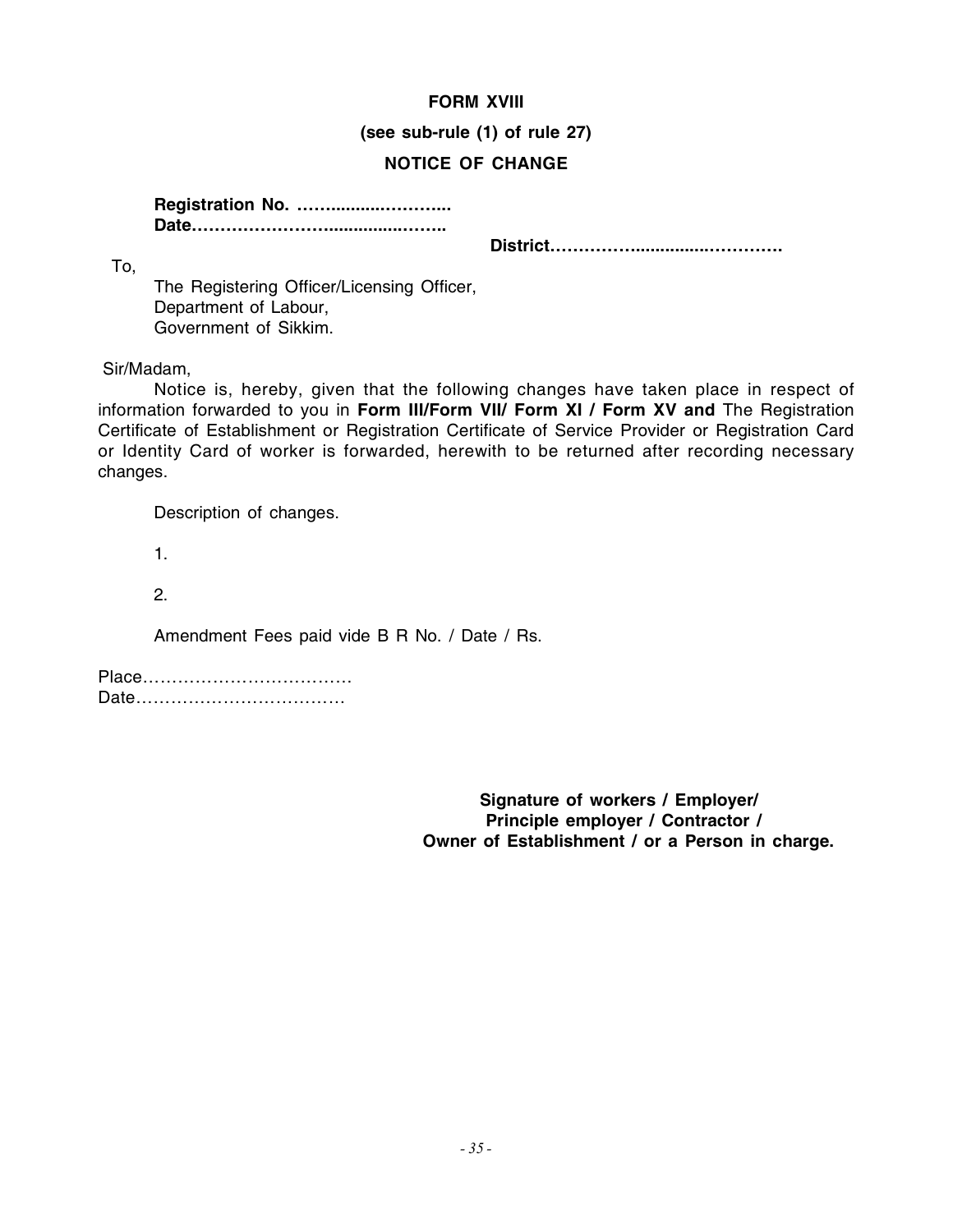# **FORM XIX**

#### **(see sub-rule (1) (b) of rule 27)**

### **PARTICULAR OF WORKERS WHOHAVE LEFT SIKKIM FOREVER.**

| ×<br>۰.<br>v<br>m. |
|--------------------|

The Registering Officer, Department of Labour. Government of Sikkim.

Sir,

| The following mentioned registered workers have left Sikkim after completion of works     |  |
|-------------------------------------------------------------------------------------------|--|
| forever. The Registration Card/Token / Id.Card is hereby surrendered in the office of the |  |
|                                                                                           |  |
|                                                                                           |  |
|                                                                                           |  |

Place…………………………… Date…………………………….

### **Signature of Principal Employer Employer or Service Provider or Sub-Service Provider or Owner Of the establishment or applicant.**

Copy to…………………………

- 1. The Inspector under Sikkim Labour (Regulation of Employment and Conditions of Service) Act, 2021 station ...........................……………………………………………………………….. for enforcement.
- 2. The

| Police Station, for information. |
|----------------------------------|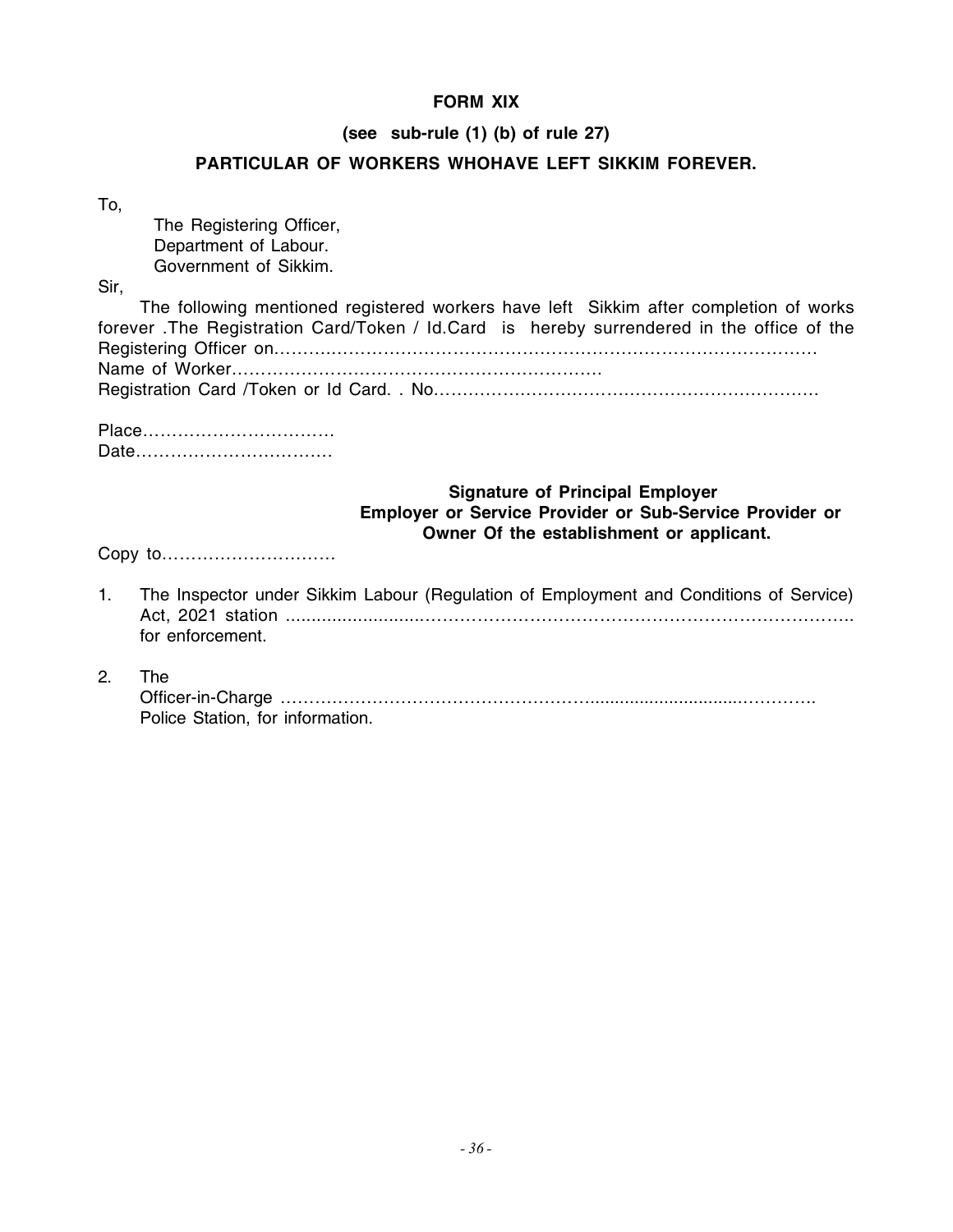# **FORM XX**

# **(see sub-rule (c) of rule 27 )**

### **(Monthly Return to be sent by the Service Provider/ Sub-Service Provider / Employer / Owner of establishment to the Registering Officer.**

- 1. Name of Employer or Service Provider or Owner of establishment;
- 2. Name and address of the establishment or workplace;
- 3. Total no. of workers;
- 4. Details as under;

| SI.no. | Name of registered<br>worker with<br>Registration number. | Father / Husband's<br>name. | Sex. | Designation. | Age. |
|--------|-----------------------------------------------------------|-----------------------------|------|--------------|------|
|        | C                                                         | ≏<br>v.                     |      | h            | ี    |

| Rates of daily wages | Date of employment.   Date on which ceased<br>to be employed | Total number of days<br>worked |
|----------------------|--------------------------------------------------------------|--------------------------------|
|                      |                                                              | 10                             |

| Amount paid | <b>Total overtime Worked</b> | Amount paid | Deduction of amount<br>from wages (if any) |
|-------------|------------------------------|-------------|--------------------------------------------|
|             | 10                           | 13          | 14                                         |

| Total expenses on Medical<br>treatment incurred. | Other facilities. | Remarks. |
|--------------------------------------------------|-------------------|----------|
| 15                                               | 16                |          |

**DECLARATION:** I do hereby declare that the details given above are correct to the best of my knowledge and belief.

**Date:**

**Place**

#### **Signature of Employer/ Service Provider/Sub Service Provider/Owner of Establishment or his Authorized Representative.**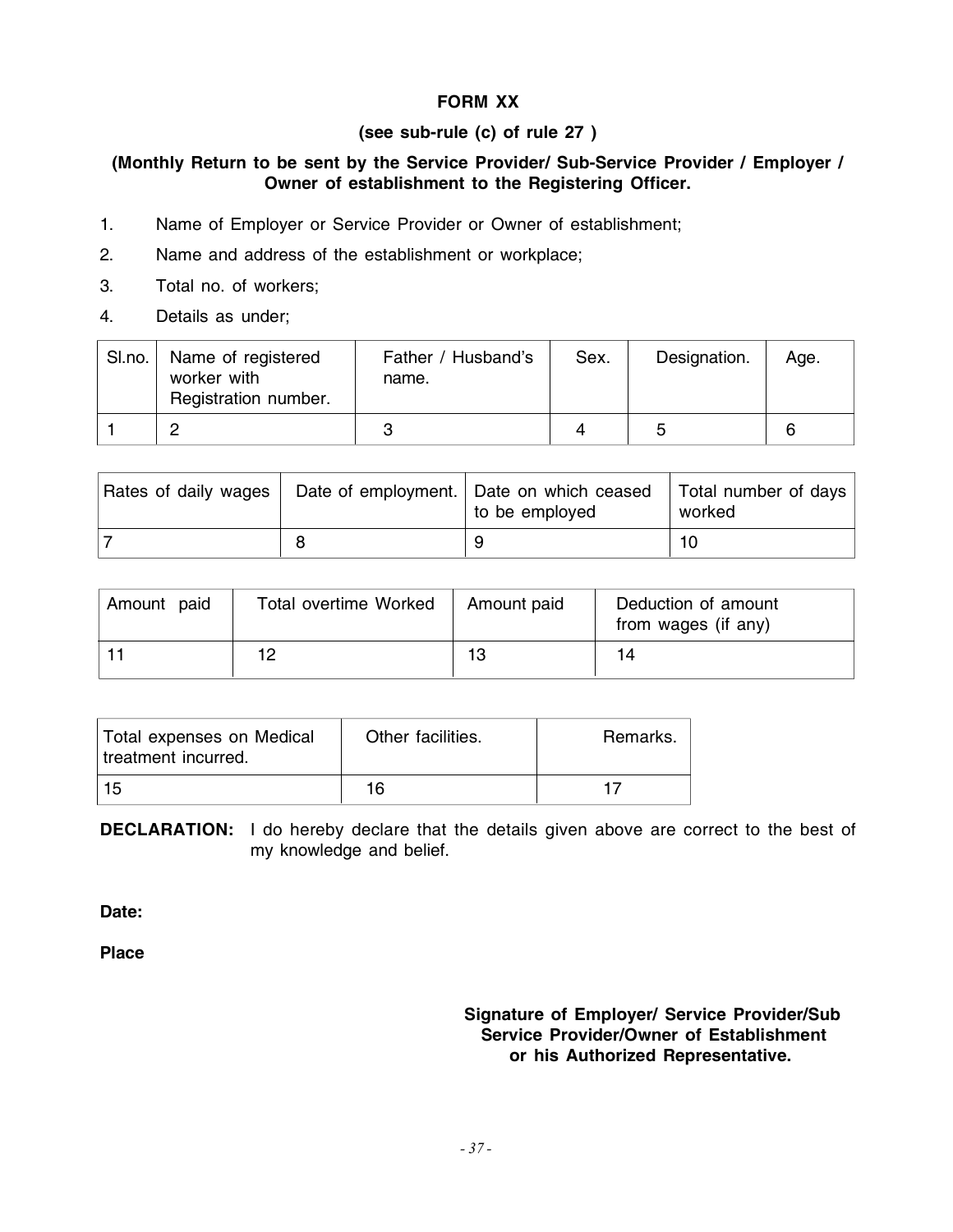#### **FORM XXI (see sub-rule (c) of rule 27) PASS BOOK OF WORKER**

Sl.No. Date of issue:

- (i) The name and address of worker ;
- (ii) Age/DoB;
- (iii) Blood Group;
- (iv) Trade;
- (v) Name and place of the establishment wherein the worker is employed with contact number of employer;
- (vi) the period of employment;
- (vii) the proposed rates and modes of payment of wages ; and
- (viii) such other particulars as may be prescribed;

Signature of Employer.

## **FORM XXII (see clause (b) of sub-rule ( 2 )of rule 27)**

To,

The Joint Labour Commissioner, Department of Labour , Govt of Sikkim, Shram Bhawan,Sokaythang P.O. Tadong,Gangtok-737102.

Dated:.................................

Sub: Quarterly Report.

#### Sir/Madam,

As mandated by clause (b) of sub-rule (2) of rule 27 of Sikkim Labour (Regulation of Employment and Conditions of Service ) Rules 2021, the Grievance Redressal Committee of constituted under clause (a ) of sub-rule (5) of rule 27 of above said Rules, convened quarterly meeting/ as and when required as case to case basis with required quorum on at\_\_\_\_\_\_\_\_\_\_\_\_\_\_\_\_\_\_\_\_\_\_\_\_\_\_\_\_\_\_\_\_\_\_ and the minutes of meeting/ an Order enclosed herewith is forwarded for information and onward action ,please. Thanking You,

 Yours faithfully, Signature of Grievance Redressal Committee, Official Seal.

Encl; As above: Copy to…………………………

1. The Inspector under Sikkim Labour (Regulation of Employment and Conditions of Service) Act, 2021 station ...........................…………………………………………………………………. for enforcement.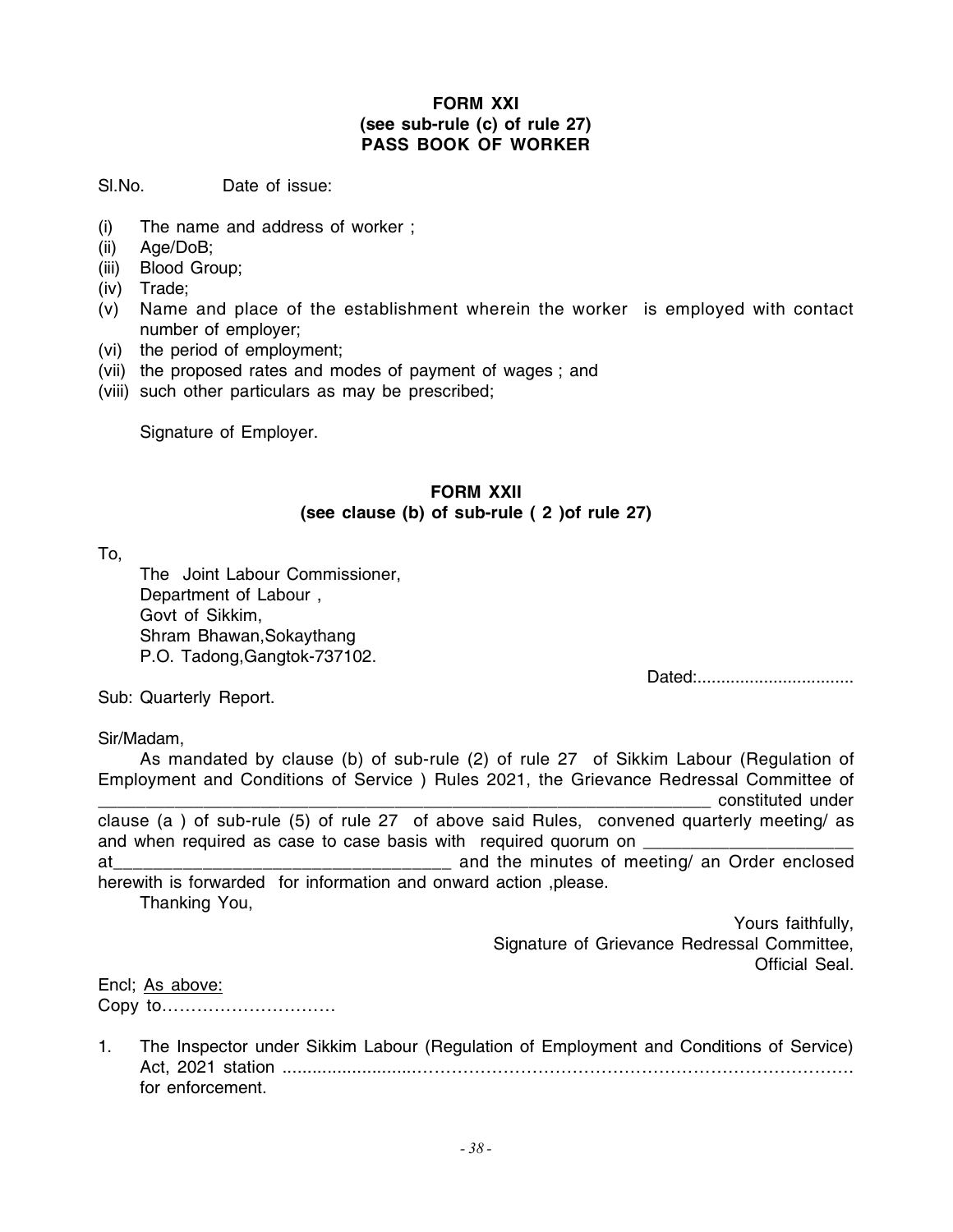#### **FORM XXIII (see clause (a) sub-rule (3) of rule 30) SEIZURE MEMO**

**No. Date:**

In exercise of the power conferred on me under clause (iv) of sub-section (2) of section 21 of the Sikkim Labour (Regulation of Employment and Conditions of Service) Act, 2021, I hereby seize the registers and records of following description belonging to Mr/Mrs/ Miss……………..................................S/O/D/O/W/O…………………………………….. resident of ……………..……...................………who has been detected in contravening the provisions of sub-section…………. of section ……………………………of the Sikkim Labour (Regulation of Employment and Conditions of Service) Act, 2021.

Particulars of registers & records seized. Time……………………………………… Date……………………………………… Place……………………………………… Name/ Address of Witness ……………… Signature……………………………………

> **INSPECTOR, Department of Labour, Government of Sikkim**

#### **FORM XXIV (See clause (c ) of sub-rule (3) of rule 30) DELIVERY MEMO.**

#### **NO.**

| The registers and records seized with description as given under Seizure Memo No. / |  |
|-------------------------------------------------------------------------------------|--|
|                                                                                     |  |
|                                                                                     |  |
|                                                                                     |  |

| Witness name and address |
|--------------------------|

Received the said Registers & Records Signature of receiver with date (with full name)................................

> **INSPECTOR, Department of Labour, Government of Sikkim.**